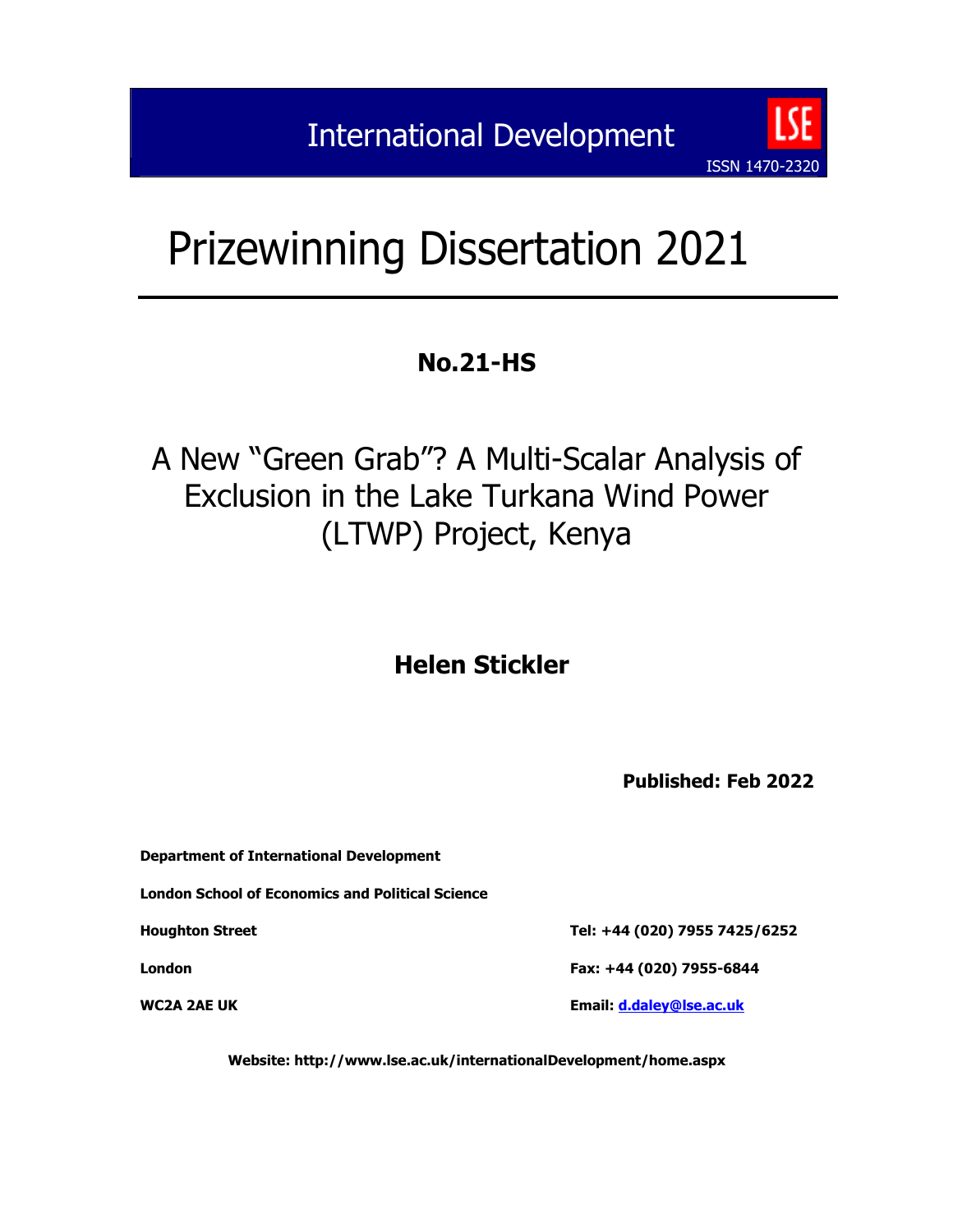#### Abstract

This thesis explores how the "exclusion" of local communities from land has been justified and legitimised in the Lake Turkana Wind Power (LTWP) project in Kenya. By adopting a multi-scalar lens, this thesis both identifies the international, national and local actors involved in the project and analyses how these actors invoke different conceptions of scale in their legitimising narratives. Through a discourse analysis, this thesis finds that the actors form several discourse coalitions that both appeal to and construct the global, national and local level in certain ways. These discourses both render invisible current users of the land and serve to undermine local level resistance by presenting it as a barrier to collective global and national benefits.

Keywords: large-scale land acquisitions, land-grabbing, large-scale renewable energy projects, multiscalar, discourse analysis.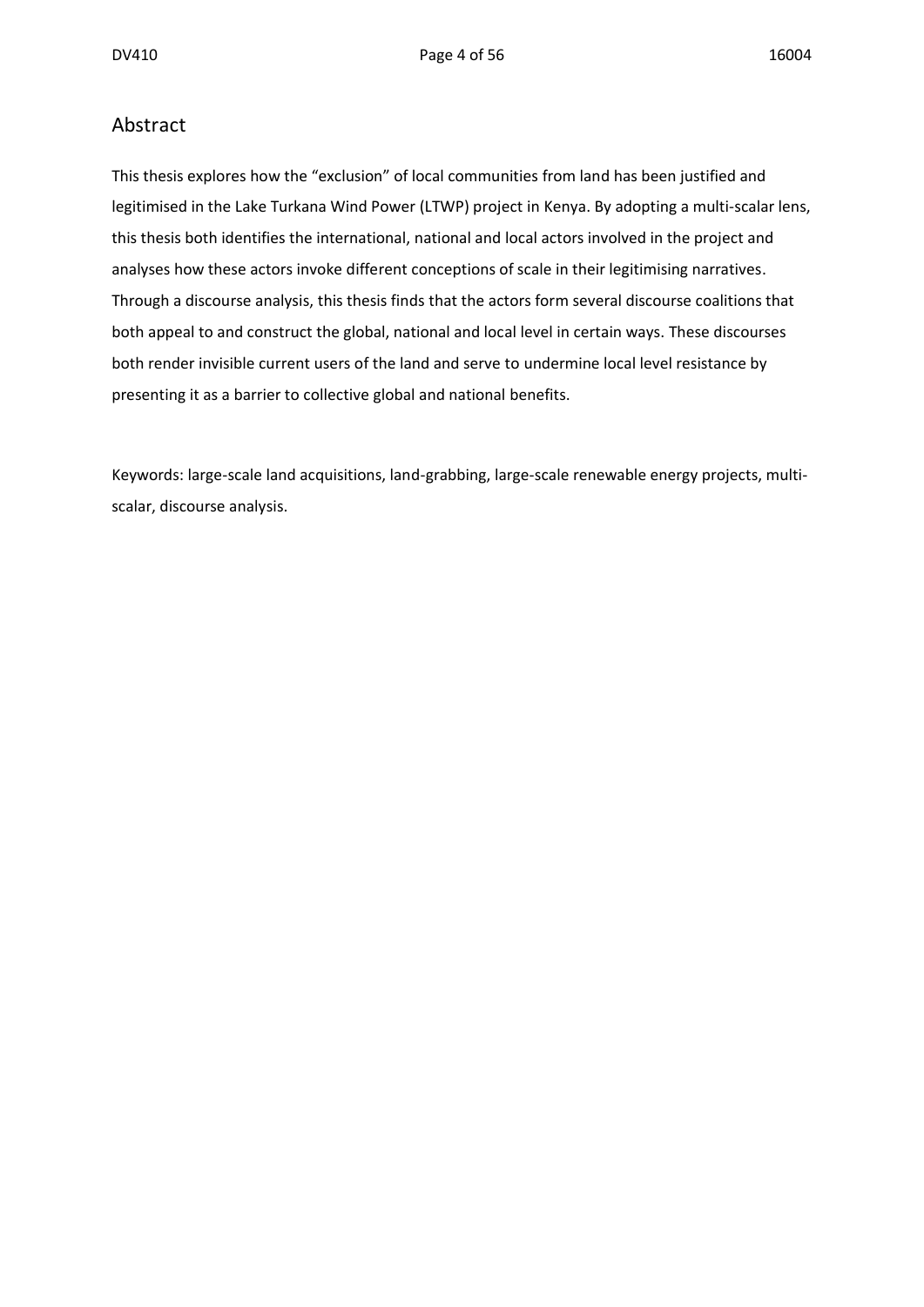#### List of Abbreviations

AfDB: African Development Bank

- CDM: Clean Development Mechanism
- CLO: Community Liaison Officer
- DA: Discourse analysis
- DEG: Deutsche Investitions und Entwicklungsgesellschaft
- EIB: European Investment Bank
- FinnFund: The Finnish Fund for Industrial Cooperation
- FMO: Netherlands Development Finance Company
- FPIC: Free, Prior and Informed Consent
- GoK: Government of Kenya
- IFU: Danish Investment Fund for Developing Countries
- IWGIA: International Work Group for Indigenous Affairs
- LSLA: Land-scale land acquisitions
- LTWP: Lake Turkana Wind Power
- MDNKAL: Ministry of Development of Northern Kenya and Arid Lands
- MEMR: Ministry of Environment and Mineral Resources
- MEP: Ministry of Energy and Petroleum
- NGOs: Non-governmental organisations
- Norfund: The Norwegian Investment Fund for Developing Countries
- UNFCCC: United Nations Framework Convention on Climate Change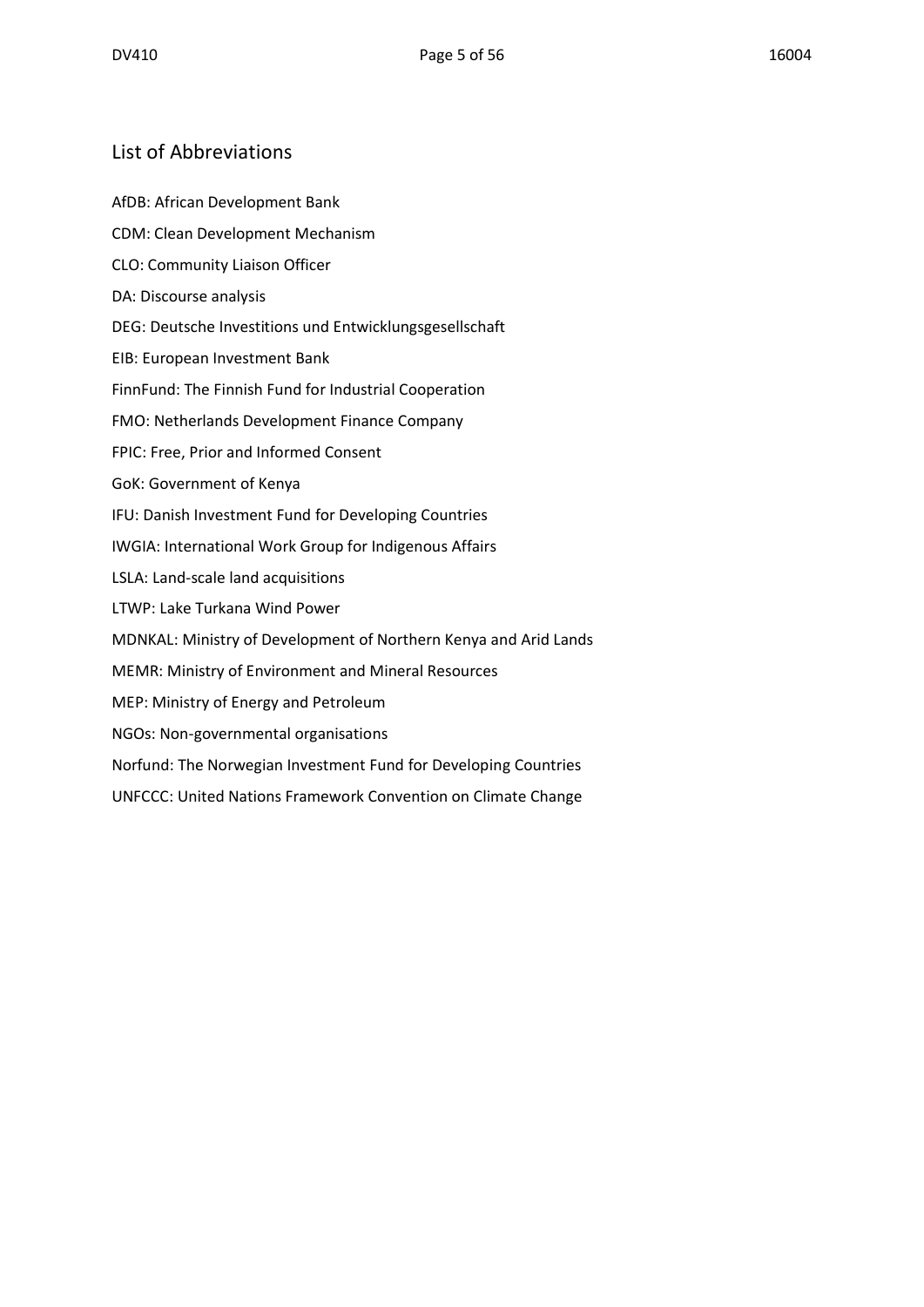# Table of Contents

| 2. |       |                                                                      |  |
|----|-------|----------------------------------------------------------------------|--|
|    |       |                                                                      |  |
|    |       | 2.2 Large-Scale Renewable Energy Projects and Energy Transitions12   |  |
|    |       |                                                                      |  |
|    |       |                                                                      |  |
|    |       |                                                                      |  |
|    | 3.1.1 | A Multi-Scalar Approach and Exclusion Through Legitimisation15       |  |
|    |       |                                                                      |  |
|    | 3.2.1 |                                                                      |  |
|    | 3.2.2 |                                                                      |  |
|    |       |                                                                      |  |
|    |       |                                                                      |  |
|    |       |                                                                      |  |
|    |       |                                                                      |  |
|    |       |                                                                      |  |
|    |       |                                                                      |  |
|    | 5.1.1 |                                                                      |  |
|    | 5.1.2 |                                                                      |  |
|    | 5.1.3 |                                                                      |  |
|    |       | 5.2 Discourse Coalitions Between International and National Actors28 |  |
|    | 5.2.1 |                                                                      |  |
|    | 5.2.2 |                                                                      |  |
|    | 5.2.3 |                                                                      |  |
|    |       |                                                                      |  |
| 6. |       |                                                                      |  |
| 7. |       |                                                                      |  |
| 8. |       |                                                                      |  |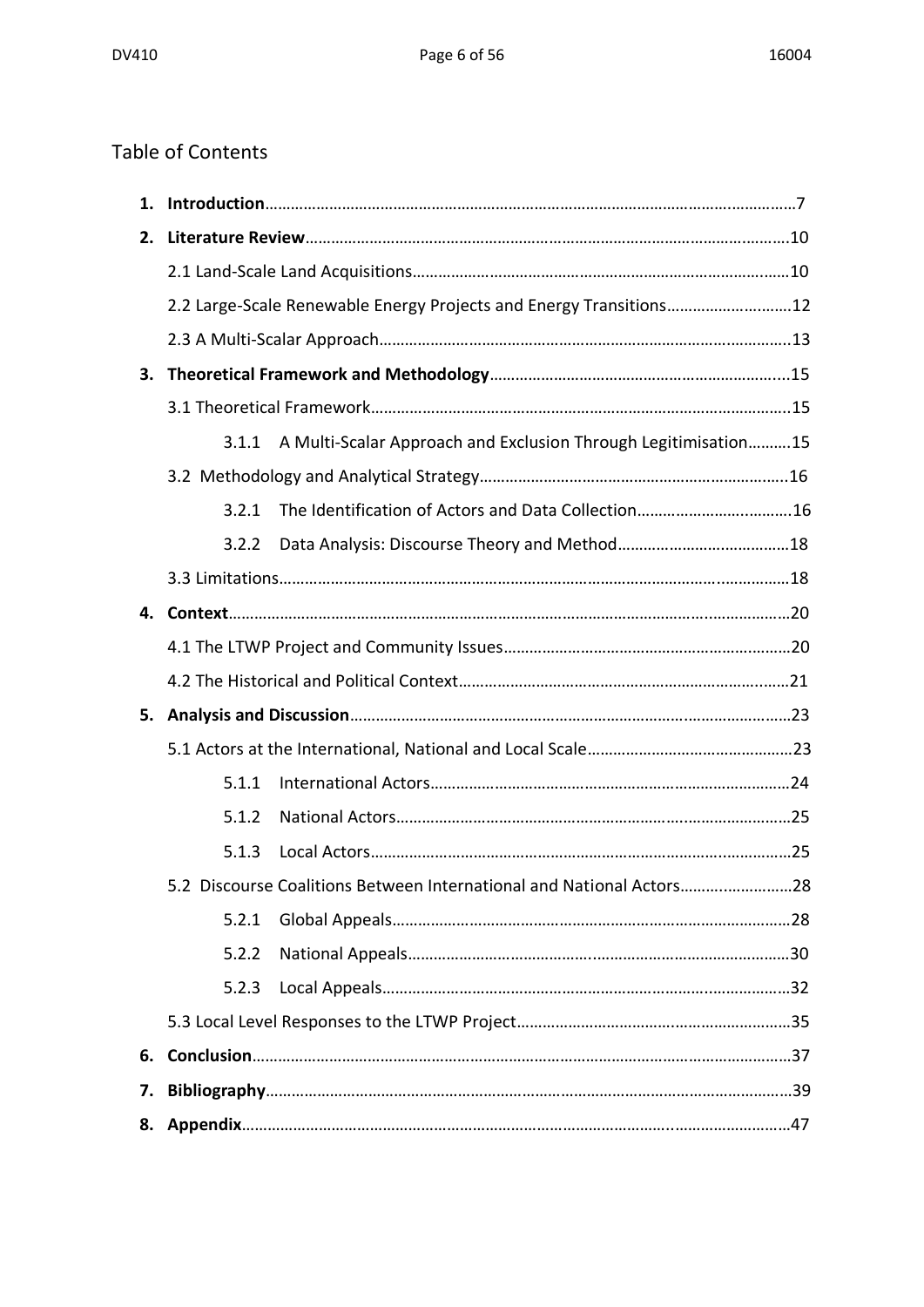#### 1. Introduction

"Land is undoubtedly the most important natural resource in Africa. Its importance transcends economics into a breadth of social, spiritual, and political significance" (Alao, 2007:63).

As in other countries, Kenya is experiencing an increase in large-scale renewable energy projects. These projects now account for 21 percent of all large-scale land acquisitions (LSLA) in Kenya and this figure is expected to continue rising (Land Matrix, 2020). At the international and national scale, these projects are celebrated as "solutions" to climate change, energy insecurity and rural development (Brown et al, 2012). At the local scale, however, such projects are often highly contested and eschewed in accusations of corporate and government malpractice (Avila-Calero, 2017).

In particular, critical geographers and anthropologists highlight the land-intensive nature of largescale renewable energy projects and how many of them are placed in marginalised areas in the global peripheries (Newell and Mulvaney, 2013). As McCarthy (2015:2486) notes, "the creation of renewable energy geographies…would involve major new productions of space that would disproportionately affect rural areas where existing users often have less power and fewer formal land rights". Consequently, global desires for renewable energy have to be coupled with social justice concerns (Yenneti, Day and Golubchikov, 2016).

In Kenya, the above trends are apparent. As the International Work Group for Indigenous Affairs (2015:11) observes, "there is a large overlap between renewable energy projects and indigenous peoples' territories in Kenya". Indeed, the Lake Turkana Wind Power (LTWP) project – which is the largest windfarm in Sub-Saharan Africa and Kenya's biggest private investment – is situated in Marsabit County in Northern Kenya, an area that is home to indigenous groups that have long suffered from marginalisation (Klopp, 2000). Relatedly, LTWP has faced accusations of dispossession and "land grabbing" by both local communities and human rights organisations (Sena, 2015; Voller et al, 2016; IWGIA, 2020).

This study focuses on "exclusion" in LTWP through a multi-scalar lens. It adopts this approach because international, national and local actors all play an important role in both the promotion of renewable energy and in the outcomes of the project. In particular, this thesis aims to answer the following question: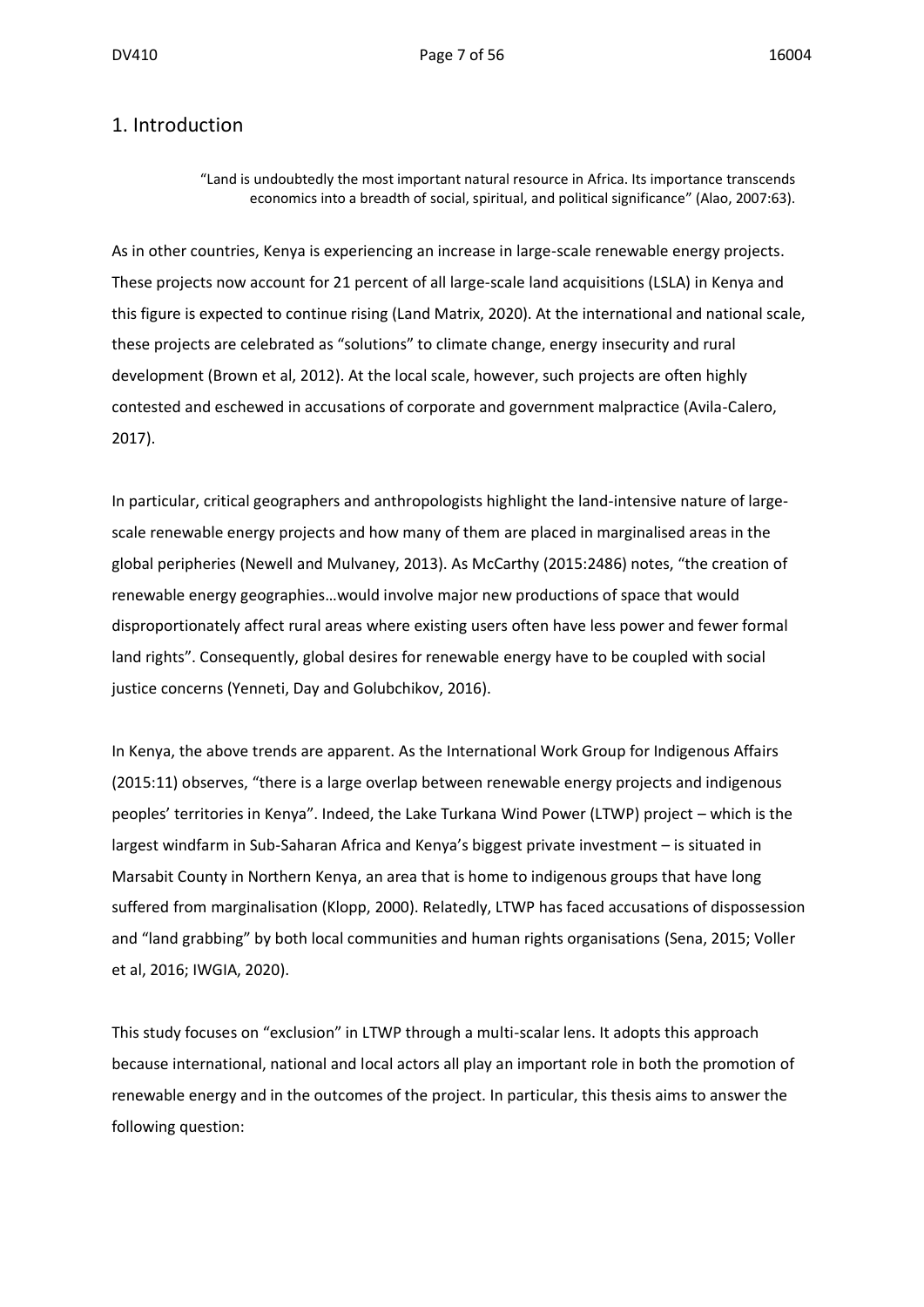*How has the acquisition of land and the "exclusion" of local communities been legitimised by international and national actors in the LTWP project?*

To answer this question, this thesis is guided by the following sub-research questions:

- 1. What international, national and local actors are involved in the LTWP project?
- 2. How have international and national actors justified exclusion and what are the main "discourse coalitions" that emerge?
- 3. How have local communities responded to LTWP and other actors' legitimising discourses?

This thesis is guided by Hall, Hirsch and Li's (2011) "powers of exclusion". It adopts their definition of exclusion as "the ways in which people are prevented from benefiting from things" (ibid:7) – in this case land – and focuses on the power of legitimations which are understood as "justifications of what is or of what should be and appeals to moral values" (ibid:18). In addition, this study also considers how actors at the local level have responded to these legitimising discourses. This is because although "legitimations are powerful…they are never unopposed" (Hall et al, 2011:19).

Furthermore, this thesis is also informed by theoretical insights from studies on multi-scalar approaches and notions of discursive scale-making (Brown and Purcell, 2005). In particular, it pays attention to how international and national actors invoke different conceptions of scale in their legitimising discourses. Thus, this thesis adopts a multi-scalar approach in two-ways. Firstly, it unearths the international, national and local actors involved in LTWP and it considers the discursive process of scale-making.

Through discourse analysis, this thesis finds that actors discursively move between scales to frame their legitimising arguments. International and national actors have formed several discourse coalitions that appeal to and construct global, national and local scales. Collectively, these discourse coalitions promote scalar arrangements that are beneficial to the promotors of LTWP and serve to legitimise both the acquisition of land and the exclusion of local communities.

This thesis is structured as follows. Firstly, section 2 reviews the literature on LSLA and energy transitions. Section 3 presents the theoretical and methodological framework. Section 4 situates LTWP in its historical and political context. Section 5 begins with a discussion of the international,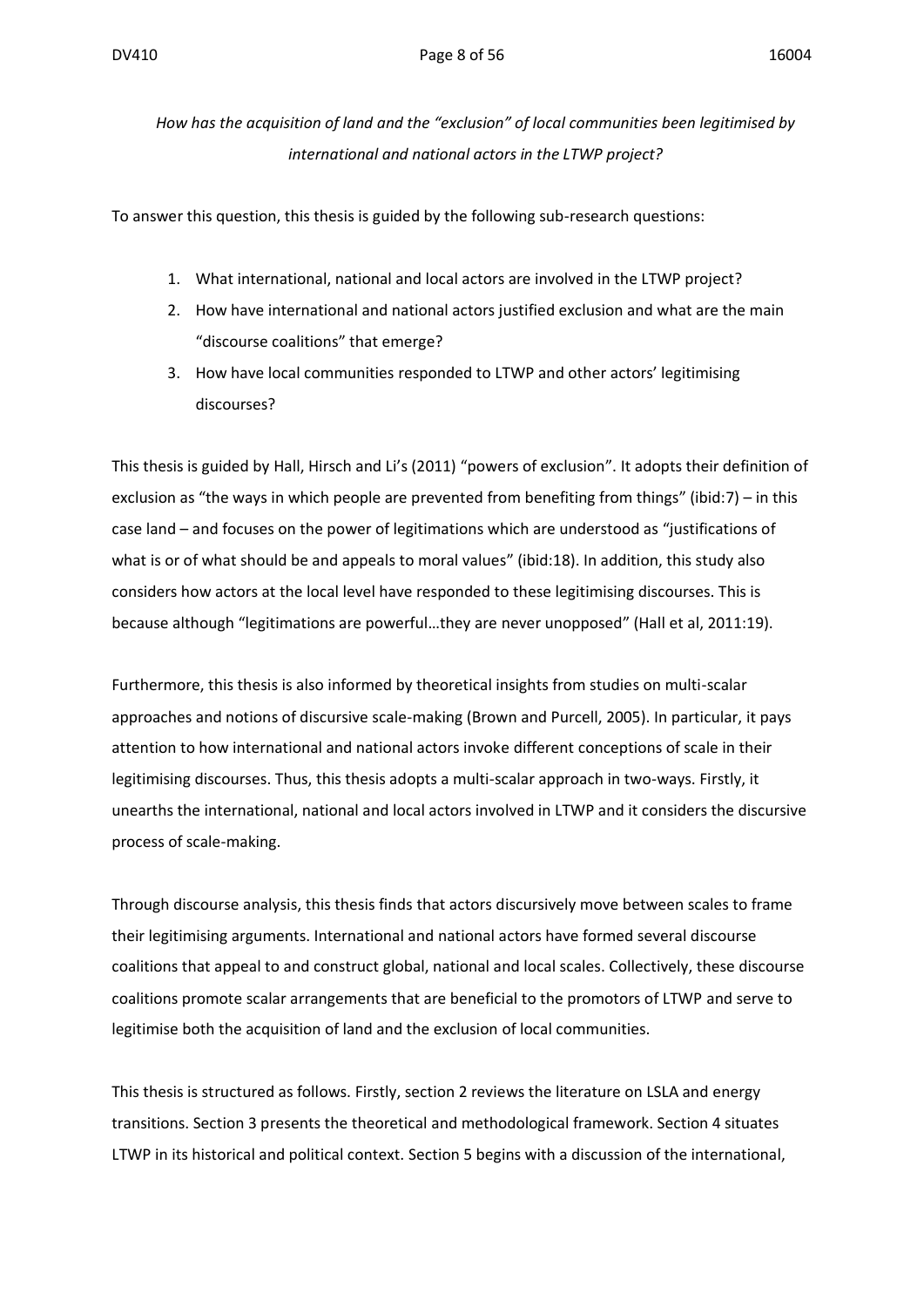national and local actors involved in the project and then considers the discourse coalitions that emerge between international and national actors and local level responses to LTWP. Finally, the study is concluded and its broader implications are discussed.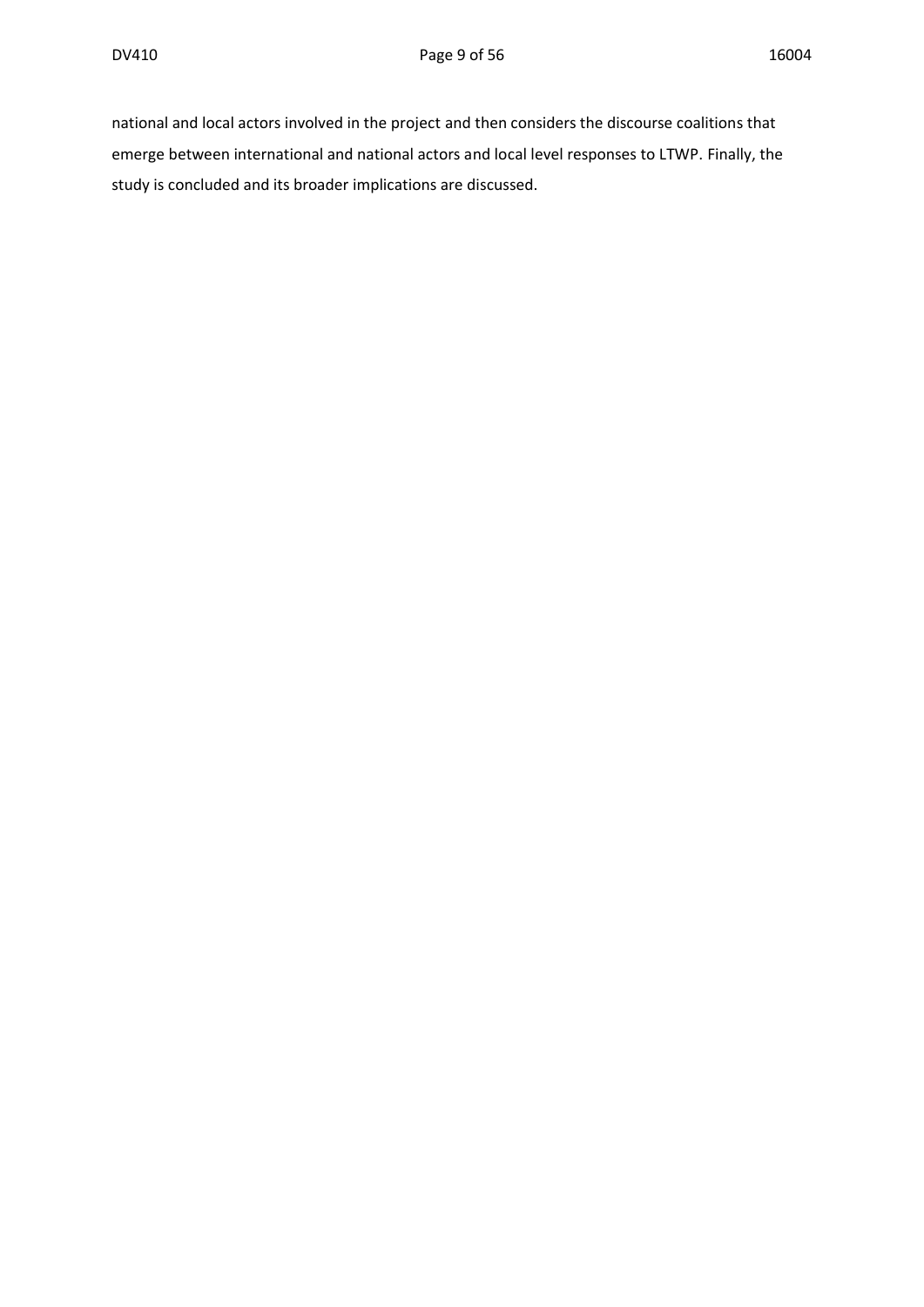#### 2. Literature Review

#### 2.1 Land-Scale Land Acquisitions

This thesis is informed by literature on LSLA in the Global South, critically termed "land grabbing" (Borras et al, 2011). This strand of literature offers three major insights.

Firstly, this literature highlights the importance of legitimisation processes and the variety of tools that powerful actors use to assign new meanings to land. Li (2014:589), for example, argues that "to turn land to productive use requires regimes of exclusion that distinguish legitimate from illegitimate uses and users". Additionally, as Hall et al (2011:7) show, "powers of exclusion" operate through the interaction between regulation, force, the market, and legitimisation. Legitimisation, which is the primary focus here, provides the foundation for regulatory, forceful and market powers (Hall et al, 2011:18)

Consequently, discourses function as a key tool through which legitimate uses and users are created. Indeed, numerous scholars have highlighted various discourse strands. With regards to agribusiness, Galaty (2014:80) identifies three "justificatory narratives" used across East Africa by investors and national governments – namely, the global food crisis, the availability of land, and farmers' unproductive methods – which are used to legitimise dispossession. Similarly, many scholars show how powerful actors perpetrate colonial notions of "marginal" land that is "underutilised" by existing users (Nalepa and Bauer, 2012; Makki, 2014).

In addition, the literature on "green grabbing", where land is acquired for environmental ends such as conservation, biofuels and carbon off-setting, also rides on legitimising discourses (Fairhead et al, 2012:237). Hunsberger et al (2017), for example, show how global claims of climate change are used to justify and de-politicise the dispossession of local communities in REDD+ and biofuel projects. Indeed, such projects are often embedded in visions of "ecological modernisation" which assumes that economic growth and environmental protection complement one another (Fairhead et al, 2012).

The second insight comes from political economy studies on LSLA that criticise the overt focus on international actors and the subsequent neglect of the role that states and domestic elites play in land deals (Wolford et al, 2013; Cotula et al, 2014; Keene et al, 2015; Borras et al, 2019). Borras and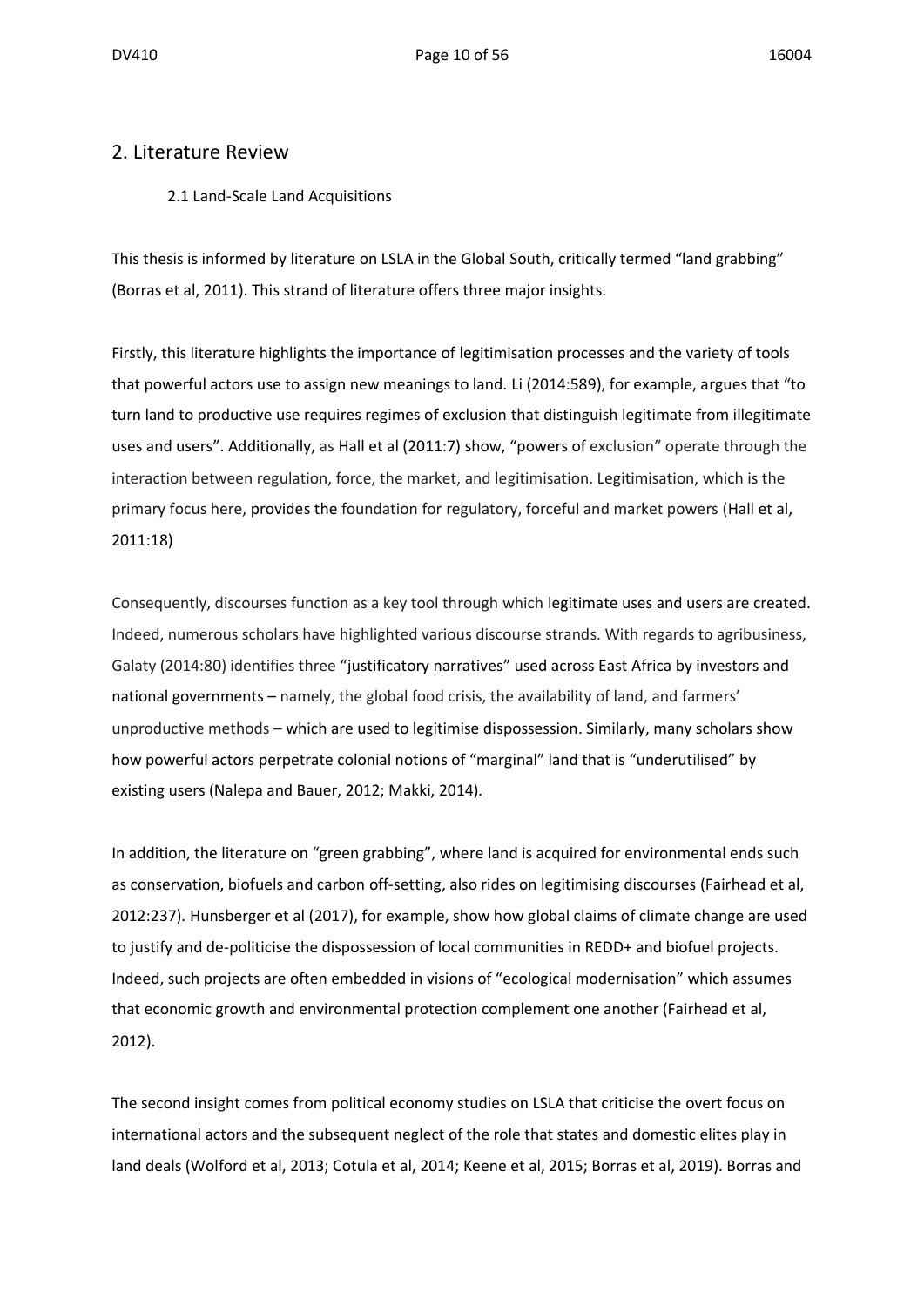Franco (2013:1728) explain how states facilitate LSLA through five processes which include (1) justification; (2) the reclassification of marginal lands; (3) the identification of these lands; (4) the acquisition of land; and finally (5) the transfer of land to investors. However, as Wolford et al (2013:189) caution, states "never operate with one voice". Instead, states seek both capital accumulation and political legitimacy and consequently they often play a dual role as promoters and preventers of LSLA (Fox, 1993; Harvey, 2005). Thus, scholars emphasise the need to detangle the state (Hall et al, 2015).

The third insight comes from critical agrarian studies that highlight the variety of "political reactions from below" to LSLA (Borras and Franco, 2013). These studies move us beyond simple understandings of either resistance or accommodation and encourage us to explore the potential for several different responses at the local level (Oya, 2013) and the potential for transnational connections which can amplify local resistance (Hall et al, 2015). A key concern for local communities is often their terms of inclusion and their ability to benefit from projects. Thus, many individuals seek better incorporation into projects and compete with each other for benefits (Larder, 2015). This can result in what Borras and Franco (2013:1729) have termed "poor people versus poor people" conflict whereby groups at the local level present competing claims to entitlements. Furthermore, these studies also speak to another element of Hall et al's (2011) "powers of exclusion" that states how although "legitimations are powerful...they are never unopposed", therefore, "the effort to justify any particular form of exclusion must always be seen as a struggle" (Hall et al, 2011:19).

Relatedly, as Borras et al (2012:412) state, the literature on LSLA is full of terms such as "local communities" but such homogenous categories fail to consider how impacts and responses vary according to class, gender and generational dynamics (Hall et al, 2015). With regards to class, landed-elites at the local level often welcome LSLA and see them as opportunities for capital accumulation (Greiner, 2016).

The literature on LSLA, therefore, offers numerous insights but it nevertheless remains confined predominantly to the study of agricultural projects and extractive industries. Consequently, as McCarthy and Thatcher (2019:242) note, large-scale renewable energy projects are an "important but under-researched component of the global land rush". Large-scale renewable energy projects, however, present their own conundrums. Therefore, for analytical depth, the literature on LSLA has to be supplemented with insights from the literature on energy transitions.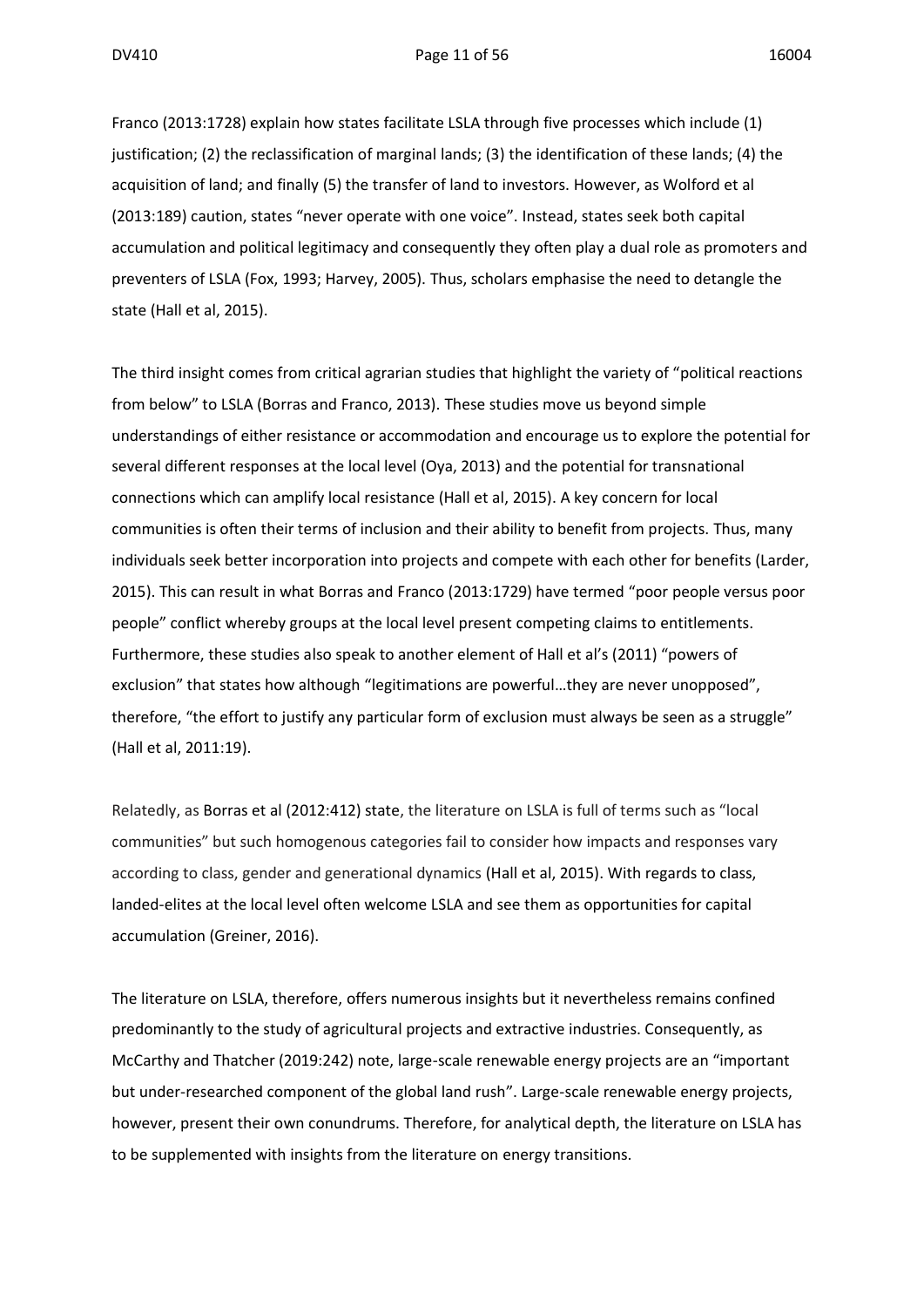2.2 Large-Scale Renewable Energy Projects and Energy Transitions

Although economists emphasise the benefits of large-scale renewable energy projects due to their ability to promote economic growth at the national and local level whilst also mitigating environmental damage (Brown et al, 2012; Oji et al, 2016), critical geographers and anthropologists take a more nuanced view.

In particular, they emphasise how the land-intensive nature of large-scale renewable energy projects necessitates a consideration of space and territory (Bridge et al, 2013; McCarthy, 2015). As Huber (2015:36) notes, renewable energy "requires huge amounts of space and territory to generate the energy that with fossil fuels is simply extracted from a 'hole'". Consequently, new imaginations of space emerge as McEwan (2017) has shown, for example, in South Africa where the country's energy transition requires the simultaneous creation of new territories and the discursive erasure of land in government discourses.

In addition, the related literature on just energy transitions (Sovacool et al, 2017) highlights both the adverse impact of renewable energy projects on marginal communities and how the placement of projects is laden with power relations. As Newell and Mulvaney (2013:133) argue, the "uneven exposure to environmental benefits and harm is often not accidental and unintentional" but is instead a product of unequal power relations both within and between countries. Indeed, as Rignall (2016) shows in Morocco, the construction of a large-scale solar project has relied upon land tenure regimes that are inseparably tied to a history of dispossession.

This branch of literature also draws attention to "unjust energy discourses" (Sovacool et al, 2017:686) which are used by powerful actors to evade questions of potential injustice. For example, scholars note how science-policy discourses function as a means of relocating global concerns to peripheral areas in the Global South (Fairhead et al, 2012). The dangers of global climate change and energy security, thus, function as powerful moral justifications for exclusion in marginal areas (McCarthy and Thatcher, 2019). This process is often facilitated by claims of expert knowledge (Forsyth, 2003) and the "rendering technical" (Li, 2007) of problems and solutions which serves to de-politicise the process (Tanner and Allouche, 2011). Indeed, this is what Swyngedouw (2011) refers to as the "post-political" framing of climate change.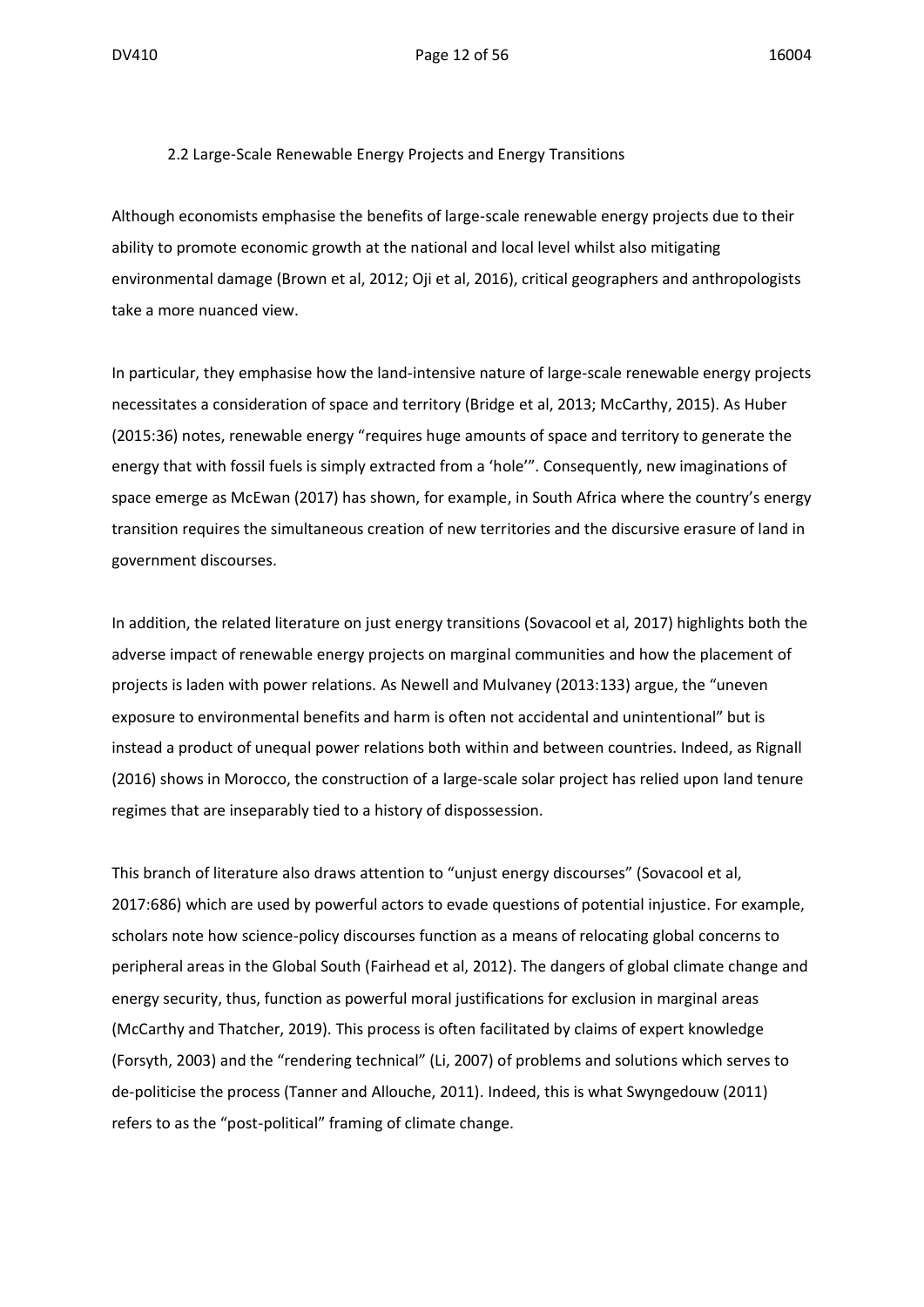Due to the adverse local impacts of large-scale renewable energy projects, critical geographers and anthropologists also emphasise local level resistance to them (Avila-Calero, 2017). In the Global South, Avila (2018) documents how opponents of windfarms have utilised an environmental justice storyline in addition to notions of "landscape" and "wildlife protection" often seen in developed countries. This "discourse of opposition" (Barry et al, 2008:74) focuses on the defence of indigenous territories and livelihoods.

#### 2.3 A Multi-Scalar Approach

What emerges from both the literature on LSLA and energy transitions is the need for more studies that not only acknowledge but also make explicit the interaction between international, national and local dynamics (Büscher, 2009). Although the precise impact projects have on local communities is context-specific, such projects are nevertheless driven by global processes and articulations (Fairhead et al, 2012). The role of global concerns over climate change and the "energy crisis" combined with the growing interdependence of energy systems means that scholars highlight the need for a multi-scalar political economy approach that is attentive to the different actors involved across different scales (Bridge et al, 2018). Thus, local, national and global processes cannot be seen in isolation (Beck et al, 2017; Coenern et al, 2012).

Furthermore, scale-making is also a discursive process. The scale on which a problem is defined is closely related to the level of decision-making at which the problem should be addressed and the sacrifices that are deemed necessary (Beck et al, 2017). Therefore, within such discursive strategies, "thinking globally" often means to think in universal ways about the Earth and its future rather than to think about global relationships (Lawhon and Patel, 2013:1057). This precludes questions of justice and responsibility. Thus, there is a need to consider and analyse the various claims made by different actors at international, national and local levels, paying particular attention to what they "make salient and what they silence" (Lawhon and Patel, 2013:1057).

At the same time, scholars also note how a multi-scalar approach is best understood as a relational one (Rignall and Atia, 2017). Global, national and local actors are not static categories that are either in opposition or support of one another but instead we see the formation of "coalitions" and "counter-coalitions" which link actors across scales (Bulkeley, 2000; Keeley and Scoones, 2003; Wolmer et al, 2006; Scoones, 2016; Roberts et al, 2018). McEwan's (2017:1) study on South Africa, for example, reveals how the interests and motives of global investors, national governments and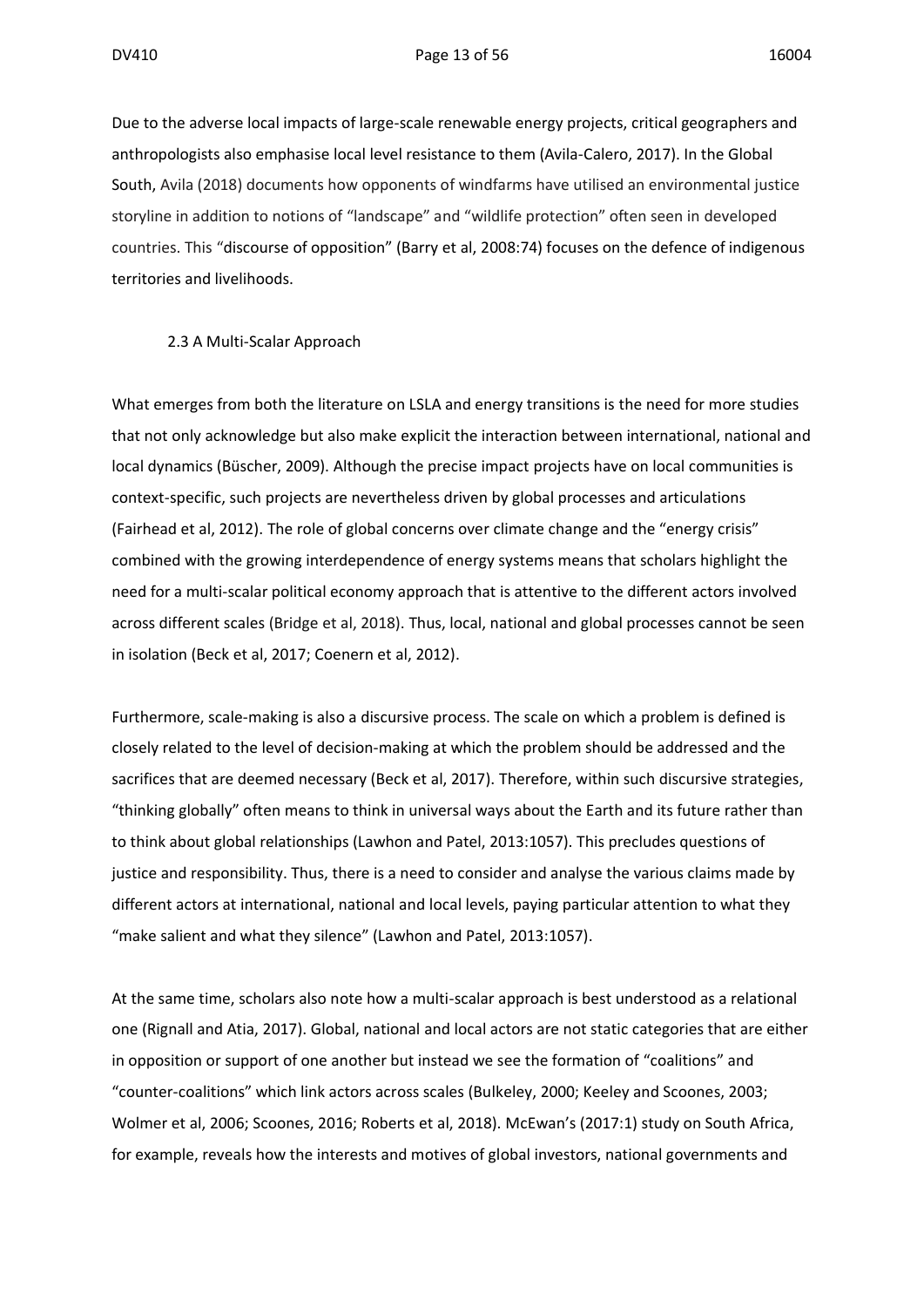local communities exist in "uneasy co-existences". Thus, considering the interplay and relationships between scales is important.

By combining the sets of literature outlined, this thesis provides novel insights into LTWP. The small selection of studies that exist on LTWP explore the effects of exclusion on local communities (Drew, 2017), the role of the project in exacerbating pre-existing conflict between ethnic groups in the Rift Valley (Schilling et al, 2018) and local level resistance to the project (Cormack and Kurewa, 2018; Achiba, 2019). Thus, they fail to make explicit the connections across scales by identifying the different international, national and local actors involved and the discourses presented by those actors. In addition, these studies focus almost exclusively on issues related to land and fail to combine the two sets of literature discussed above. Thus, this thesis aims to address this gap by: (1) drawing on theories from both the literature on LSLA and energy transitions; and (2) adopting a multi-scalar approach which both identifies the international, national and local actors involved in LTWP whilst also analysing the claims made by these different sets of actors.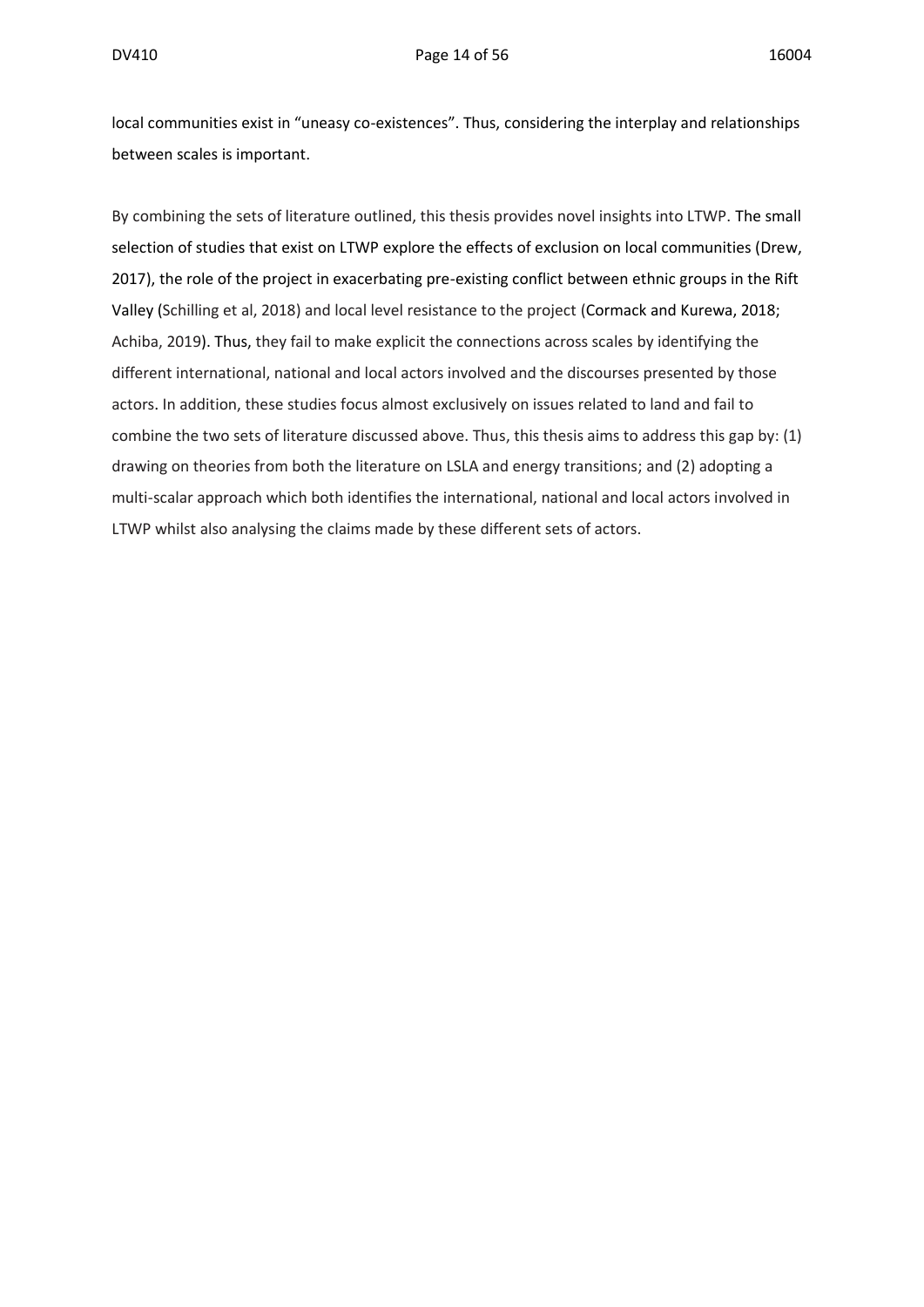#### 3. Theoretical Framework and Methodology

3.1 Theoretical Framework

3.1.1 Multi-Scalar Approach and Exclusion Through Legitimisation

This research is structured around a multi-scalar approach with the analysis happening at the international, national and local level. To conduct this analysis, there are two insights from studies on multi-scalar approaches that are especially relevant.

The first is that scale is socially constructed (Brown and Purcell, 2005). Scales are made through political and discursive struggles (Swyngedouw, 1997) and the outcomes of scalar arrangements are the result of actors' political strategies rather than the inherent quality of scales (Hameiri and Jones, 2017). As Lawhon and Patel (2013:539) argue, in such processes "the local may be understood as particular and politically biased, the global is often associated with scientific universality and political neutrality". Therefore, we need to be attentive to how scale is invoked by different actors to promote particular scalar arrangements.

The second insight relates to the notion of "jumping scales" (Towers, 2000). This means that actors can move between scales. For example, local level grassroots organisations can build alliances with international non-governmental organisations (NGOs) and/or make claims that appeal to globally recognised discourses such as environmental justice and indigenous peoples' rights (Towers, 2000). Similarly, actors appeal to different scales simultaneously. For example, international actors will frame their case at multiple scales including discourses that appeal to the global, national and local level (Gough, 2004). Thus, we also need to be aware of how actors move outside of their assigned scale (Brown and Purcell, 2005).

Therefore, using Hall et al's (2011) "powers of exclusion" and their notion of legitimisation, this study focuses on international and national actors' discursive strategies of exclusion (Hall et al, 2011) and in particular how they invoked different conceptions of scale to support their arguments. In addition, it also considers how local actors have responded to these exclusionary legitimisations.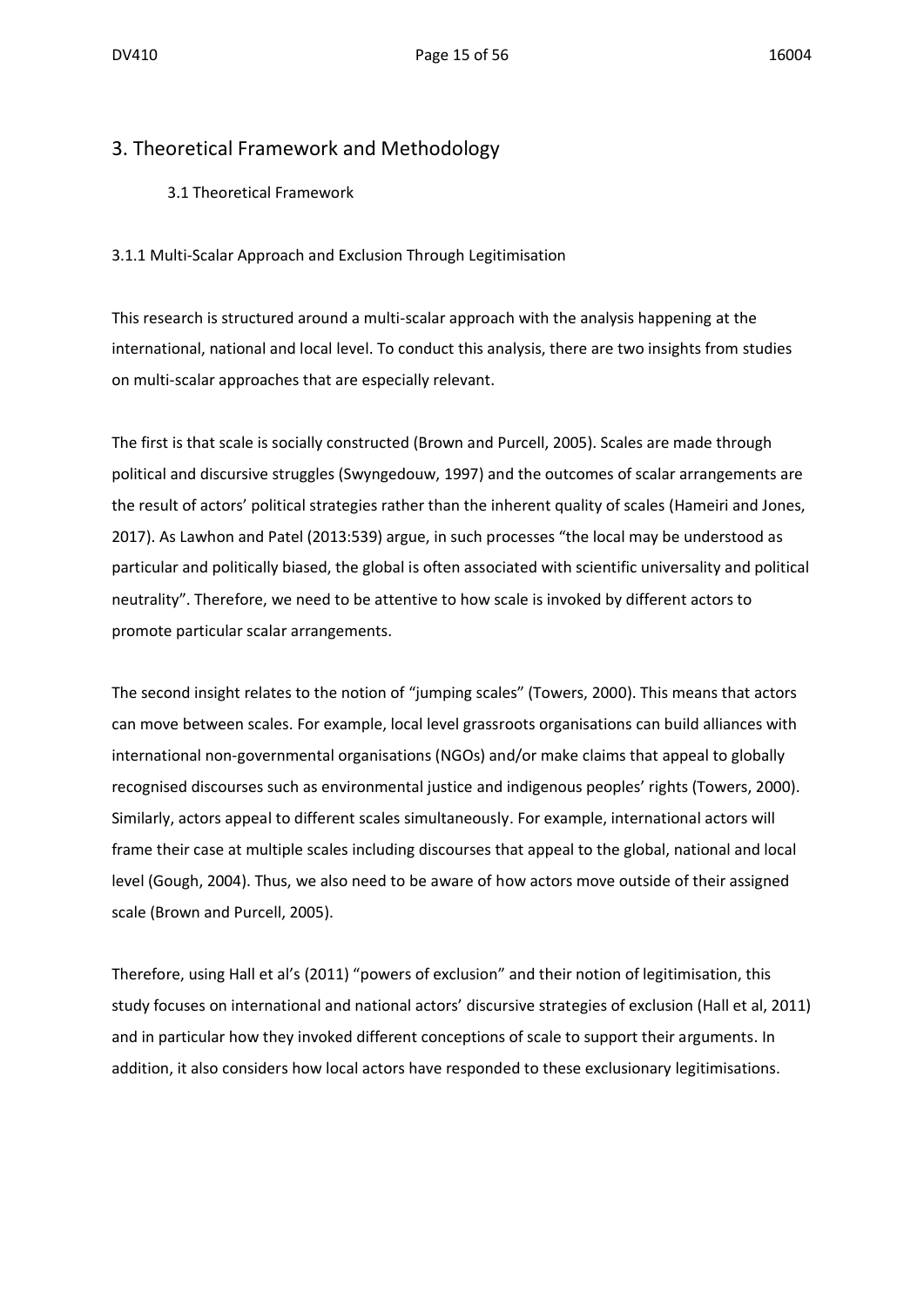#### 3.2 Methodology and Analytical Strategy

#### 3.2.1 The Identification of Actors and Data Collection

The category international refers to actors that operate in multiple different countries and/or whose headquarters reside outside of Kenya, whereas the term global refers more to processes. National and local refers to actors residing within Kenya. The local level is further refined to where LTWP is situated and its direct surroundings. In many ways, these categories are schematic. At times, the Kenyan government is an international actor but for analytical purposes it is useful to differentiate them in this way while bearing in mind the "messy middles" (Scoones, 2016:309).

At the international level, this thesis considers those who have played a direct role in LTWP either in terms of investment and/or construction – all of whom it transpires are international (table 1). To identify these actors, pre-existing literature has been used and the results triangulated. In particular, the LTWP website contains a list of investors and contractors while Klagge and Nweke-Eze's (2020) study contains a detailed list of the project's financialization. For each actor, I visited their website and used the search box to find mentions of LTWP. In most instances this brought up short case studies. Documents consulted also include those on LTWP's website such as Environmental and Social Impact Assessments. For some actors, no documents mentioning LTWP were found.

To identify national actors a similar process has been undertaken. In particular, studies by Newell, Phillips and Pueyo (2014), Newell and Phillips (2016), Osiolo, Pueyo and Gachanja (2017) and Ireri (2018) have been used to identify the main ministries involved in Kenya's energy transition and their key documents. The majority of these documents mentioned LTWP and/or wind power in Marsabit County. In addition, since LTWP is registered under the Clean Development Mechanism (CDM) of the United Nations Framework Convention on Climate Change (UNFCCC) I have also consulted Kenya's Intended Nationally Determined Contributions which again mention wind power.

For the local level, pre-existing studies have been used. In particular, studies by Drew (2017), Schilling et al (2018), Cormack and Kurewa (2018) and Achiba (2019) all focus on the local level and identify various groups who have been affected by LTWP. Since this is a desk-based study accessing the local level has been challenging. The only document consulted at the local level is the court case filed against the LTWP in 2014.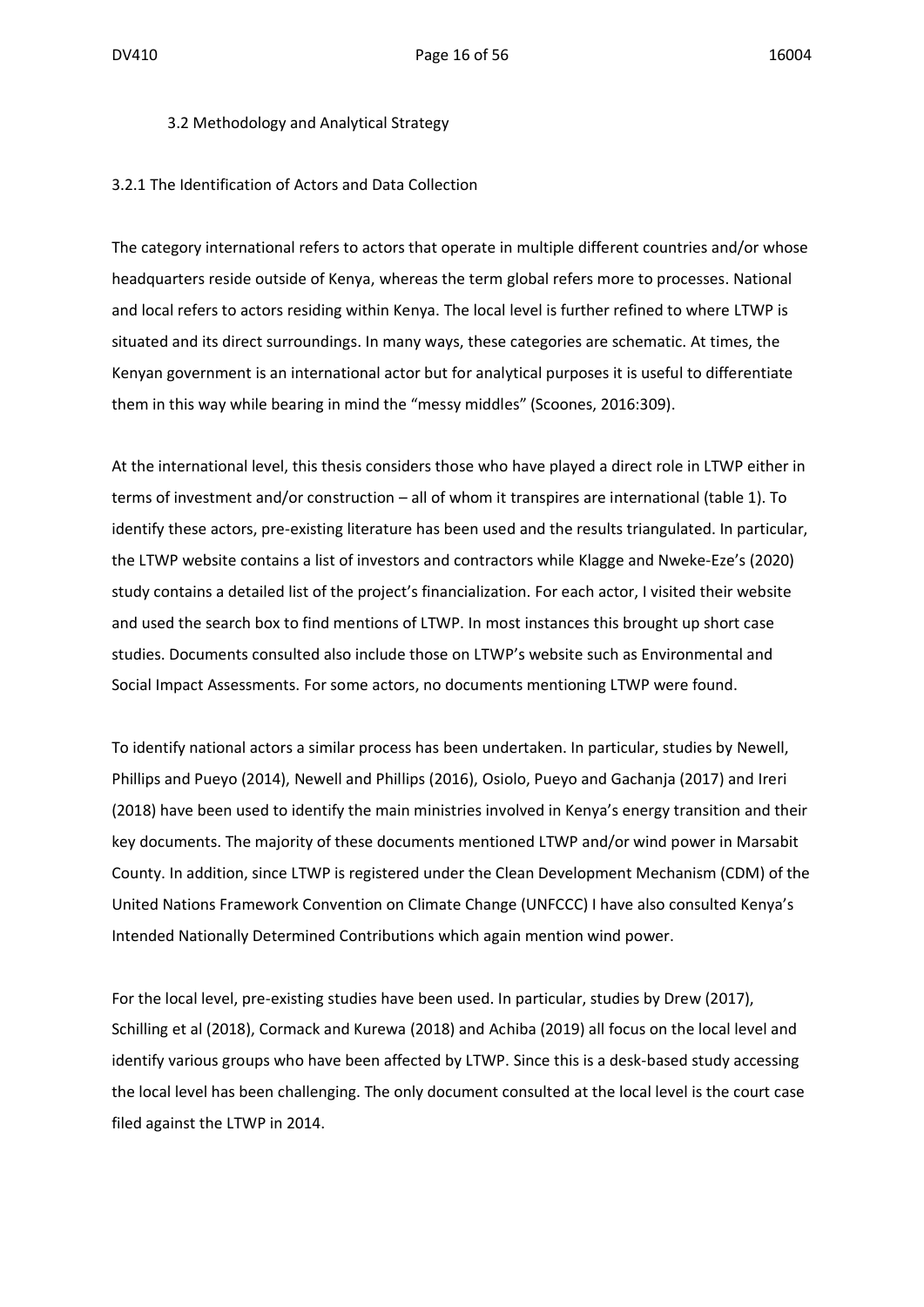|                      | Equity Investors (= consortium members)                                 | <b>Documents</b>                                                                                               |
|----------------------|-------------------------------------------------------------------------|----------------------------------------------------------------------------------------------------------------|
|                      | <b>KP&amp;P Africa</b>                                                  | Webpage                                                                                                        |
|                      | Aldwych International                                                   | NA (website contains a link to LTWP website)                                                                   |
|                      | Vestas                                                                  | Webpage                                                                                                        |
|                      |                                                                         | Socio-economic study of key impacts from Lake Turkana                                                          |
|                      |                                                                         | Wind Power (2018)                                                                                              |
|                      | Danish Investment Fund for Developing<br>Countries (IFU)                | Webpage                                                                                                        |
|                      | The Norwegian Investment Fund for Developing<br>Countries (Norfund)     | Webpage                                                                                                        |
|                      | The Finnish Fund for Industrial Cooperation Ltd                         | Webpage                                                                                                        |
|                      | (Finnfund)                                                              | Socio-economic Impact of Lake Turkana Wind Power in                                                            |
|                      | SandPiper                                                               | Marsabit (2020)<br><b>NA</b>                                                                                   |
|                      | <b>LTWP Website</b>                                                     | Promotional material                                                                                           |
|                      |                                                                         | <b>Environmental Impact Assessment Reports</b>                                                                 |
|                      | <b>Debt Investors</b>                                                   |                                                                                                                |
|                      |                                                                         |                                                                                                                |
| <b>INTERNATIONAL</b> | African Development Bank (AfDB)                                         | Webpage                                                                                                        |
|                      | European Investment Bank (EIB)                                          | Webpage                                                                                                        |
|                      | Eksport Kredit Fonden of Denmark (EKF)                                  | <b>NA</b>                                                                                                      |
|                      | Netherlands Development Finance Company<br>(FMO)                        | Webpage                                                                                                        |
|                      | EU Africa Infrastructure Trust Fund                                     | <b>NA</b>                                                                                                      |
|                      | PROPARCO                                                                | Webpage                                                                                                        |
|                      | The Trade and Development Bank                                          | <b>NA</b>                                                                                                      |
|                      | Deutsche Investitions und                                               | Webpage                                                                                                        |
|                      | Entwicklungsgesellschaft (DEG)                                          |                                                                                                                |
|                      | East African Development Bank                                           | <b>NA</b>                                                                                                      |
|                      | <b>Interact Climate Change Facility</b>                                 | <b>NA</b>                                                                                                      |
|                      | <b>Tridos Bank</b>                                                      | <b>NA</b>                                                                                                      |
|                      | <b>Project Partners (contractors)</b>                                   |                                                                                                                |
|                      | Vestas                                                                  | See above.                                                                                                     |
|                      | <b>Siemens</b>                                                          | <b>NA</b>                                                                                                      |
|                      | Southern Engineering Company Ltd (SECO)                                 | NА                                                                                                             |
|                      | <b>RXPE Group</b>                                                       | NА                                                                                                             |
|                      | Civicon Limited                                                         | <b>NA</b>                                                                                                      |
|                      | <b>Government of Kenya/Ministry</b>                                     |                                                                                                                |
|                      | Ministry of Energy and Petroleum (MEP)                                  | The Least Cost Power Development Plan, 2011-2031.                                                              |
| <b>NATIONAL</b>      | Ministry of Environment and Mineral Resources<br>(MEMR)                 | Kenya's Intended Nationally Determined Contribution<br>(2015).                                                 |
|                      |                                                                         | National Climate Change Action Plan, 2013 -2017.                                                               |
|                      |                                                                         | National Climate Change Response Strategy - 2010.                                                              |
|                      |                                                                         | National Climate Change Action Plan, 2018-2022.                                                                |
|                      | Ministry of Development of Northern Kenya and                           | Vision 2030 Development Strategy for Northern Kenya and                                                        |
|                      | Arid Lands (MDNKAL)                                                     | other Arid Lands (2012).                                                                                       |
| <b>LOCAL</b>         | communities. These are supplemented by the Environment & Land Case 163. | The local level utilises pre-existing studies which are primarily based on fieldwork and interviews with local |
|                      |                                                                         |                                                                                                                |

Table 1: A list of actors identified and the documents consulted.

Table: Author's own. Compiled using Klagge and Nweke-Eze's (2020), the LTWP website, Newell, Phillips and Pueyo (2014), Newell and Phillips (2016), Osiolo, Pueyo and Gachanja (2017), Ireri (2018), Drew (2017), Schilling et al (2018), Cormack and Kurewa (2018) and Achiba (2019).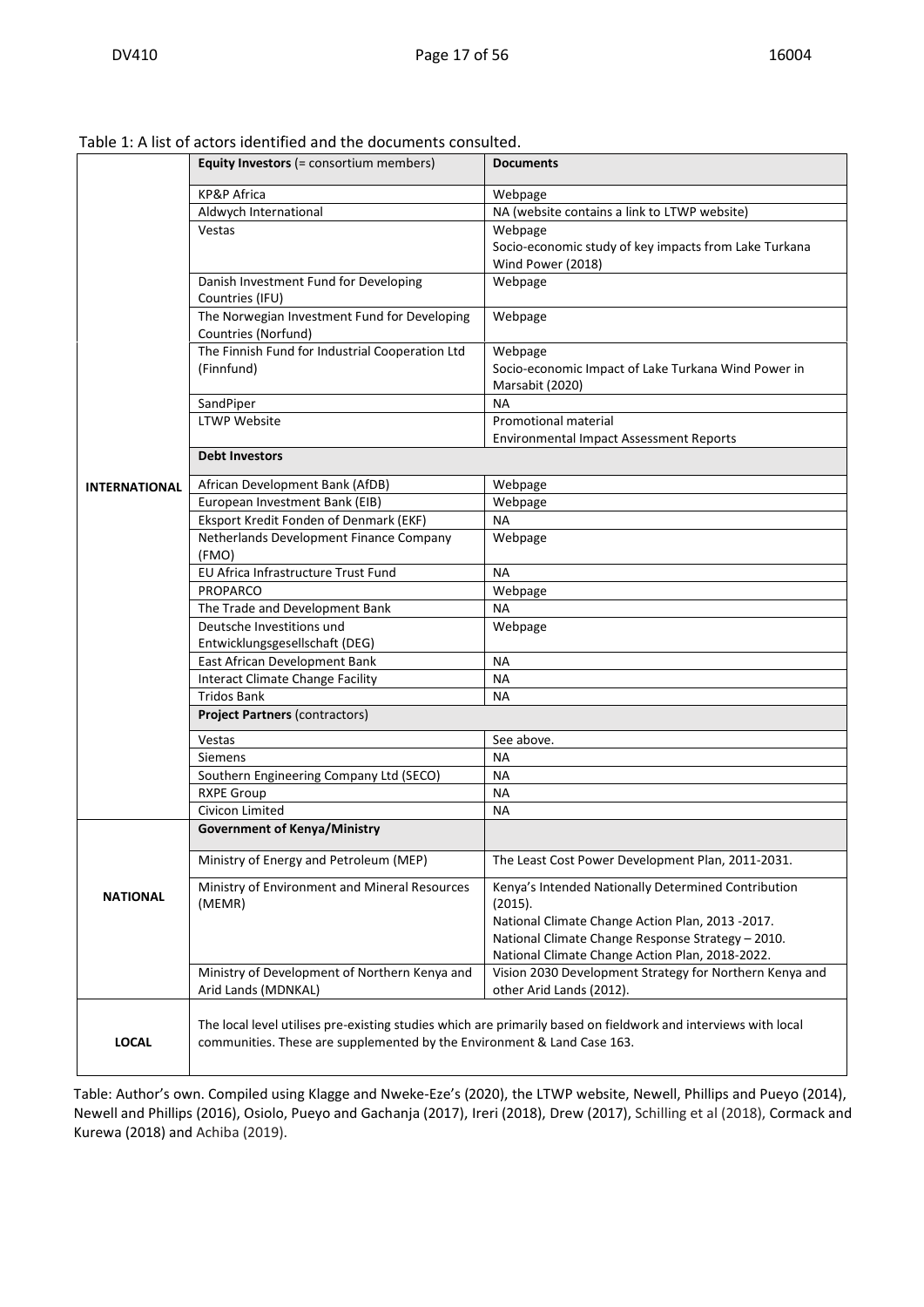#### 3.2.2 Data Analysis: Discourse Theory and Method

To explore exclusion through legitimisation this thesis adopts discourse analysis (DA) as its methodology. This study uses Dryzek's (2013:9) simplified definition of discourse which views it as "a shared way of apprehending the world". Building on Foucauldian approaches to knowledge and power, the underlying assumption of DA is that language matters because it shapes our view of the world and it has consequences (Hajer and Versteeg, 2005).

In particular, this study uses Hajer's (1995) inspired DA which is popular in environmental politics (Isoaho and Karhunmaa, 2019). Although Hajer's (1995) approach is inspired by Foucault, explicitly Foucauldian approaches to DA are more suited to macro studies. Furthermore, Hajer's (1995) approach to discourse includes the analytical concepts of "storylines" and "discourse coalitions" – both of which are useful for multi-scalar approaches (Isoaho and Karhunmaa, 2019).

Storylines are devices that are used to frame situations in particular ways to convince audiences (Hajer, 1995). Relatedly, discourse coalitions are: (1) "sets of storylines"; (2) "the actors who utter these storylines"; (3) "the practices in which this discursive activity is based" (Hajer, 1995:60) Discourse coalitions, however, differ from political coalitions since they are not necessarily based on shared interests but rather storylines are the "cement" that keeps them together (Hajer, 1995:65).

After identifying the actors and documents, the documents were read and substantive themes were identified and coded. The themes that emerged from the documents were then organised into "storylines" with a particular focus on identifying discourse coalitions between international and national actors (see appendix).

#### 3.3 Limitations

There are limitations to this study. Firstly, DA has been criticised for the subjectivity of the researcher's text selection and interpretation (Verschueren, 2001). The research design has attempted to reduce this limitation by searching for at least one document by all of the major actors involved. Therefore, the most common discourse strands will have been identified. Nevertheless, I recognise the subjectivity of my position and acknowledge the possibility that some documents may have been unintentionally excluded.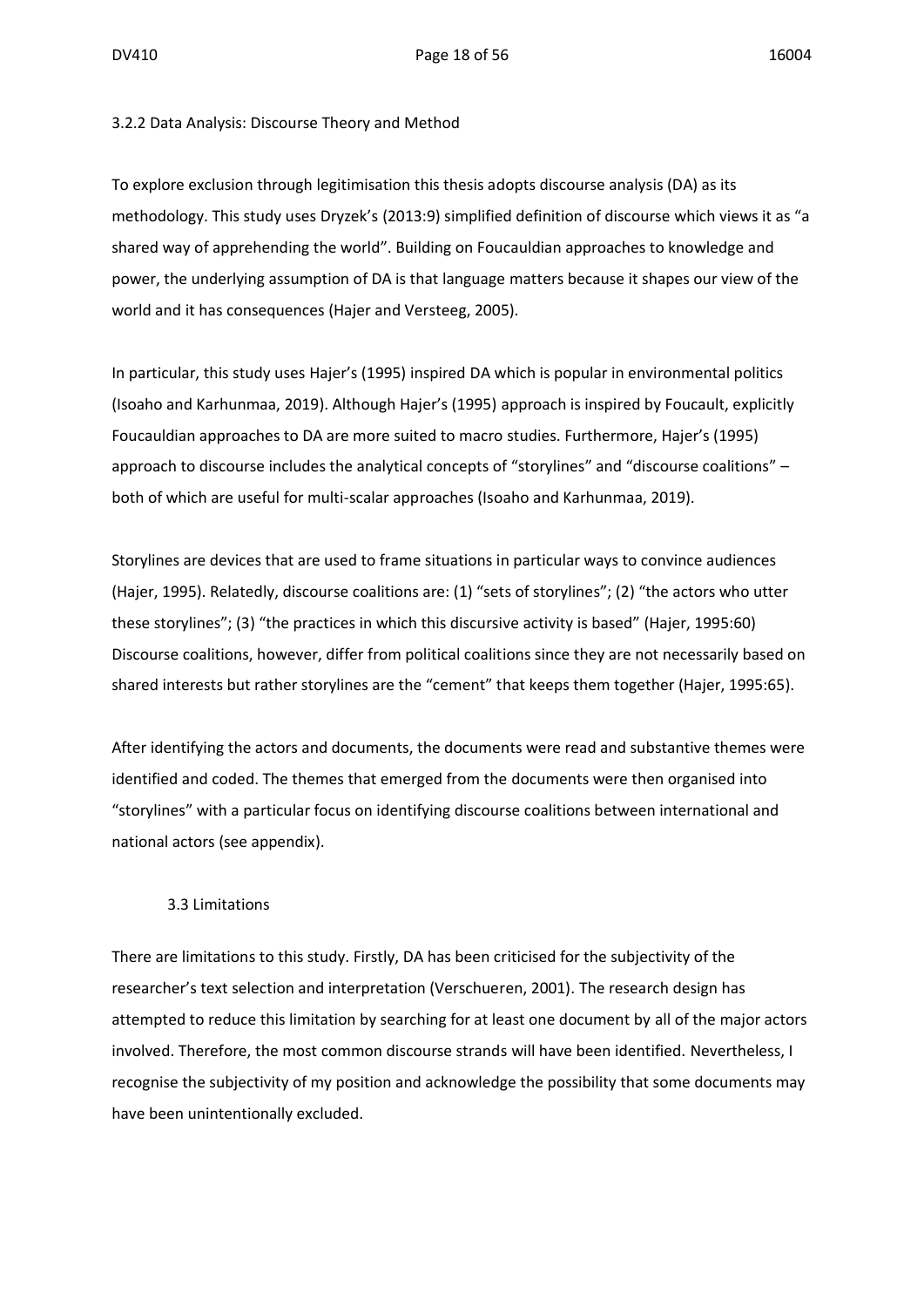Secondly, this study chooses depth over breadth. Although a detailed case-study allows us to "dig deeper, sample more effectively and triangulate better" (Scoones et al, 2013:479), especially when taking a multi-scalar approach, LTWP should not necessarily be seen as a typical case and the results of this study should not be used to create a global picture (Oya, 2013).

Thirdly, this thesis does not seek to make causal claims. This is because discourse is only one element among many others in determining social realities (Hansen, 2006). Indeed, Hall et al (2011) identify four "powers of exclusion", namely regulation, force, the market, and legitimisation. However, this thesis focuses on the latter and therefore acknowledges that legitimisation is not the only factor causing exclusion but is instead only a contributing force. Nevertheless, "legitimations are of signal importance…[since they provide] the normative underpinning to regulatory, forceful and market powers" (Hall et al, 2011:18) and therefore the singular focus on them is warranted.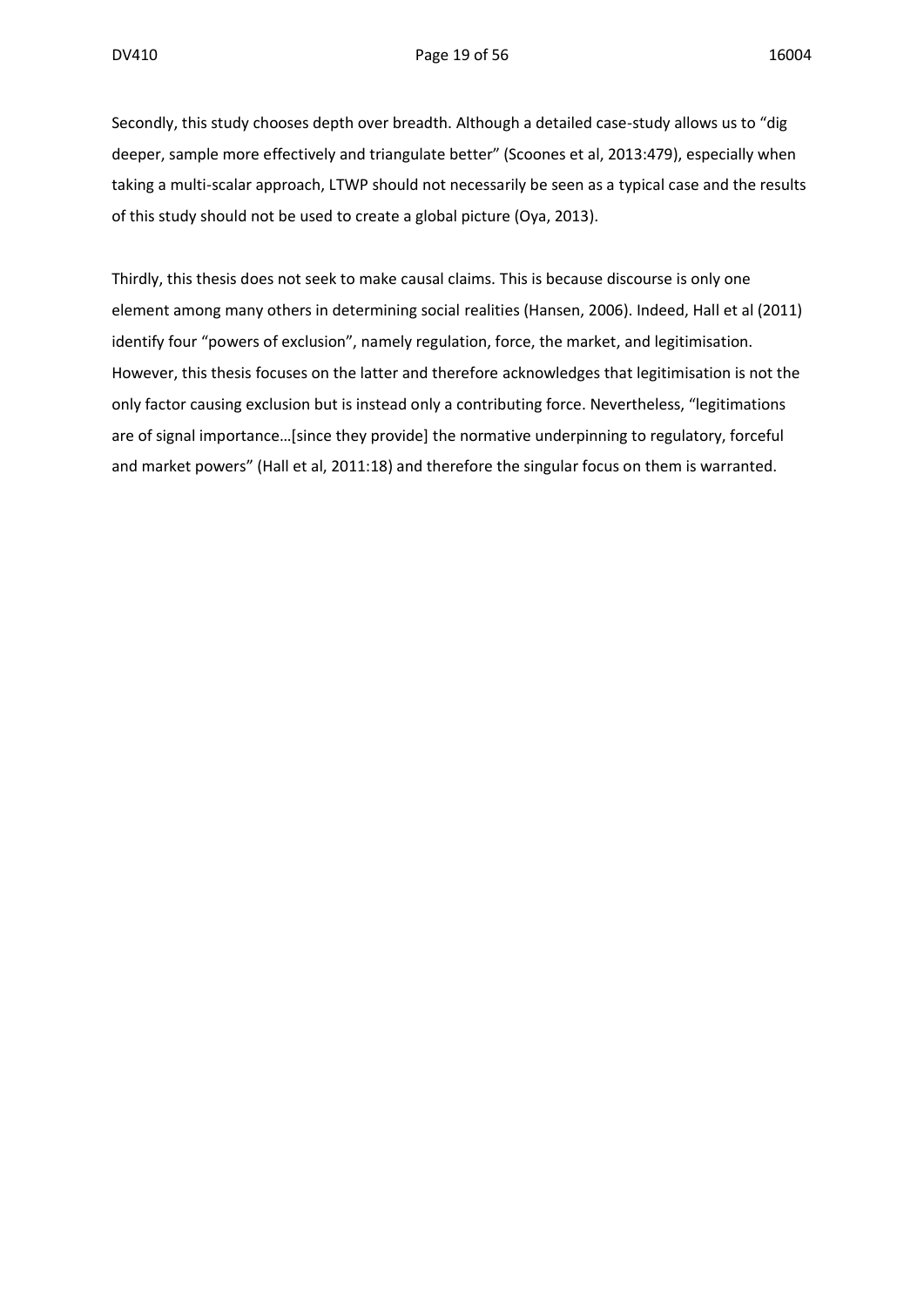#### 4. Context

This section explains LTWP and some of the issues that have been raised by local communities and human rights organisations. In addition, it situates the project within its historical and political context.

#### 4.1 LTWP and Community Issues

The LTWP project is situated on the south-eastern side of Lake Turkana in Marsabit County of Kenya's Rift Valley (image 1). This is an area where 80 percent of the population depends on pastoralist production (GoK, 2020). The Samburu and Turkana pastoralist groups dominate the area around the project with El Mono and Rendille groups also present. The project sits on a concession of 150,000 acres and of those it occupies 40,000 acres (leaving a buffer of 110,000 acres) (LTWP, 2011). LTWP leased this land from Marsabit County for 33 years with the option to extend the lease up to 99 years. The project started in 2006 and reached financial close in 2014 with construction commencing in 2015 and finishing in mid-2017. Currently, the site has 365 wind turbines with a generation capacity of 310 megawatts (LTWP, 2019).

The LTWP project has encountered complaints from local communities and human rights organisations. These focus on the adverse effects of the project on pastoralists' livelihoods and accusations of illegal land acquisition (Sena, 2015, Voller et al, 2016 and IWGIA, 2019). In 2014 the new Marsabit County Government brought a court case against the LTWP consortium, the old Marsabit County Council and the National Government accusing them of acquiring the land illegally (Environment & Land Case 163). These accusations centred on the LTWP's failure to acquire consent from affected communities or to engage in a proper consultation process (ibid).

In addition, LTWP has ignored international standards for Free, Prior and Informed Consent (FPIC) and for providing adequate compensation. The consortium argues that the Samburu, Rendille and Turkana are not indigenous groups because in Northern Kenya they are "the most dominant tribes" (LTWP, 2014:7). At the international level, however, these groups are recognised as indigenous (IWGIA, 2019). Furthermore, the village of Sarima was resettled to make way for the road that was constructed for the project and no compensation was provided (IWGIA, 2019). This is because, as the consortium states, "Nomadic pastoralist[s] have customary rights of use to land pastures, however have no recognisable legal right or claim to the land other than use and are therefore not eligible for land compensation" (LTWP, 2014:7). Although pastoralist groups have retained the right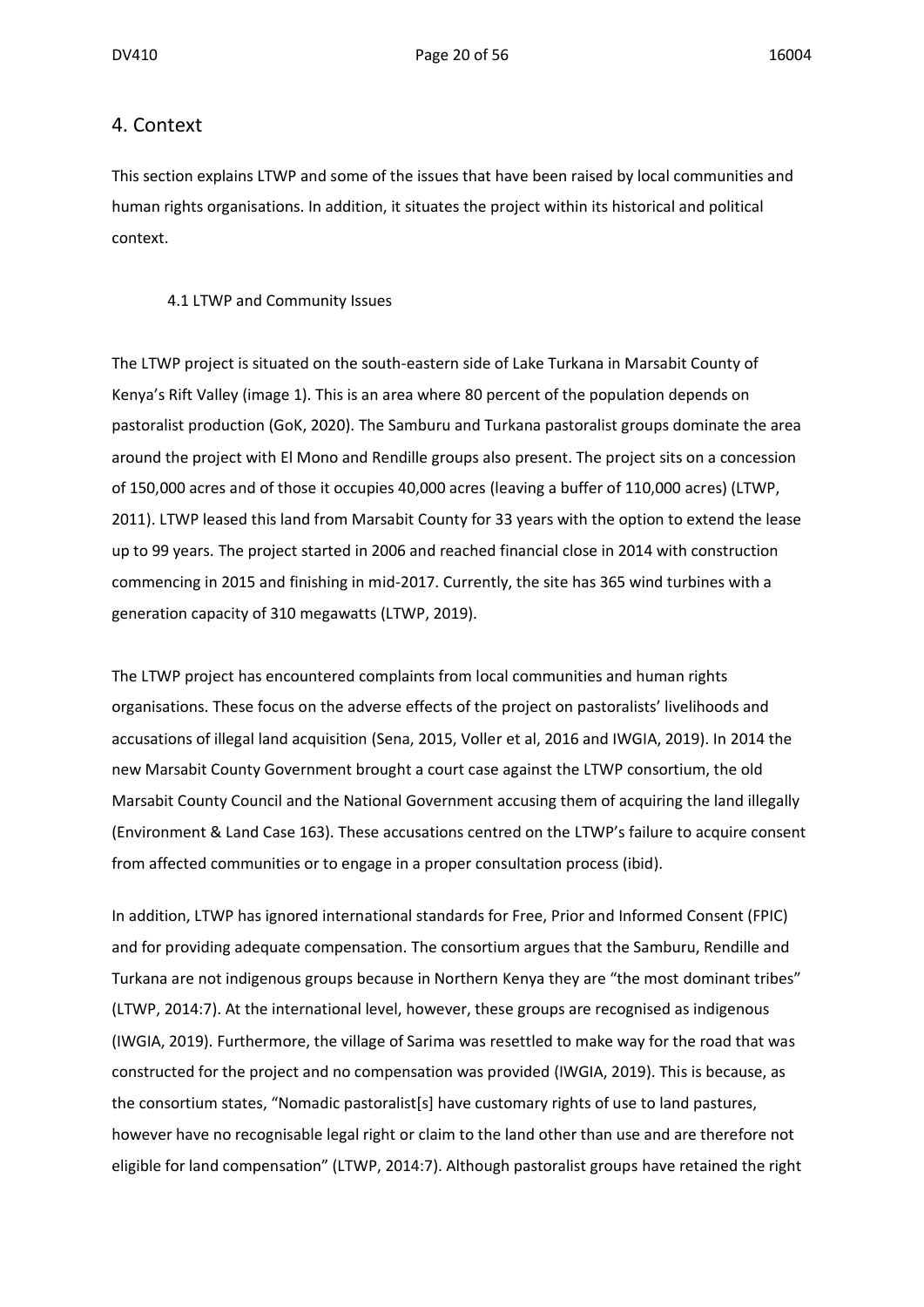to graze their livestock, there are reports that their access has been curtailed with areas fenced off and reports of threats from security personnel (Voller et al, 2016).



Image 1: Lake Turkana Wind Power Project in Marsabit County.

Map Credit: IWGIA (2019:20).

#### 4.2 The Historical and Political Context

During British colonial rule, Marsabit County was part of the "Northern Frontier District" – an area seen as having low economic potential (Klopp, 2000). For this reason, colonial authorities neglected most of Northern Kenya and this legacy was largely adopted by successive independence governments (Greiner, 2013).

Despite this history of neglect, over the last decade the region has taken centre stage in the county's state-led national development plans (Mosley and Watson, 2016; Kochore, 2016; Elliot, 2016).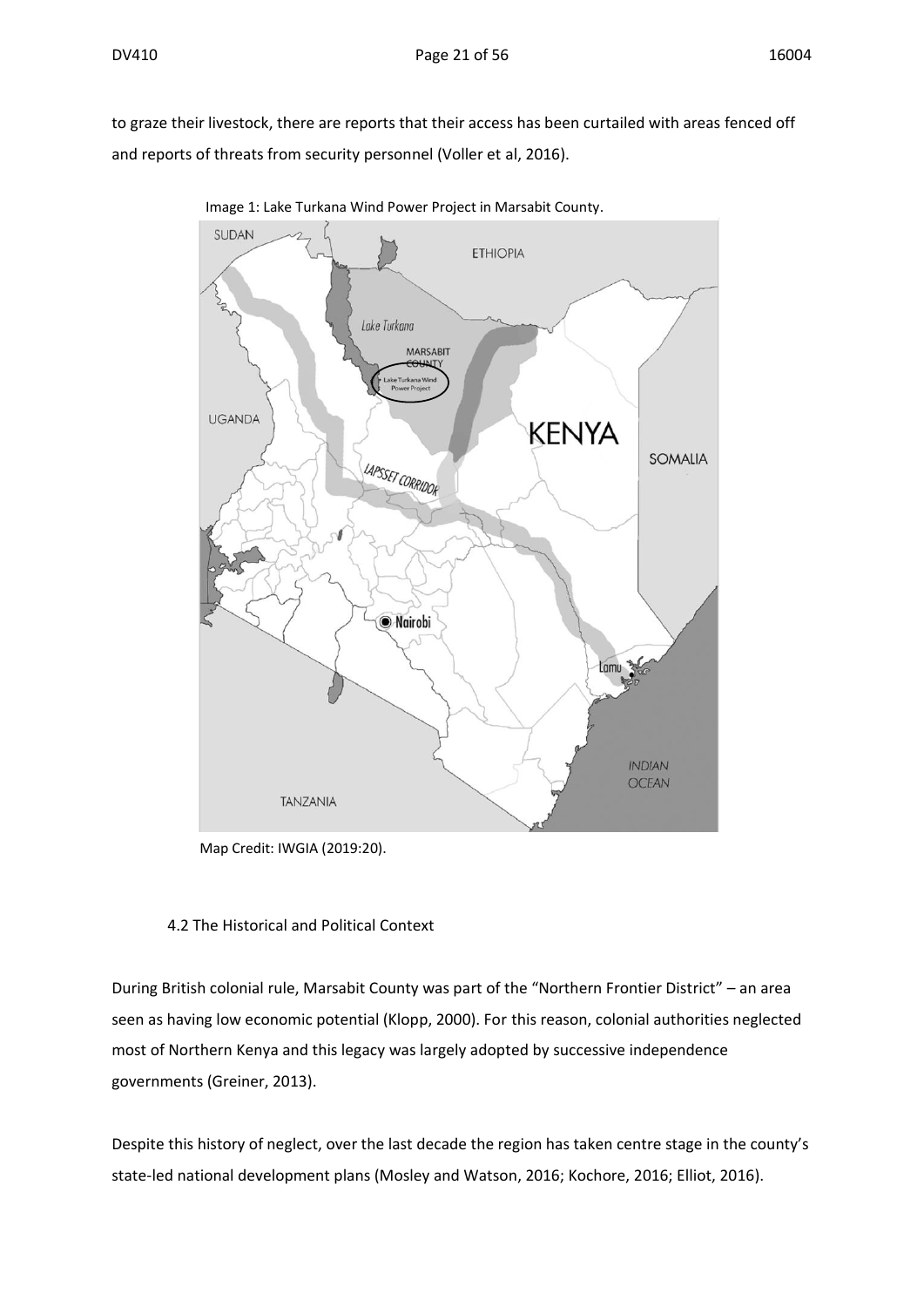Northern Kenya has become a central aspect of the government's "Vision 2030" which aims to transform Kenya into a middle-income country and consequently a number of power and infrastructure projects are unfolding in the region – including the extraction of oil (Agade, 2014), geothermal power in Turkana (Hughes and Rogei, 2020) and the Lamu Port and South Sudan Ethiopia Transport (LAPSSET) corridor (Chome, 2020).

Nevertheless, the Rift Valley has a long history of conflict which has been exacerbated by both climate change (Schilling et al, 2012; Schilling et al, 2014) and by the re-introduction of multipartyism in 1991 (Greiner, 2013). Since the re-introduction of multi-partyism, the Rift Valley has become a region of profound political importance due to its ability to tip the balance of power in electoral struggles (Boone, 2012). Furthermore, Kenya's New Constitution of 2010 and the process of decentralisation stipulated within it has further entrenched issues of rent-seeking and ethnic patronage politics (D'Arcy and Cornell, 2016). As Greiner (2013:218) states, decentralisation and ongoing land reforms have created opportunities for "violent (re)negotiation of territorial claims". The Rift Valley, therefore, remains the region of Kenya where the "allocation of land is most visibly politicized and most bitterly contested" (Boone, 2012:75). Consequently, land has been the most contentious issue for LTWP.

The LTWP project highlights how land tenure practices play a major role in exclusion (Alao, 2007; Boone, 2015). The land that LTWP leased from Marsabit County Council was designated as 'Trust Land' which is communally owned land that is held in trust by local authorities (Wily, 2013). As Wily (2012:478) notes, however, many African states do not sufficiently protect customary and informal land tenure so although LSLA may violate human rights principles they are often still legal under national law. Thus, in this instance, exclusion is largely a result of Kenya's land tenure regime but it is nevertheless a process that also requires "ideological legitimation" (Levien, 2013:382) and that is the focus of this study.

Thus, LTWP has unfolded in a marginalised area where ethnic tensions and disputes over land have a long history. The next section builds on this by detailing the actors involved in LTWP at the international, national and local level.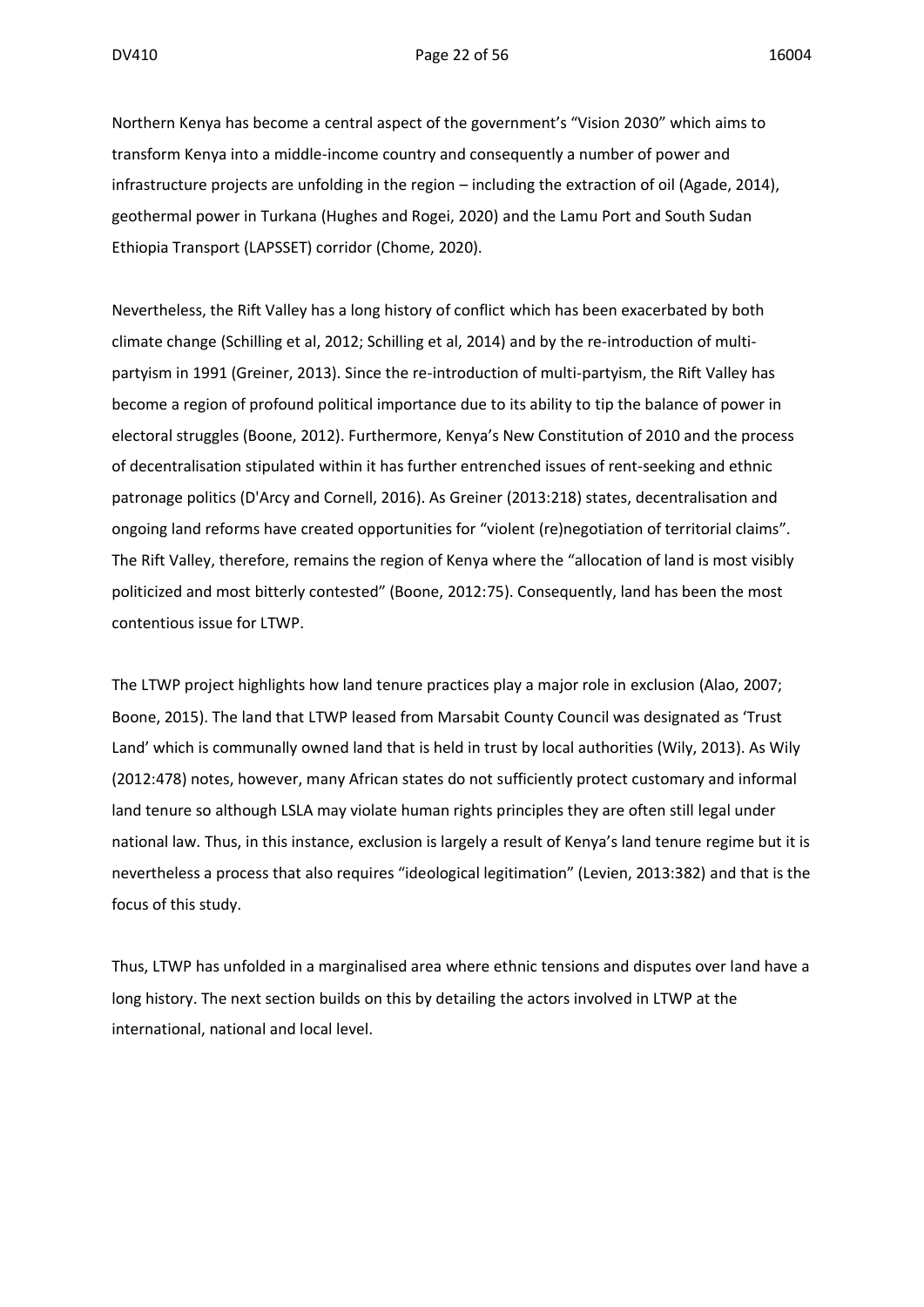## 5. Analysis and Discussion

#### 5.1 Actors at the International, National and Local Scale

To explore the process of exclusion through legitimisation from a multi-scalar perspective, the actors at the international, national and local level first have to be identified (see table 2).

#### Table 2: The Actors Involved in the LTWP Project

|                      | <b>Equity Investors (= consortium members)</b>                      |                                                   |                          |                     |  |
|----------------------|---------------------------------------------------------------------|---------------------------------------------------|--------------------------|---------------------|--|
|                      | <b>Organisation/Company</b>                                         | <b>Type</b>                                       | Country of<br>Origin     | Capital<br>Invested |  |
|                      | <b>KP&amp;P Africa</b>                                              | Project Development                               | Dutch                    | €31m                |  |
|                      | Aldwych International                                               | Project Development                               | <b>British</b>           | €38m                |  |
|                      | Vestas                                                              | <b>Turbine Production</b>                         | Danish                   | €16m                |  |
|                      | Danish Investment Fund for Developing<br>Countries (IFU)            | <b>Development Finance</b>                        | Danish                   | €7.5m               |  |
|                      | The Norwegian Investment Fund for<br>Developing Countries (Norfund) | Development Finance                               | Norwegian                | €16m                |  |
|                      | The Finnish Fund for Industrial<br>Cooperation Ltd (Finnfund)       | <b>Development Finance</b>                        | Finnish                  | €16m                |  |
|                      | SandPiper                                                           | Geographic Information<br>Systems (GIS) Firm      | East<br>African*         | €0.5m               |  |
|                      | <b>Debt Investors</b>                                               |                                                   |                          |                     |  |
|                      | <b>Organisation/Company</b>                                         | <b>Type</b>                                       | Country of<br>Origin     | Capital<br>Invested |  |
|                      | African Development Bank (AfDB)                                     | <b>Development Finance</b>                        | African                  | €115m               |  |
| <b>INTERNATIONAL</b> | European Investment Bank (EIB)                                      | <b>Development Finance</b>                        | European                 | €100m               |  |
|                      | Eksport Kredit Fonden of Denmark (EKF)                              | <b>Export Credit Bank</b>                         | Danish                   | €120m               |  |
|                      | Netherlands Development Finance<br>Company (FMO)                    | Development Finance                               | Dutch                    | €35m                |  |
|                      | EU Africa Infrastructure Trust Fund                                 | <b>Development Finance</b>                        | European                 | €25m                |  |
|                      | PROPARCO                                                            | <b>Development Finance</b>                        | French                   | €20m                |  |
|                      | The Trade and Development Bank                                      | <b>Development Finance</b>                        | African                  | €10m                |  |
|                      | Deutsche Investitions und<br>Entwicklungsgesellschaft (DEG)         | <b>Development Finance</b>                        | German                   | €20m                |  |
|                      | East African Development Bank                                       | Development Finance                               | African                  | €5m                 |  |
|                      | <b>Interact Climate Change Facility</b>                             | <b>Green Finance</b>                              | European                 | €30m                |  |
|                      | <b>Tridos Bank</b>                                                  | Private Bank                                      | Dutch                    | €6m                 |  |
|                      | <b>Project Partners (contractors)</b>                               |                                                   |                          |                     |  |
|                      | <b>Organisation/Company</b>                                         | <b>Type/Role</b>                                  | <b>Country of Origin</b> |                     |  |
|                      | Vestas                                                              | Wind turbine production<br>and maintenance        | Danish                   |                     |  |
|                      | Siemens                                                             | Grid and substation                               | German                   |                     |  |
|                      | Southern Engineering Company Ltd<br>(SECO)                          | Accommodation                                     | East African             |                     |  |
|                      | <b>RXPE Group</b>                                                   | Connecting the substation<br>to the national grid | Chinese                  |                     |  |
|                      | Civicon Limited                                                     | Construction of the roads                         | East and Central Africa* |                     |  |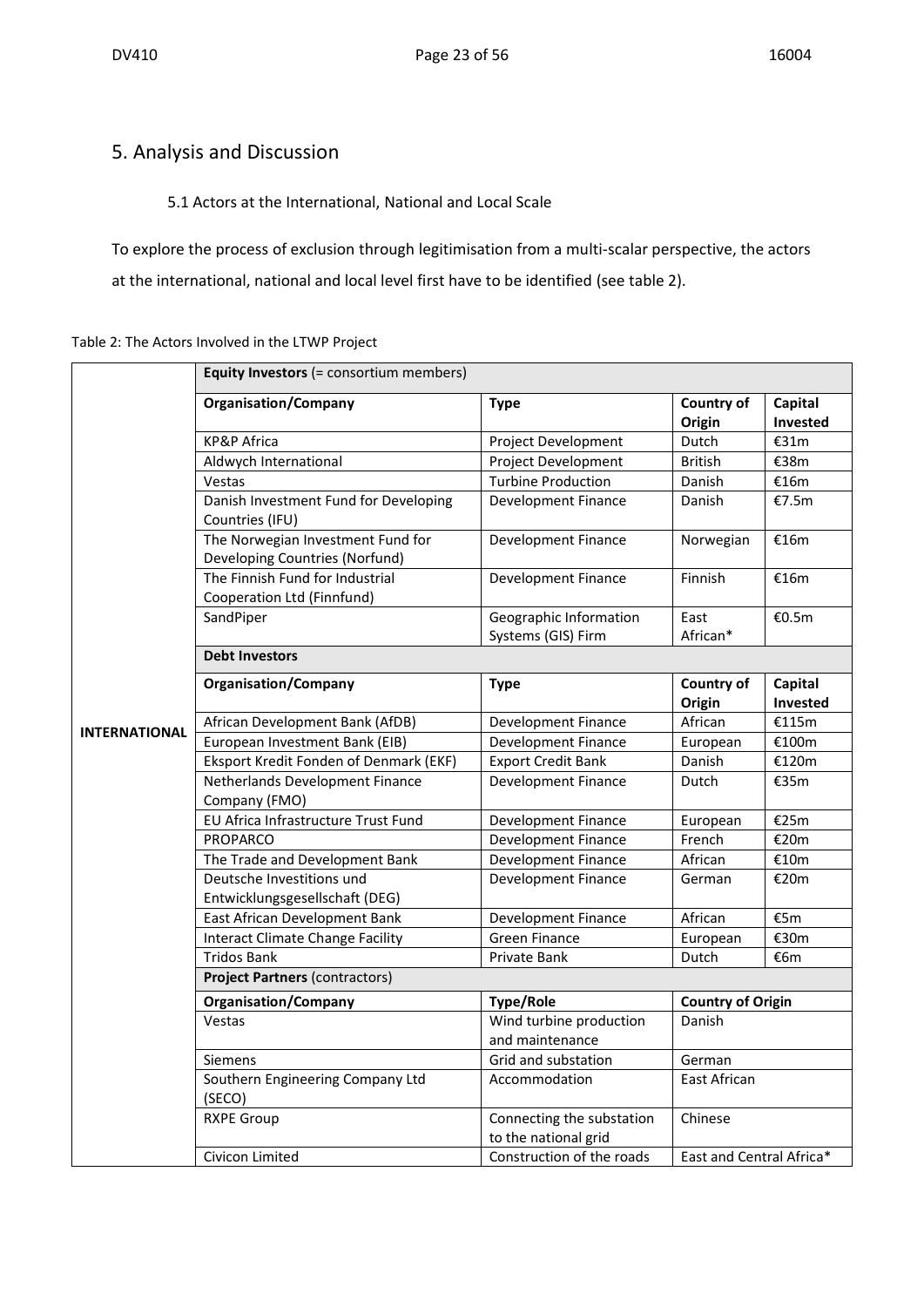|                 | <b>Other International Actors</b>       |                                                          |
|-----------------|-----------------------------------------|----------------------------------------------------------|
|                 | <b>Organisation/Company</b>             | Role                                                     |
|                 | International Work Group for Indigenous | Partnership with the advocacy group Friends of Lake      |
|                 | Affairs (IWGIA)                         | Turkana and the Pastoralist Development Network of       |
|                 |                                         | Kenya (critical of the LTWP project)                     |
|                 | <b>Government of Kenya/Ministry</b>     | Role                                                     |
|                 | Ministry of Energy and Petroleum        | Defines energy policy and is responsible for overall     |
| <b>NATIONAL</b> |                                         | planning                                                 |
|                 | Ministry of Environment and Mineral     | Responsible for UNFCCC commitments and for               |
|                 | Resources                               | mainstreaming climate change into sectoral policies      |
|                 | Ministry of Development of Northern     | Responsible for delivering Vision 2030 in Northern       |
|                 | Kenya and Arid Lands                    | Kenya                                                    |
|                 | 'Supporters' <sup>+</sup>               |                                                          |
|                 | <b>Organisation/Group</b>               | <b>Details</b>                                           |
|                 | The old Marsabit County Council         | Agreed to lease the land to the LTWP consortium.         |
|                 | The interested parties                  | In the court case they are in support of the LTWP        |
|                 |                                         | project but are seeking better incorporation - mostly    |
|                 |                                         | Samburu.                                                 |
|                 | Community Liaison Officers (CLOs)       | The Chief Community Liaison Officer is a Samburu         |
|                 |                                         | broker who is in charge of a team of other CLOs.         |
|                 |                                         | Together they are responsible for job recruitment.       |
|                 | 'Opponents' <sup>+</sup>                |                                                          |
| <b>LOCAL</b>    | <b>Organisation/Group</b>               | <b>Details</b>                                           |
|                 | The current Marsabit County Government  | The new Marsabit County Government filed a lawsuit       |
|                 |                                         | against the LTWP consortium in 2014.                     |
|                 | The petitioners                         | In the court case they describe themselves as            |
|                 |                                         | "patriotic" Rendille leaders seeking justice for illegal |
|                 |                                         | land acquisition.                                        |
|                 | Sarima Indigenous People's Land Forum   | A grassroots advocacy group formed by individuals that   |
|                 |                                         | had been forcibly relocated from Sarima village to make  |
|                 |                                         | way for the road (no documents can be found).            |
|                 | Friends of Lake Turkana and the         | Kenyan-based NGO founded in Turkana seeking social,      |
|                 | Pastoralist Development Network of      | economic and environmental justice in the Turkana        |
|                 | Kenya                                   | Basin.                                                   |

Table: Author's own. Compiled using Klagge and Nweke-Eze's (2020), the LTWP website, Newell, Phillips and Pueyo (2014), Newell and Phillips (2016), Osiolo, Pueyo and Gachanja (2017), Ireri (2018), Drew (2017), Schilling et al (2018), Cormack and Kurewa (2018) and Achiba (2019). \* SandPiper and Civicon Limited are Headquartered in Nairobi but operate throughout East Africa.

+ The terms "supports" and "opponents" have been created for simplicity but they conceal a far more complex reality.

#### 5.1.1 International Actors

As table 2 reveals, European companies and development finance institutions (DFIs) – which are specialized development banks owned by national governments – have played a major role in LTWP (Eberhard et al, 2016). The latter category has contributed around one third of equity and seventy percent of debt financing (Klagge and Nweke-Eze, 2020).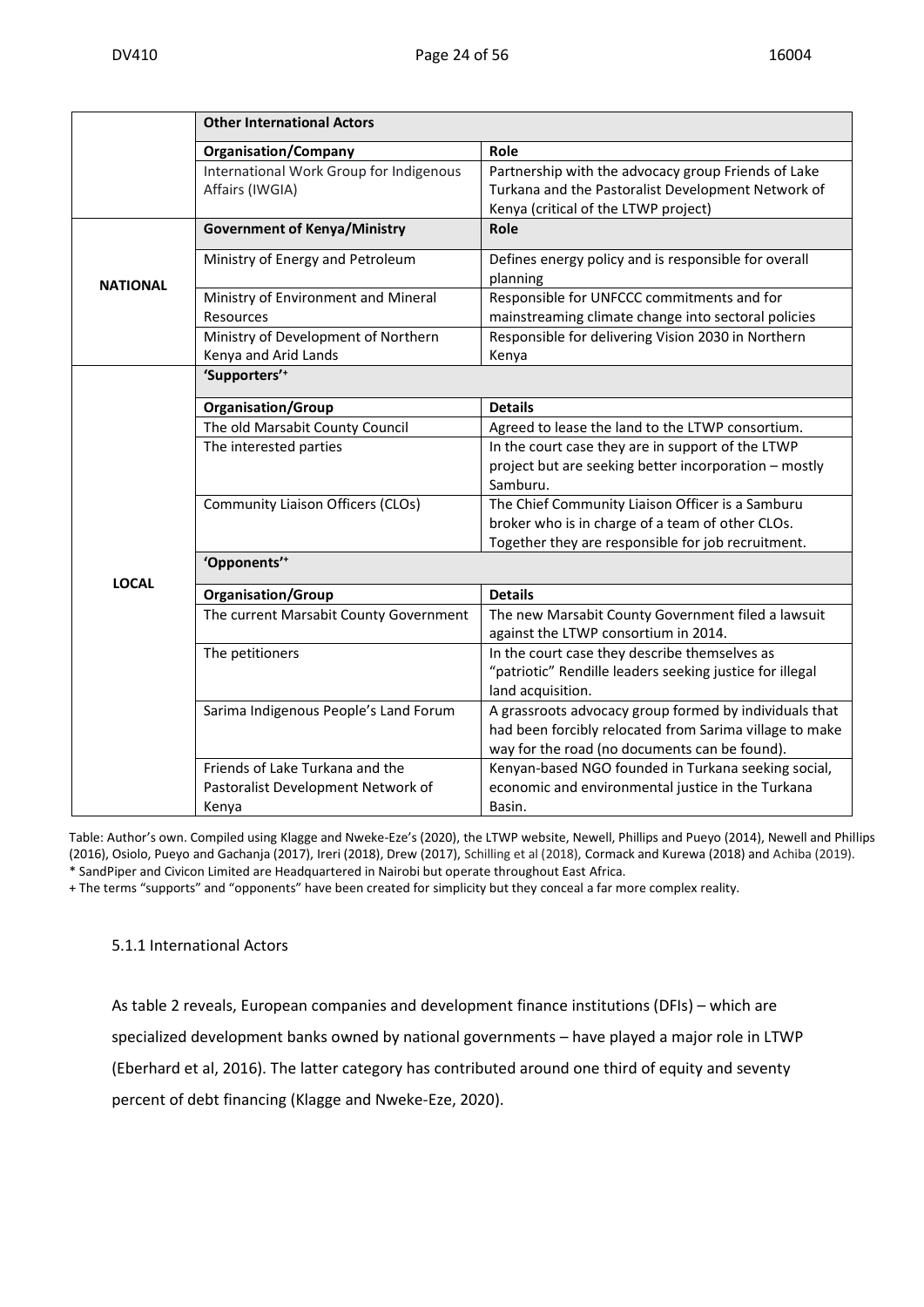#### DV410 **Page 25 of 56** 16004

The LTWP project is owned by a consortium of co-developers and equity investors consisting of KP&P Africa, Aldwych International, Vestas, SandPiper and three Scandinavian DFIs including the IFU, Norfund and Finnfund (Klagge and Nweke-Eze, 2020). Debt financing comes from a range of European as well as African sources. In particular, the African Development Bank and European Investment Bank have led the project's debt raising after the World Bank pulled out in 2012 due to concerns that the windfarm would produce too much energy for the level of demand (Eberhard et al, 2016). Thus, LTWP is largely an example of a foreign-driven and privately financed project (Klagge and Nweke-Eze, 2020).

The prominent role played by European DFIs speaks to three trends. The first is the role that the European Union plays in "global environmental governance" and the importance that the Union has placed on claiming leadership in this area (Vogler, 2005). The second is the ability of donor states to exercise collective "disciplinary power" over the direction and neoliberal nature of Kenya's energy transition due to their control over finance, production and technology (Newell and Phillips, 2016:39). This is also important because, as Dryzek (2013:10) states, "discourses are intertwined with some material political realities". The third is the importance that donors place on creating trade and investment opportunities for their own corporations (Newell et al, 2014). The role of Scandinavian DFIs in the project is indicative of this and the IFU convey this explicitly, stating that LTWP helps "promote the sale of Danish climate technology" (IFU, 2019).

#### 5.1.2 National Actors

Although the Kenyan government was not among LTWP's lenders, the government was responsible for allocating the land and for the power-purchase agreement which commits the government to buying power from LTWP for 20 years (Eberhard et al, 2016). Furthermore, LTWP has received highlevel state support with President Kenyatta officiating the inauguration (LTWP, 2019).

The central state has also created a facilitating environment for renewable energy projects and has actively sought private-sector investment (Newell and Phillips, 2016). Within Sub-Saharan Africa, Kenya is one of the most progressive countries with regards to renewable energy commitments and corresponding policies (Ireri, 2018). Kenya aims to achieve 100% renewable energy by 2030 and has consequently embarked on an agenda to expand wind power (Naess et al, 2015).

#### 5.1.3 Local Actors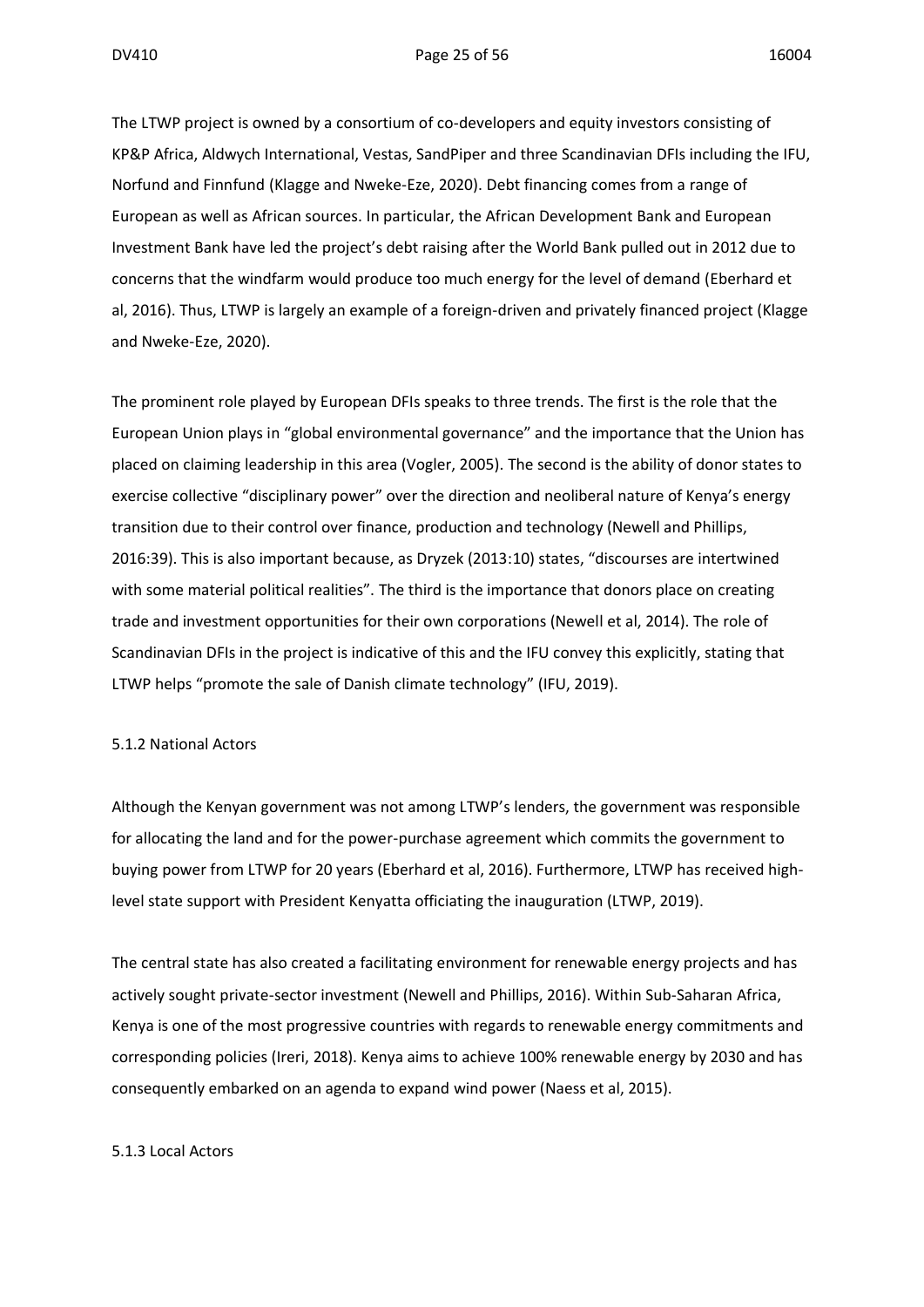At the local level, there are a wide range of responses that precludes any simple category of "local communities" (Oya, 2013). In particular, Achiba (2019) identifies two groups involved in the 2014 court case. The first is the petitioners, including members of the new Marsabit County Government, who brought the case against LTWP. As Achiba (2019:11) documents, "they represented themselves as patriotic Rendille leaders". The second group is the interested parties who are mostly Samburu. Instead of opposing the project, this group seeks better incorporation (Achiba, 2019).

As table 2 shows, the state at the sub-national level has played a dual role. The old Marsabit County Council operated against the interests of the local communities and leased the land to LTWP while the new Marsabit County Government, which came to power in 2013, supports the community against LTWP (Achiba, 2019). Thus, we are again reminded of Wolford et al (2013:189) caution that states "never operate with one voice". The changing role of the Marsabit County Government is related to the process of devolution since 2010 and the winning of the election by the Rendille-Gabra-Burji (REGABU) coalition. As Achiba (2019:12) notes, during the election "the main line of confrontation was that political leaders were either with us, or with the land grabbers (LTWP project) which was a measure of the aspirants' degree of 'Rendilleness' or 'Samburuness'".

In addition, a range of intermediary actors emerge as "go-betweens" (Fairhead et al, 2012). The LTWP consortium has made a number of connections with individuals at the local level. As Drew (2017;2020) notes in his ethnographic study, the Community Liaison Officer (CLO) is a local Samburu broker who is in charge of job recruitment and community involvement.

Furthermore, grassroots organisations have emerged in response to the project. These include the Sarima Indigenous People's Land Forum (SIPLF), which was formed by local communities who experienced resettlement from Sarima village, and Friends of Lake Turkana and the Pastoralist Development Network of Kenya (Cormack and Kurewa, 2018). The latter has formed an alliance with the International Work Group for Indigenous Affairs (IWGIA) who, in turn, have released two reports on LTWP (Sena, 2015 and IWGIA, 2019). This points to the notion of "jumping scales" (Towers, 2000) and the importance of forming alliances between scales to effectively protest windfarms (Hochstetler, 2020).

This section has documented the "layers of different types of actors" (Borras et al, 2019:611) involved in LTWP and made explicit the roles played by international, national and local actors (Büscher, 2009). It has revealed how the project is dependent on international finance, expertise and technologies while also requiring a facilitating domestic environment. Thus, it supports the literature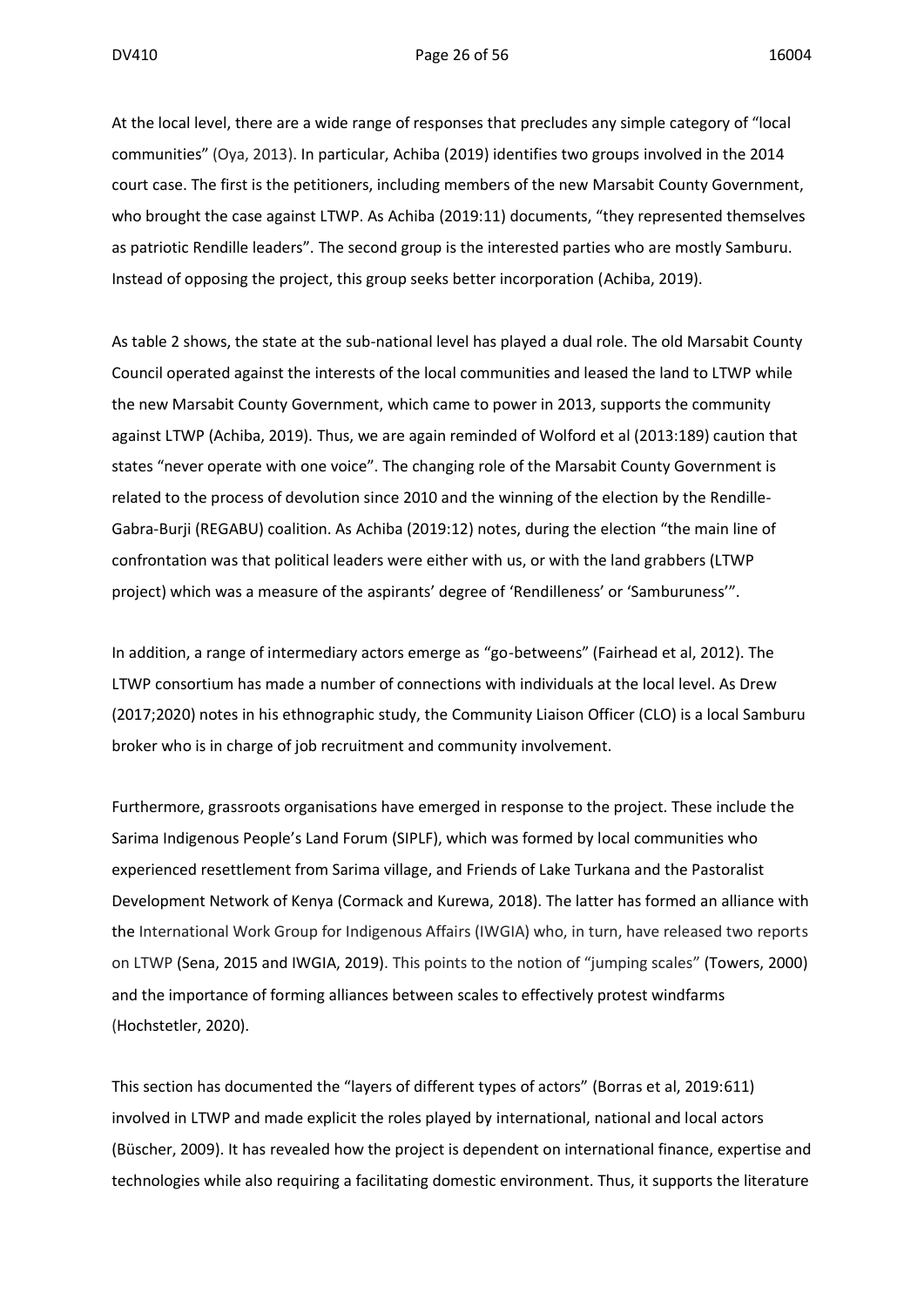on LSLA that stipulates how states and domestic elites play a key role alongside international actors (Wolford et al, 2013) and that "political reactions from below" vary greatly (Borras and Franco, 2013). Furthermore, it also reinforces the importance of discussing multiple scales simultaneously to draw attention to cross-scalar issues of justice and responsibility (Sovacool et al, 2017).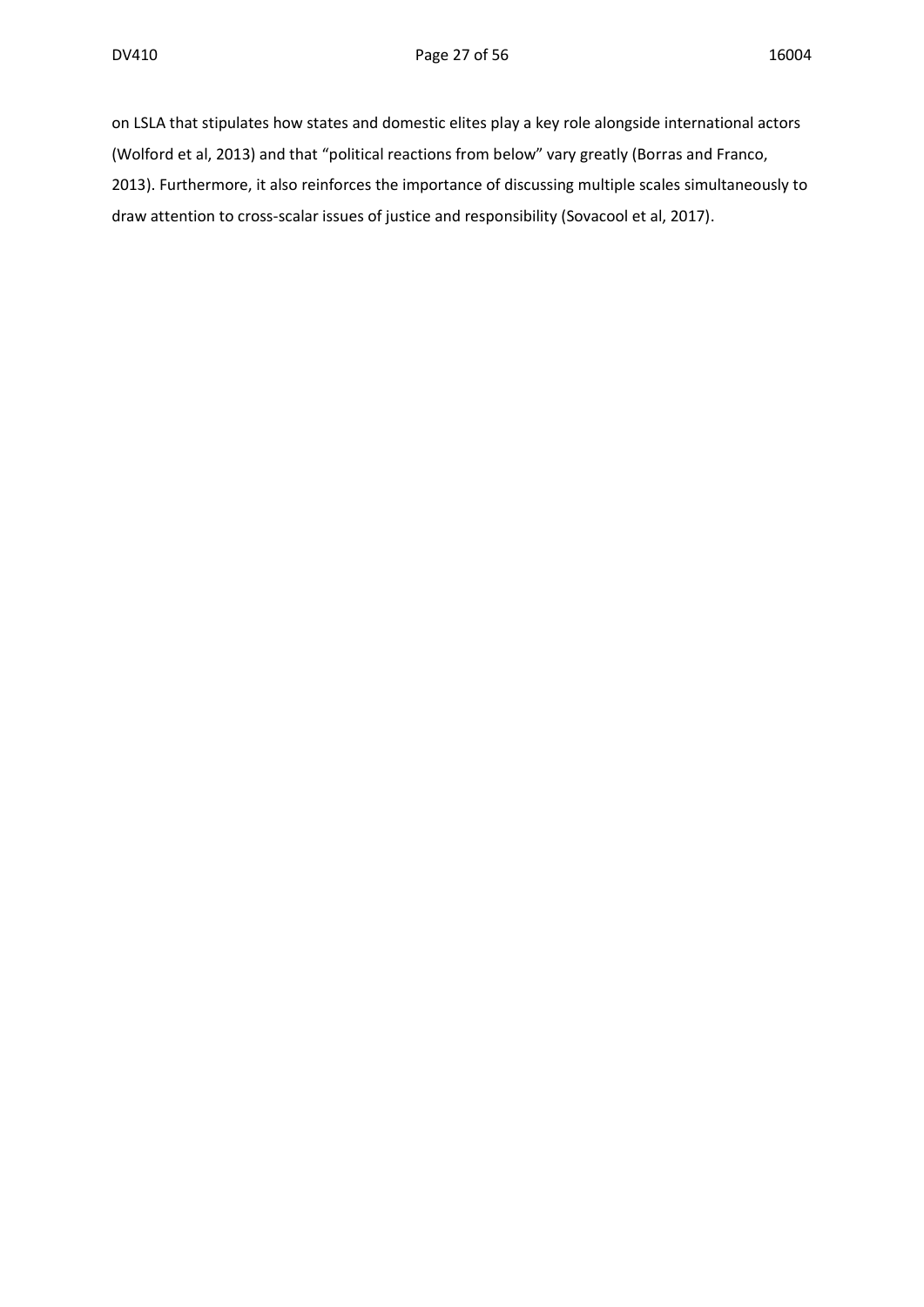#### 5.2 Discourse Coalitions Between International and National Actors

This section analyses and discusses the storylines that appear most commonly in discourse coalitions between international and national actors. In doing so, it shows that these actors rely on several discourse coalitions that work to both assemble land as a resource for investment and legitimise the exclusion of pre-existing users. In particular, and in-keeping with the multi-scalar approach, it argues that these actors invoke different conceptions of scale to advance their arguments and that appeals to the global, national and local frame their legitimising discourses. This section is divided into subsections that consider appeals to the global, national and local. In reality, these conceptions of scale work in tandem rather than in isolation and have been separated here for analytical purposes.

5.2.1 Appeals to the Global

The documents demonstrate that both international and national actors make several claims that appeal to the global scale. The first major discourse coalition that emerges is based on a storyline that presents **Kenya as a global leader**. Two international actors, for example, state how:

"Kenya has the potential to become one of Africa's great success stories" (Vestas, 2018).

"Kenya is quickly becoming Africa's leading nation in the use of renewable energy" (FinnFund, n.d.).

Similarly, national actors describe how:

"The implementation of low carbon climate resilient development demonstrates Kenya's leadership in the global fight against climate change" (MENR, National Climate Change Action Plan, 2013).

While President Kenyatta at the inauguration of LTWP stated that "We again raise the bar for the continent…Kenya is without doubt on course to be a global leader in renewable energy" (AfDB, 2019).

The second major discourse coalition that emerges in the global appeals is based on a storyline that emphasises **the urgency of climate change**. For example, international actors state how: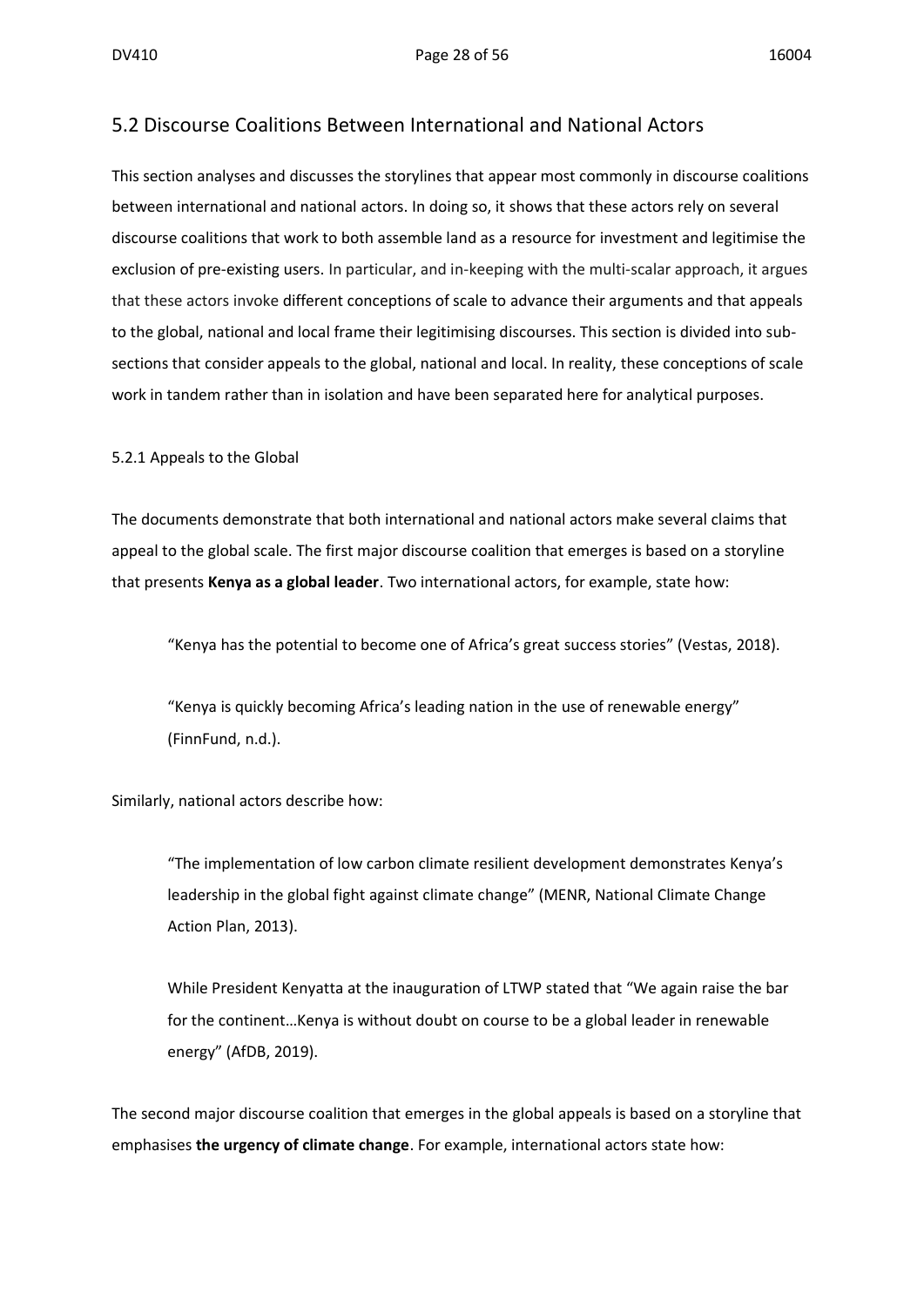"The population in Africa is projected to grow very fast and if Africa should be fuelled by fossil fuels it would be a catastrophe for Africa and for the world. So, we need to utilise the sun and the wind which is all over the place in Africa" (LTWP, n.d.).

"The Lake Turkana wind farm is a game changer. It's the biggest in Africa, offsets 700000T of carbon dioxide emissions per year…With EuropeAid and the European Union Delegation to Kenya, we are proud of projects like these that tackle global climate change" (EIB, n.d.).

While national actors describe how:

"Climate Change is the most serious global challenge of our time" (MENR, Intended Nationally Determined Contributions, 2015).

"Kenya acknowledges that the change in the Earth's climate and its adverse effects are a common concern of humankind" (MENR, National Climate Change Response Strategy, 2010).

These two storylines reveal how international and national actors invoke the global scale to legitimise exclusion. The above discourses lend both a sense of urgency and moral superiority to the actors' arguments (McCarthy and Thatcher, 2019) and ask those experiencing exclusion to pay the price for a global benefit (Hall et al, 2011).

By invoking the global scale, these actors both construct and appeal to a sense of global citizenship (Demeritt, 2001). Within these discourses, climate change is presented as a global humanitarian emergency that is only enhanced by apocalyptic phrases (Swyngedouw, 2011) such as fossil fuelbased development being a "catastrophe for Africa and for the world". Such global scaling, however, conceals the uneven power relations that constitute these relationships and this prevents any discussion of justice and responsibility (Sovacool et al, 2017). Thus, these framings have a depoliticising effect (Swyngedouw, 2011) whereby "thinking globally" becomes a way to think in universal ways about the Earth and its future rather than to think about global relationships (Lawhon and Patel, 2013:1057). Ultimately, this form of global scale making creates universalizing notions that make it easy to dismiss local resistance as individual and isolated opposition that is standing in the way of a global benefit (Fairhead et al, 2012).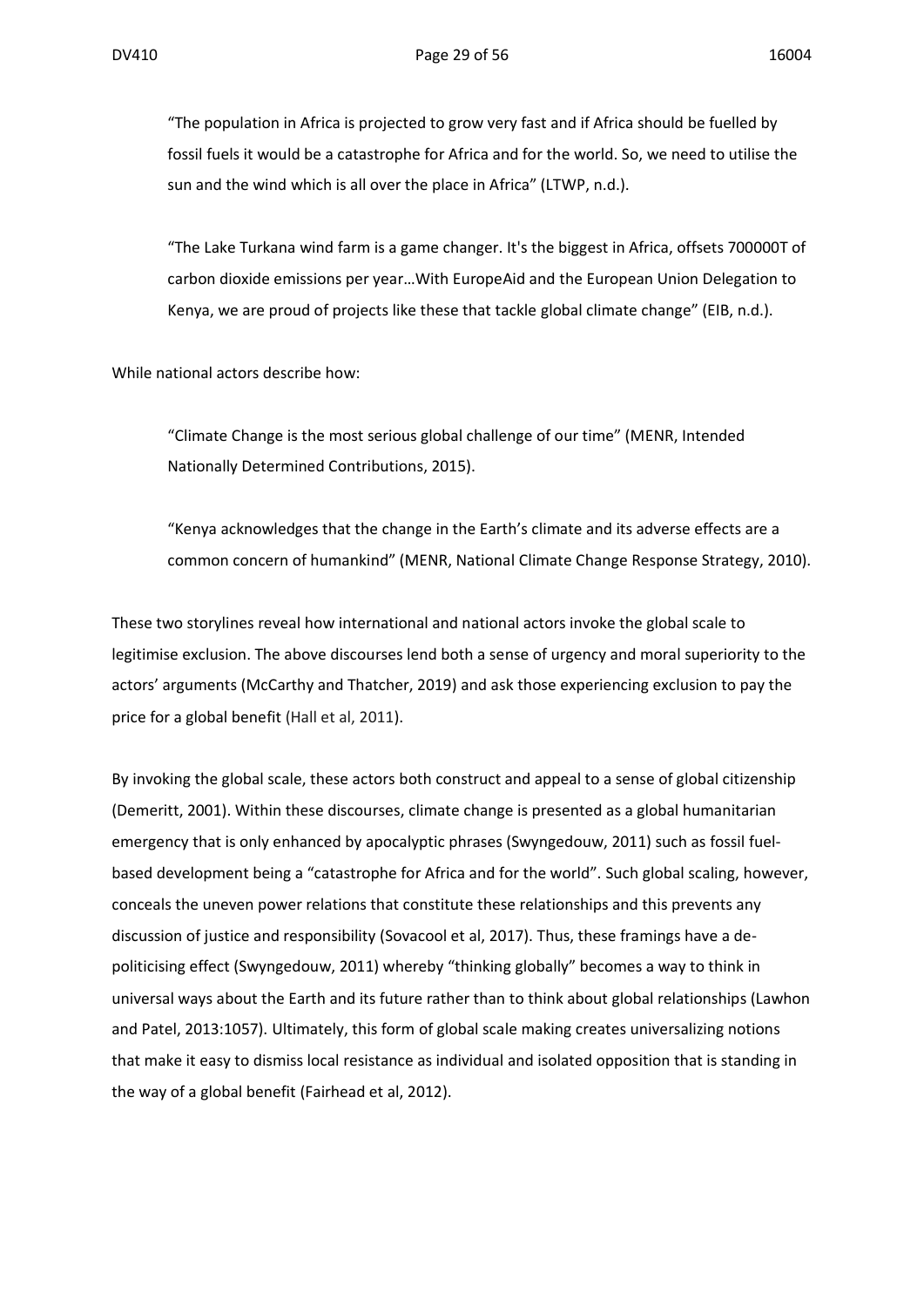#### 5.2.2. Appeals to the National

International and national actors have also formed discourse coalitions that centre on the national scale and the national benefits of LTWP. The first major discourse coalition which emerges is a storyline that focuses on **national economic benefits**. For example, some common statements are:

"Based on a rough assessment that LTWP can reduce power outages by 12.5%, it is estimated to generate USD 332 million in production, USD 176 million in GDP and 54,000 jobs at a national level; Further, a randomly chosen 10% decrease in electricity costs from LTWP will generate USD 228 million in production, USD 134 million in GDP and 39,000 jobs" (Vestas, 2018).

"The renewable energy from Lake Turkana has resulted in a considerable reduction in the production of oil-based electricity in Kenya. The price of a KWh from the new wind park is around 0,55 Danish kroner, which is half the price for power emanating from fossil energy sources" (IFU, 2019).

"Climate change also presents opportunities for developing countries like Kenya…The 'carbon market,' where it is possible to trade carbon credits, presents an opportunity for developing countries to raise additional revenues for GHG emission reducing projects" (MENR, National Climate Change Response Strategy, 2010).

The above storyline is also tied to a second one which focuses on **the key role that LTWP will play in the attainment of Vision 2030**:

"The country's long term development agenda as envisaged in the Vision 2030 identifies energy as one of the key infrastructural enablers, in making Kenya competitive in the global arena, the country urgently requires to fast track development of renewable energy sources" (LTWP, 2009:4).

"[The LTWP project] is also a Vision 2030 flagship project and will be transformative in terms of the development impact in the northern arid areas of Kenya, to Kenya's electricity sector, and to the country as a whole" (AfDB, 2019).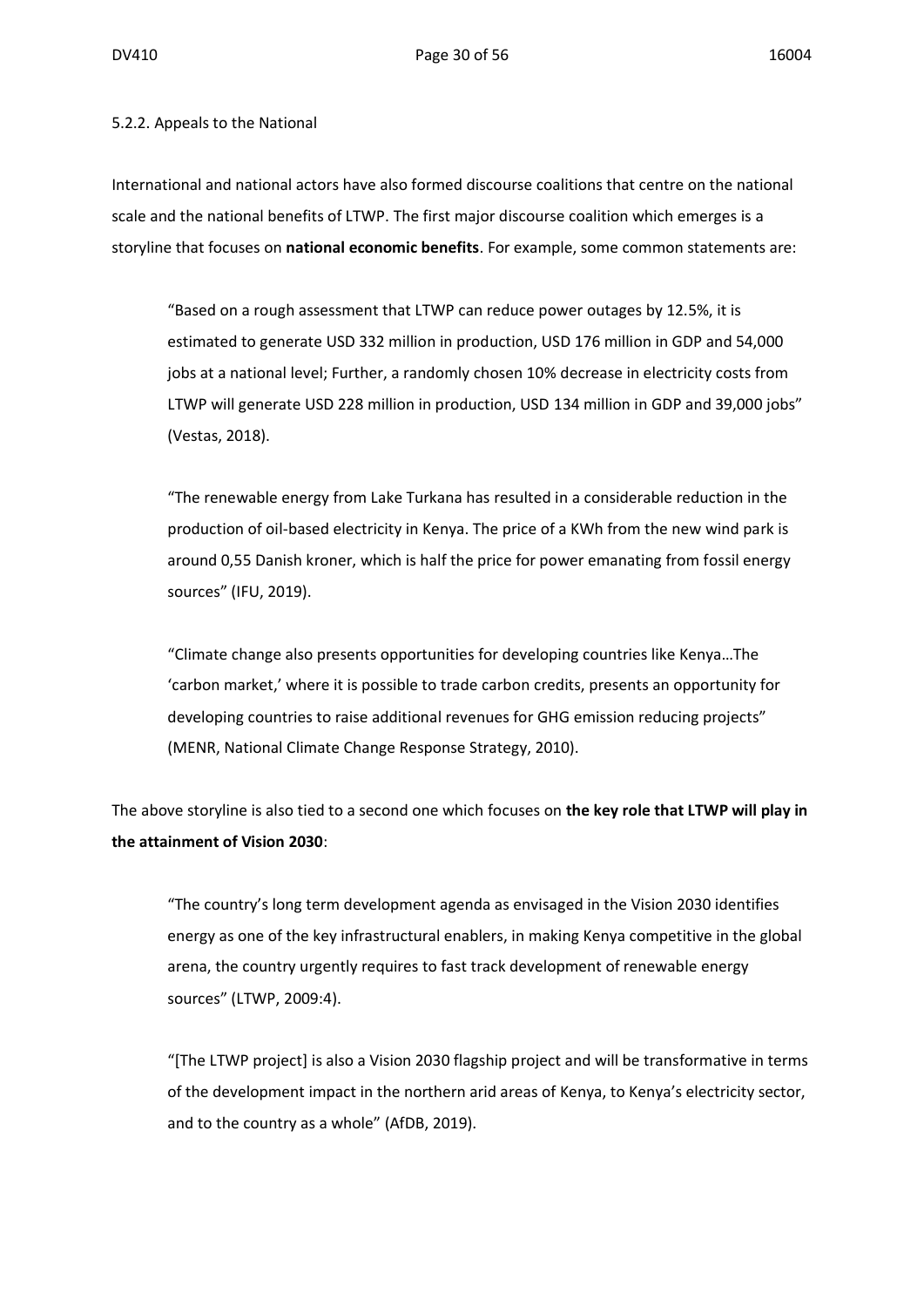"The expansion of geothermal power plants in Olkaria and Wind power in Turkana are vital in achieving Vision 2030" (MENR, 2017).

Furthermore, there is also a discourse coalition which forms with regards to **energy security**:

"The wind farm reduces Kenya's dependency on diesel and heavy fuel power stations" (KP&P Africa, n.d.).

"Increased use of the environmentally friendly renewable energy technologies for industrial and domestic use will reduce the dependency on oil-based energy sources, thereby increasing energy security" (MEP, 2016).

These statements reveal how both national and international actors also invoke the national scale to justify LTWP and the subsequent exclusion of pre-existing land users. In a similar vein to the global scale, these storylines convey a "communalist logic" (Howe, 2011:3) which emphasises people's common interests since the windfarm "is about everyone" (Vestas, 2018). This, again, serves to undermine adverse local level impacts.

International actors in particular have aligned their storyline with the Kenyan government's longterm development goals. Through consistent references to Vision 2030, international and national actors present the wind farm as a strategically important project for national development (Achiba, 2019). In this sense, then, both international and national actors have presented LTWP as an vehicle for national transformation (Lind et al, 2020). Indeed, as Mosley and Watson (2016:452) state with regards to large-scale infrastructure projects occurring in Northern Kenya and Southern Ethiopia, there "is a strong emphasis on the transformational power of technology and infrastructure" which suggests that such projects alone can tackle poverty and a long history of marginalisation.

Furthermore, these discursive narratives also convey a sense of "ecological modernisation" which assumes that economic growth and environmental protection complement one another (Fairhead et al, 2012). Climate change and energy insecurity are presented not only as a threat but also as business opportunities (Barry et al, 2008). This commercial narrative is explicit not only among the developers and investors but also among the government who sees the private sector as an essential partner in the country's energy transition. This is not surprising given the neoliberal context in which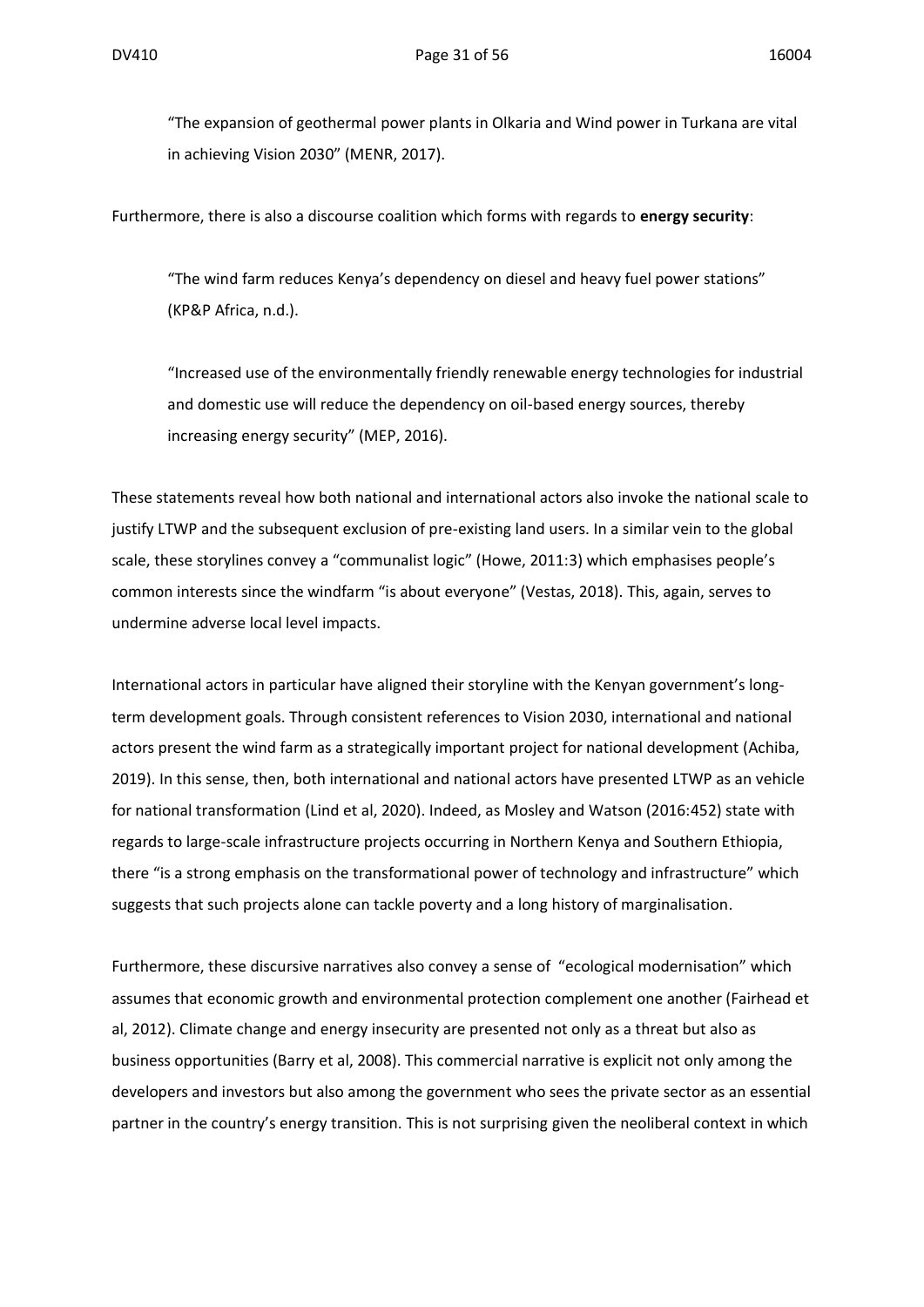Kenya's energy transition is occurring and the broader context in which climate change is viewed as an economic issue (Newell and Paterson, 2010)

#### 5.2.3 Appeals to the Local

International and national actors have also formed discourse coalitions around the local scale. Firstly, and building on the discourses discussed above, there is a storyline that focuses on **the benefits of LTWP for rural development** in terms of economic growth and security. For example, all of the documents contain text that reflect the following examples:

Vestas (2018) states that since the arrival of the wind farm and the construction of the road the rural economy has experienced a "0-30% price decrease for certain foods at local markets; Growth of fresh fish market with a three-fold net value increase for local fishermen; Direct job creation from LTWP Ltd. and sub-contractors (herein Vestas) of approx. 1,800-1,900 local jobs during construction".

"Communities around the project area feel that LTWP has contributed to enhancing security (the project site used to be referred to as a battlefield between Samburu and Turkana community)" (FinnFund, n.d.).

"A more robust infrastructure in Northern Kenya and other arid lands will stimulate investment and growth. It will create jobs, reduce poverty, improve terms of trade and lower the cost of doing business. Better infrastructure will improve security, stabilise the region, and strengthen its integration with the rest of the country and neighbouring markets" (MDNKAP, Vision 2030 in Northern Kenya and other Arid Lands, 2012).

Thus, the international and national promoters of LTWP have formed a discourse coalition around the local level benefits of the project which serves to justify the exclusion of people from the land in exchange for greater benefits in terms of economic growth and job opportunities.

In addition, there are two related storylines that both national and international actors utilise to assemble the land as a resource for investment, and in turn, to mask existing users and uses of that land. The first of these constructs the area as **a location that is uniquely suitable for wind development**: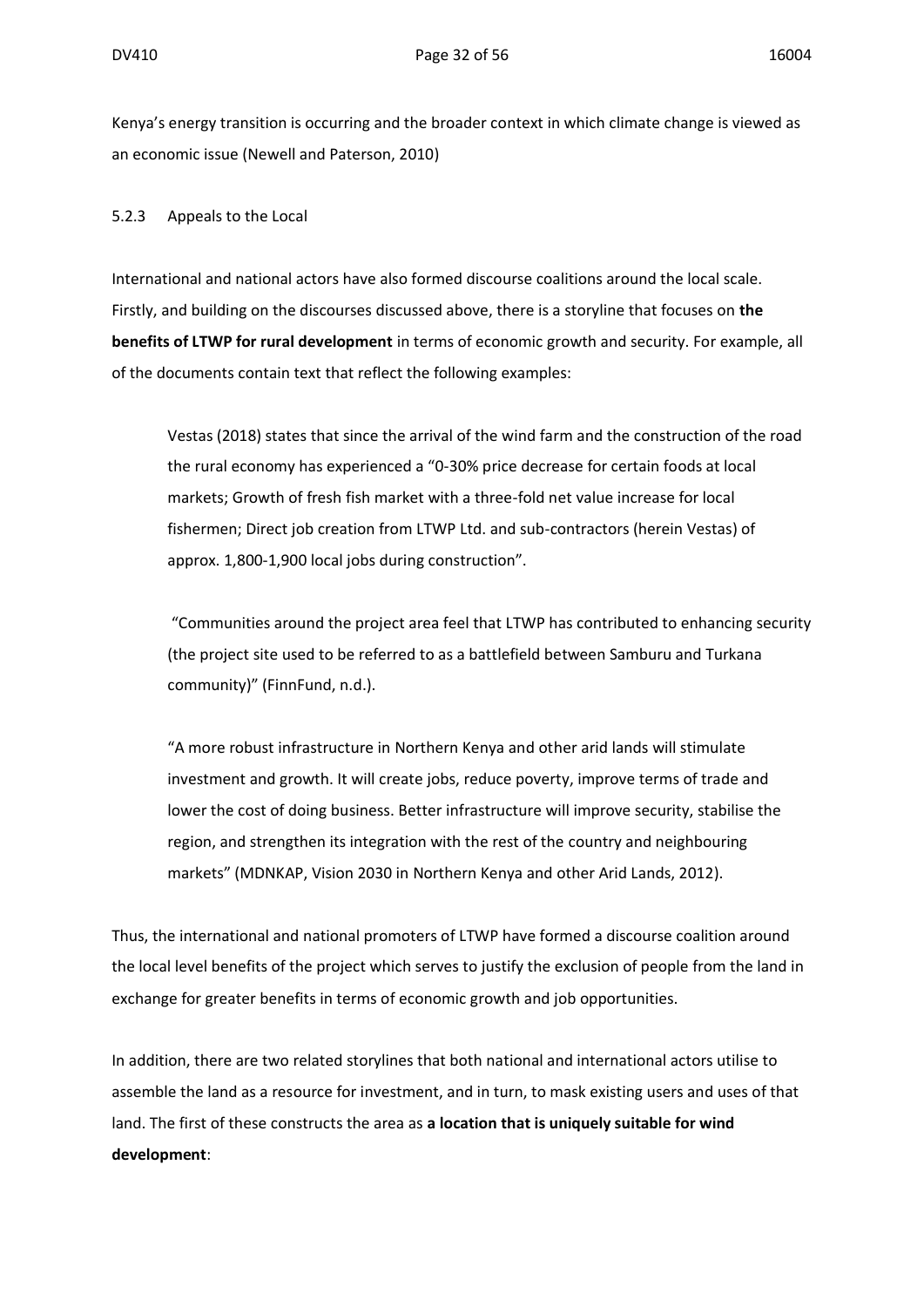"Due to its unique location, between Mount Kulal and Mount Nyiru (these mountains effectively serving as a funnel), incoming winds are consistently accelerated to average wind speeds in excess of 11 meters per second. By all measures, uniquely high numbers for a wind project" (KP&P Africa, n.d.).

"This is the windiest place on earth…The speed of the wind makes it clear that this was a huge opportunity for Kenya to bring clean, cheap and endless energy to the people" (Vestas, 2018).

"The experts taking the wind measurements on site initially thought that there was a fault in their equipment because the winds were so strong and steady" (FinnFund, n.d.).

"The natural endowment of renewable energy in Marsabit County is a golden opportunity" (MDNKAP, Vision 2030 in Northern Kenya and other Arid Lands, 2012).

Relatedly, there is a second discourse that emphasises **the availability of land** in the region:

"The entire concession is equivalent to less than 1% of Marsabit County's total acreage" (Vestas, 2018).

"Turbines will be placed on the dry and bare ridges in this remote area" (Norfund, 2014).

"The windfarm site is very sparsely populated (1-2 people km2)" (LTWP, 2011:2)

"Only 132,000 households are in areas considered very good to excellent for wind investment which provides a good opportunity for the development of large wind farms as there would be minimal human interference" (MEP, 2011).

Together, these two storylines combine to convey the "resourcefulness" (Li, 2014:589) of the land for wind power and to remove other claimants. These narratives utilise expert knowledge to build "facts" about the technical and economic potential of the land which conveys a sense of scientific neutrality without any reference to social considerations (Keeley and Scoones, 2003; McCarthy,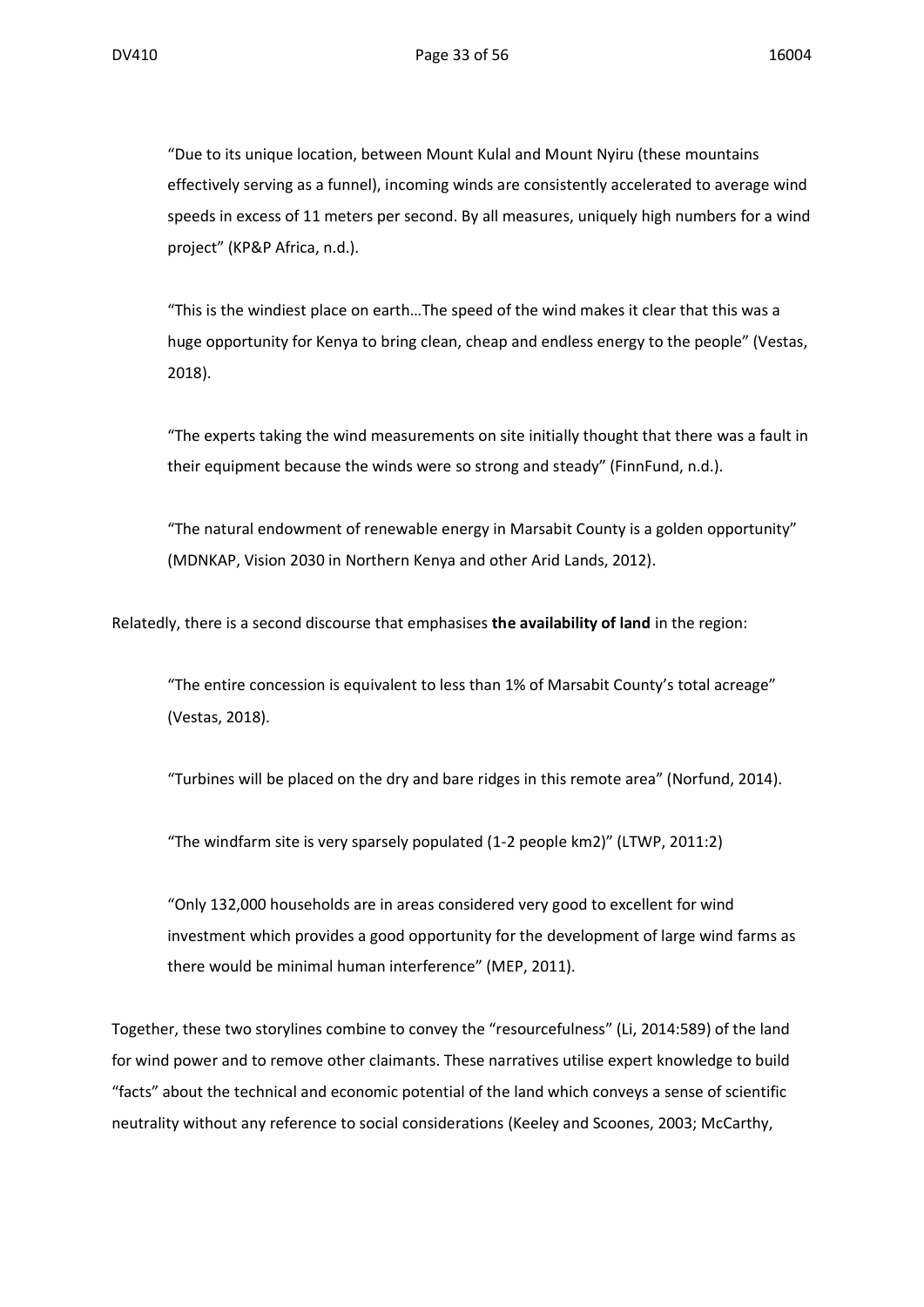2015). The wind, then, is constructed as an inert resource that can be easily exploited without consideration of the huge amount of land required to utilise it (Huber, 2015).

Furthermore, by emphasising the low population density and remoteness of the area the implicit message is that the land is empty and investable (Cormack and Kurewa, 2018; Achiba, 2019). At times, this narrative becomes explicit with the lawyers for LTWP stating in the court case that "the land in question in this matter is currently uninhabited" (Environment & Land Case 163). Constructing the land as marginal and empty is, of course, not a new strategy but instead builds on pre-existing colonial discourse that have become a central means of transforming land into a resource by presenting it as "empty of people, histories, and claims, but full of potential for new and improved use" (Li, 2014:4). Thus, such narratives conceal the fact that the land in question is actually land that different ethnic groups have long used for various livelihood, social and spiritual purposes (Cormack and Kurewa, 2018).

Ultimately, international and national actors have formed several discourse coalitions which centre on appeals to the global, national and local. These actors discursively move between scales to frame their various legitimising arguments (Gough, 2004). Collectively, these discourses serve to promote scalar arrangements that are beneficial to the promotors of LTWP because they construct the global and national scale as superior to local level concerns. The implicit message is that local level resistance is the result of isolated and individual actions that are standing in the way of collective global and national benefits. This message is reflected in a statement by President Kenyatta: "Today, we witness the commencement of a great project…It is my duty to encourage the local people to open their eyes to the opportunities coming down this way, and to get ready to take advantage of them. Nothing will get in the way of this wind turbine project" (cited in Voller et al, 2016). Scalar arrangements, then, are not only a symptom of material realities, in other words international and national actors control of finance and technology, but are also a result of discursive construction (Lawhon and Patel, 2013).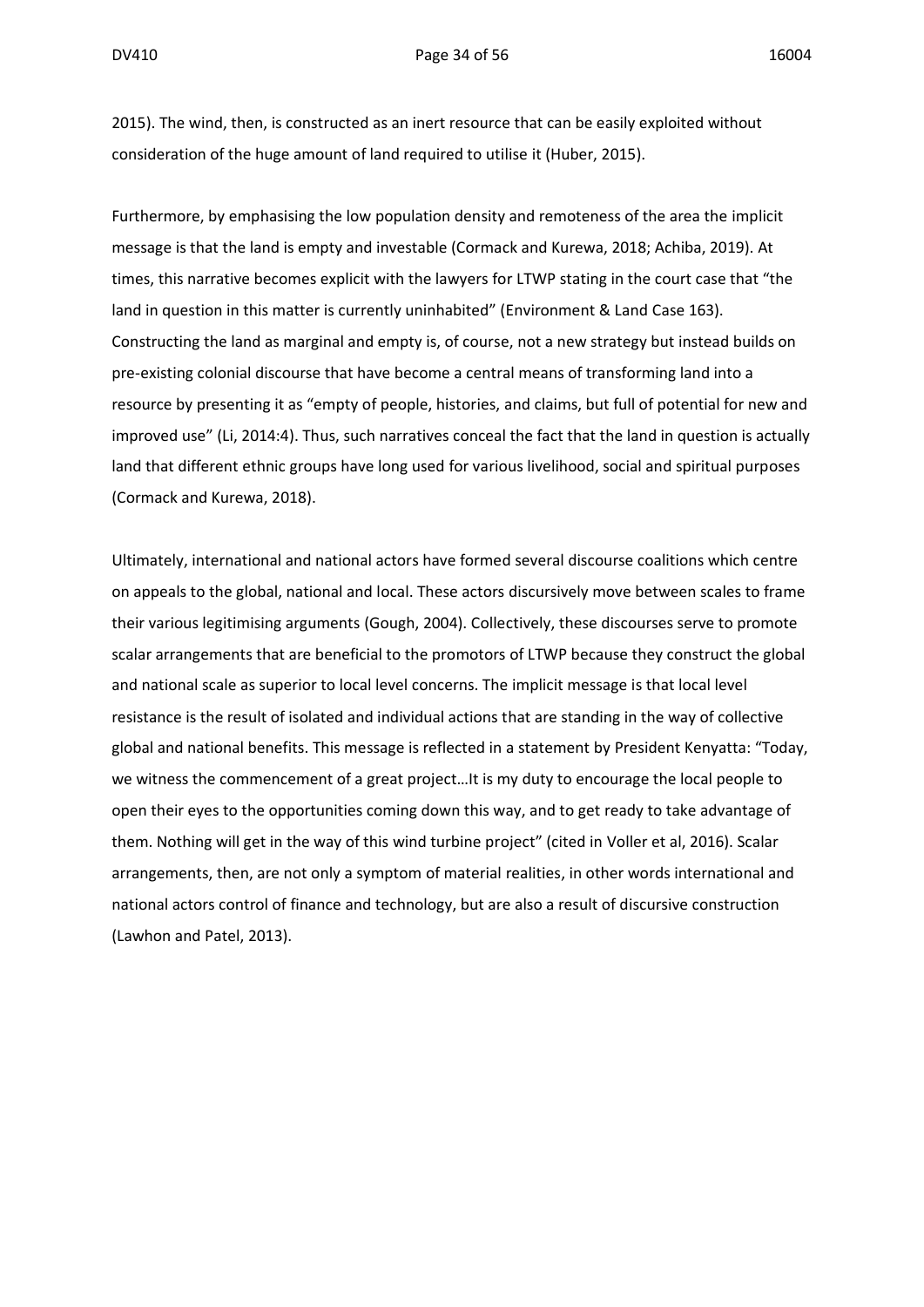#### 5.3 Local-Level Responses

This section further expands on the spectrum of "political reactions from below" (Borras and Franco, 2013) to LTWP and how the exclusionary powers of national and international actors have played into local dynamics. Drawing mostly on pre-existing ethnographic studies, this section shows how the discourse coalitions between international and national actors contrast with claims made at the local level. This returns us to Hall et al's (2011:19) point that although "legitimations are powerful…they are never unopposed". Ultimately, this section shows that in response to LTWP local communities have presented competing claims at the local scale whilst also drawing, at times, on globally recognised discourses.

A number of responses by residents centre around competing claims made at the local scale. Cormack and Kurewa (2018:101) show how LTWP has resulted in "increasingly exclusive claims to land and interpretations of local history". Members of the Turkana community, for example, claim that Sarima village has been their home for over fifty years. In contrast, the Samburu claim that Sarima is instead a part of their ancestral land and the burial place of their predecessors, while the Rendille assert that they are the original occupants of the land and were forced from their home by Turkana raiders (Cormack and Kurewa, 2018). Local community members, then, have deployed strategic portrayals of ethnicity and history to claim exclusive rights to the land and project benefits (Greiner, 2016; Cormack, 2016). This highlights an important point about how "exclusion has a double edge: every counter to one discourse of exclusion necessarily proposes exclusion on other grounds" (Hall et al, 2011:12). Thus, at the local level, different ethnic groups' aspirations for access to land has automatically resulted in a desire to exclude other groups at the same level.

Furthermore, many of the tensions between residence are caused by competition for integration into the project and in particular unmet promises for jobs. As Schilling et al (2018:99) state, "The opportunities for employment at LTWP are a focus for claims and counter-claims about entitlements". In particular, members of the Turkana and Rendille communities have complained how most of the jobs have been given to the Samburu, with one interviewee asserting that "These people [from LTWP] don't employ us, they only employ the Samburu" (cited in Schilling et al, 2018:102). In contrast, the Samburu do not oppose LTWP because they "have begun to enjoy the fruits of the project" (Environment & Land Case 163). Thus, these two instances are an example of what Borras and Franco (2013) have termed "poor people versus poor people" conflict whereby social groups are not united in their fight against LTWP but are instead divided amongst themselves.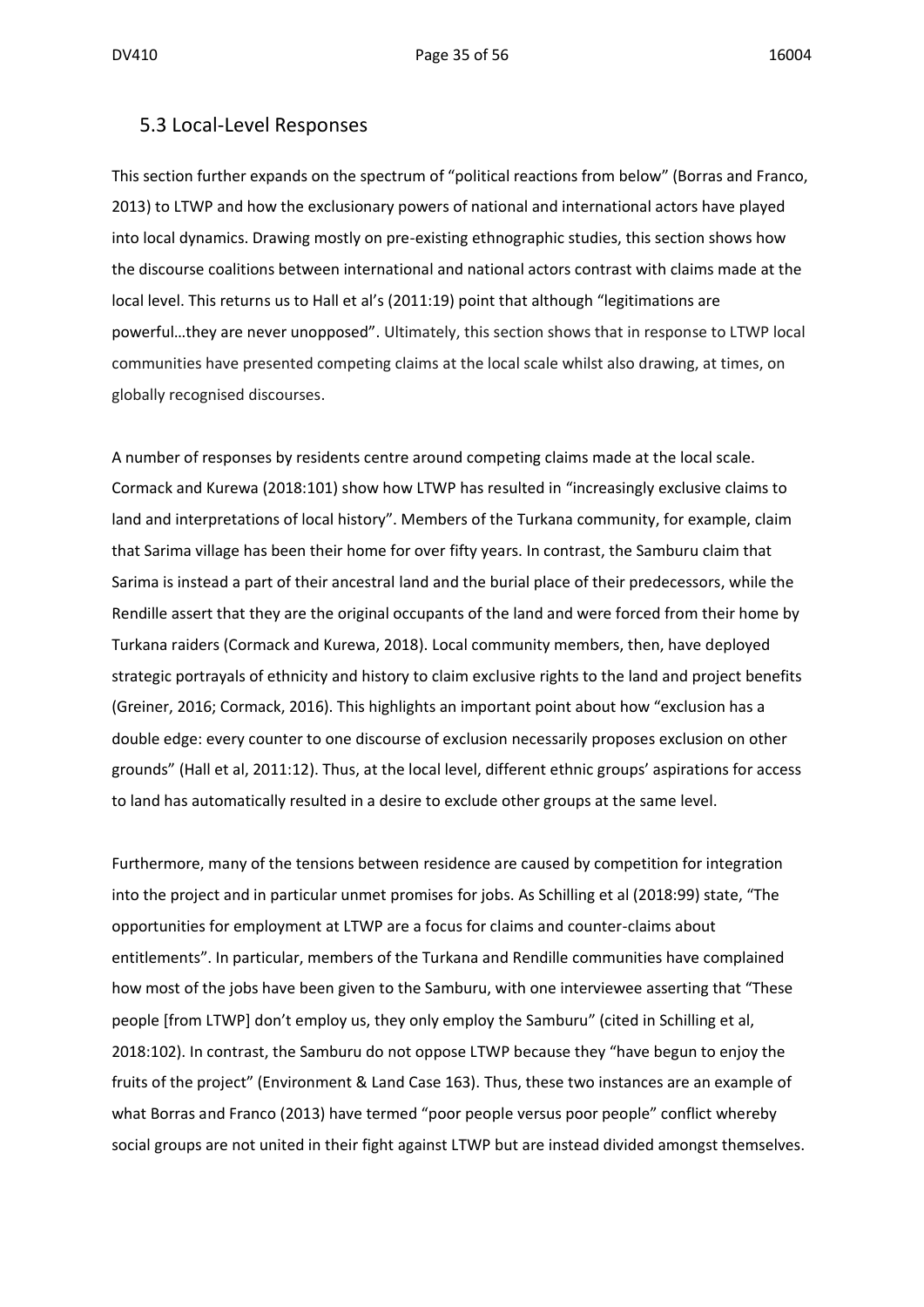Alongside these claims, however, there are also examples of local community members appealing to globally recognised discourse. In the court case, the petitioners (members of the Rendille community) claim that "consent was never sought and this infraction amounted to a clear violation of the International Finance Corporation (IFC) Performance standards especially No. 7 on indigenous peoples and No. 8 on cultural Heritage" (Environment & Land Case 163). This shows how the petitioners have appealed to global governance principles and framed their resistance in terms of well-established global discourses of indigenous peoples' rights (Achiba, 2019). Indeed, this is indicative of what Avila (2018) labels as an "emerging environmental justice storyline" whereby opponents to windfarms frame their resistance in terms of the defence of local livelihoods and indigenous territories. At the local level, then, "jumping scales" (Towers, 2000) is a tactic that local communities can utilise to challenge international and national actors by deploying their own forms of expertise (Enns, 2016). Ultimately, this section shows that international and national actors' legitimisations do not go unchallenged. However, despite these challenges, LTWP has been successful in ensuring its access to land.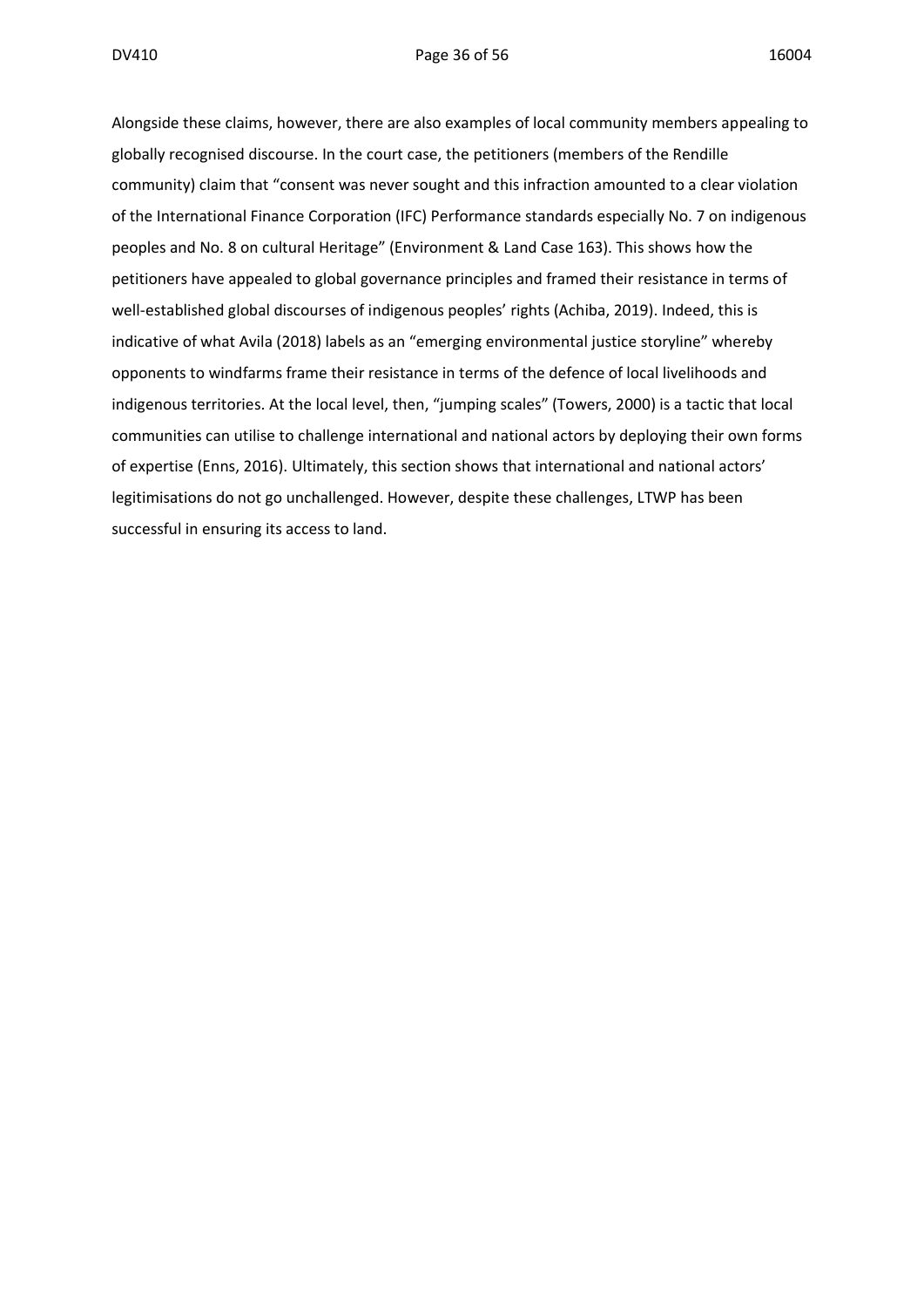#### 6. Conclusion

This thesis aimed to explore how "exclusion" has been justified and legitimised in the LTWP project. In doing so, it adopted Hall et al's (2011:7) definition of exclusion as "the ways in which people are prevented from benefiting from things" – in this instance land – and focused on the power of legitimisation. Through a multi-scalar lens, this thesis revealed both the complex web of international, national and local actors involved in the project and how these actors deploy different discursive constructions of scale to frame their legitimisations.

Firstly, with regards to the actors, this thesis demonstrated that LTWP has relied on international finance, technology and expertise. In particular, European DFIs and companies have played a leading role and this is reflective of the broader political economy of Kenya's donor-led neoliberal energy transition (Newell and Phillips, 2016). The project, however, would not have been possible without a facilitating domestic environment and the high-level state support it has received. Indeed, this confirms an important point of the LSLA literature which highlights the role that states and domestic elites play in orchestrating and legitimising land deals. Thus, this thesis has also highlighted the interconnection between scales and how international actors are reliant on domestic governments at the national level and "middlemen" at the local level.

Secondly, this thesis has shown how international and national actors have legitimised the acquisition of land and the exclusion of pre-existing users by appealing to multiple scales simultaneously. These actors appeal to and invoke the global scale by presenting Kenya as a global leader in renewable energy and climate change as a global emergency. This lends both a sense of urgency and moral authority to the actors' arguments whilst also appealing to the undifferentiated interests of a global community. Ultimately, it shows how claims made on a global scale can be used to legitimise exclusion at the local level (Tsing, 2000).

In addition, international and national actors have appealed to the national scale by presenting LTWP as a transformative project that will contribute towards development in terms of economic growth, achieving Vision 2030 and energy security. Collectively, by invoking the global and national scale, these actors' perpetrate universalizing notions that make it easy to dismiss local resistance as individual and isolated opposition that is standing in the way of communal benefits (Fairhead et al, 2012).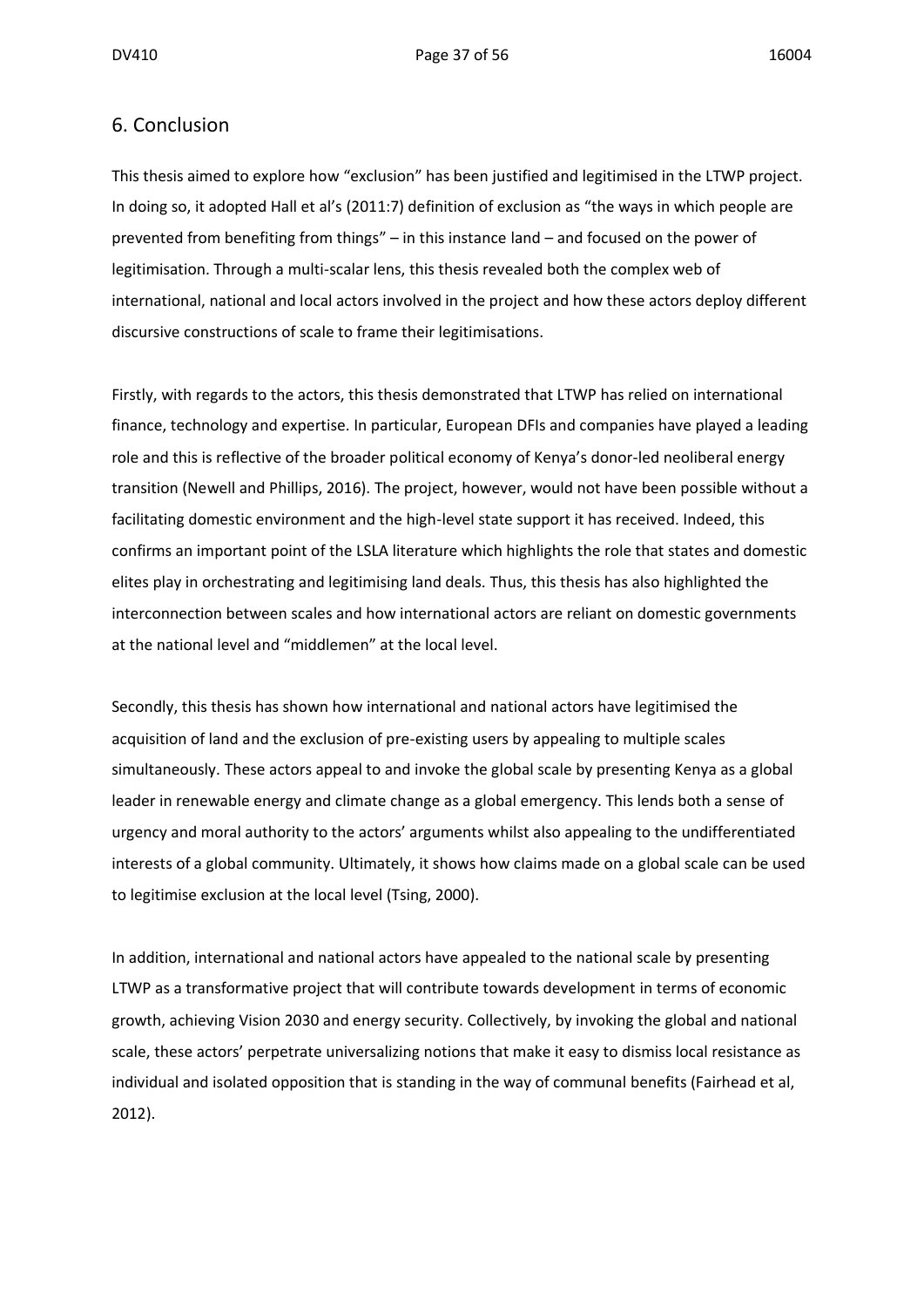Furthermore, with regards to the local scale, international and national actors emphasise the role of LTWP in rural development whilst also seeking to construct the land as both uniquely suitable for wind power and available. These discourses combine to convey the "resourcefulness" (Li, 2014:589) of the land and to remove other claimants. Together, they also mask both the land-intensive nature and the social costs of the project. Ultimately, according to these narratives, the answer to several global, national and local problems is "literally blowing in the wind" (IFU, 2019).

Lastly, this thesis considered the variety of "political reactions from below" (Borras and Franco, 2013) to LTWP and how the exclusionary powers of national and international actors have intertwined with local dynamics. It revealed how pre-existing ethnic tensions manifest in competing claims to land and entitlements which themselves carry their own exclusionary desires. In addition, it showed that legitimisation does not go unchallenged and points to the possibility for actors at the local level to "jump scales" by establishing connections with actors at other scales, in this instance the International Working Group for Indigenous Affairs, or by appealing to globally recognised discourses (Towers, 2000).

Ultimately, by adopting a multi-scalar approach, this thesis has demonstrated the need to be attentive to the interaction between scales and how global, national and local dynamics cannot be seen in isolation.

There are broader implications to this study. Firstly, Kenya is still at the initial stages of its energy transition and consequently LTWP may offer lessons for future projects. It is interesting to note that two windfarms – the Kinangop Wind Park and the Baharini Wind Power Project – were recently cancelled in 2016 and 2020 respectively over land issues (Kavilu, 2021).

Secondly, and relatedly, since 2015 164 countries have adopted renewable energy targets and of those 131 are developing and emerging economies (IRENA, 2016). Therefore, LTWP demonstrates that in the global transition to renewable energy we have to be attentive to issues of social justice to ensure that the benefits and implications of such projects do not reinforce pre-existing inequalities. Thirdly, then, renewable energy projects are increasingly becoming an important part of the global land rush and researchers within this area need to extend their analytical strategies to account for these trends (McCarthy and Thatcher, 2019).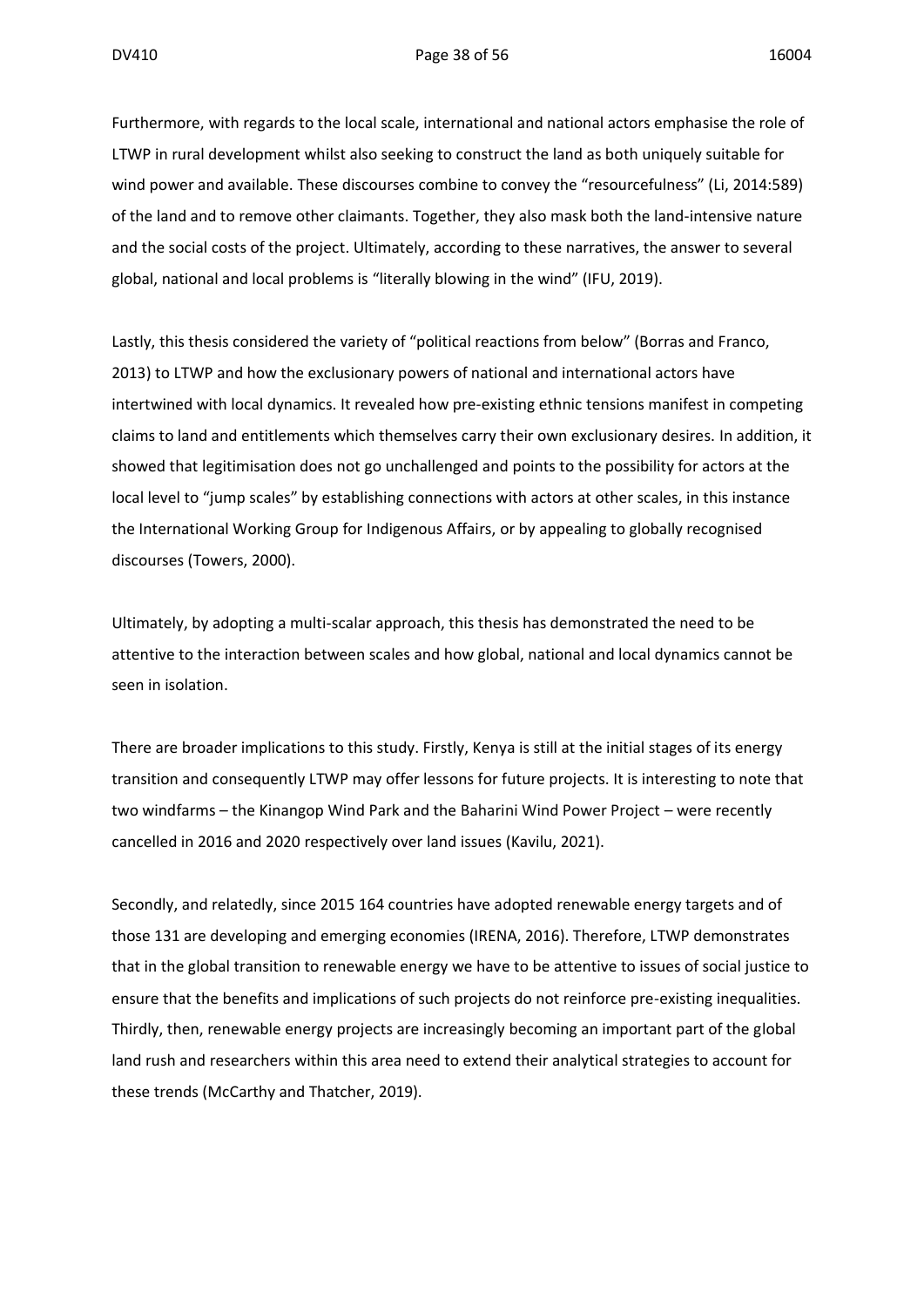### 7. Bibliography

Achiba, G.A. (2019). Navigating Contested Winds: Development Visions and Anti-Politics of Wind Energy in Northern Kenya. *Land*, 8(7): 1-29.

Adger, W., Benjaminsen, T., Brown, K., and Svarstad, H. (2001). Advancing a Political Ecology of Global Environmental Discourses. *Development and Change*, 32: 681-715.

African Development Bank. (2019). African Development Bank helps power wind of change in Kenya. Available at [https://www.afdb.org/en/news-and-events/african-development-bank-helps-power](https://www.afdb.org/en/news-and-events/african-development-bank-helps-power-wind-change-kenya-28239)[wind-change-kenya-28239](https://www.afdb.org/en/news-and-events/african-development-bank-helps-power-wind-change-kenya-28239)

Agade, K.M. (2014). "Ungoverned Space" and the Oil Find in Turkana, Kenya. *The Round Table*, 103(5): 497–515.

Alao, A. (2007). *Natural Resources and Conflict in Africa*. Rochester.

Ariza-Montobbio, P. (2013). Large-scale Renewable Energy? A transdisciplinary view on conflicts and trade-offs in the implementation of renewable energy. PhD Thesis, University of Barcelona.

Avila-Calero, S. (2017). Contesting energy transitions: wind power and conflicts in the Isthmus of Tehuantepec. *Journal of Political Ecology*, 24: 992-1012.

Avila, S. (2018). Environmental justice and the expanding geography of wind power. *Sustainability Science*, 13: 599-616.

Baka, J. (2017). Making Space for Energy: Wasteland Development, Enclosures, and Energy Dispossessions. *Antipode*, 49(4): 977-996.

Barry, J., Geraint, E., and Robinson, C. (2008). Cool rationalities and hot air: a rhetorical approach to understanding debates on renewable energy. *Global Environmental Politics*, 8(2): 67-98.

Beck, S., Esguerra, A., and Goerg, C. (2017). The Co-production of Scale and Power: The Case of the Millennium Ecosystem Assessment and the Intergovernmental Platform on Biodiversity and Ecosystem Services. *Journal of Environmental Policy & Planning*, 19(5): 534-549.

Berglez, P., and Olausson, U. (2014). The post-political condition of climate change: an ideology approach. *Capitalism Nature Socialism*, 25(1): 54-71.

Boone, C. (2012). Land Conflict and Distributive Politics in Kenya. *African Studies Review*, 55(1): 75- 103.

Boone, C. (2014). *Property and Political Order in Africa: Land Rights and the Structure of Politics*. Cambridge: Cambridge University Press.

Boone, C. (2015). Land tenure regimes and state structure in rural Africa: Implications for forms of resistance to large-scale land acquisitions by outsiders. *Journal of Contemporary African Studies*, 33(2): 171–190.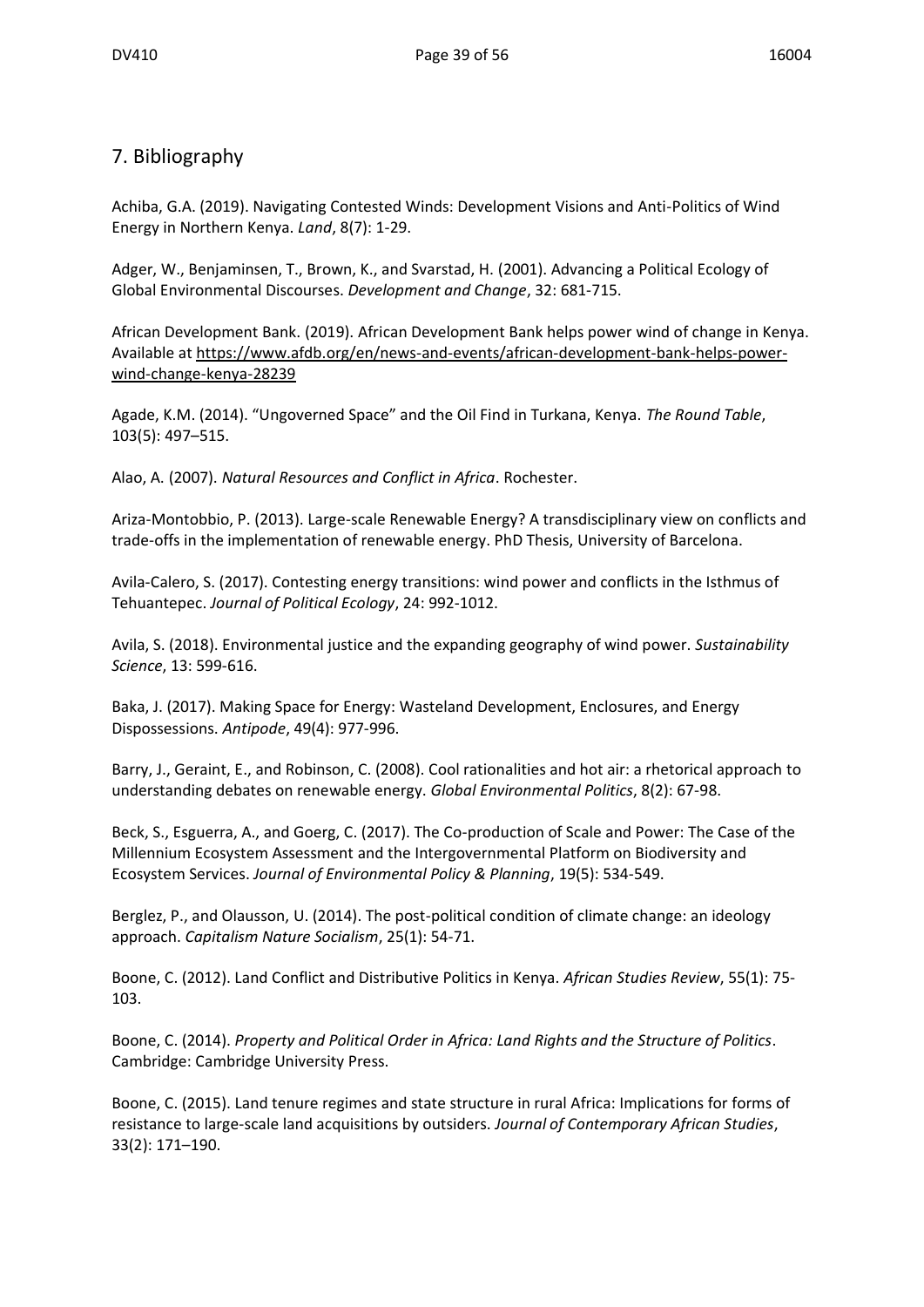Borras, S., and Franco, J. (2010). From threat to opportunity? Problems with the idea of a 'code of conduct' for land-grabbing. *Yale Human Rights and Development Law Journal*, 13: 507–523.

Borras, S., and Franco, J. (2013). Global Land Grabbing and Political Reactions 'From Below'. *Third World Quarterly*, 34(9): 1723–1747.

Borras, S., Hall, R., Scoones, I., White, B., and Wolford, W. (2011). Towards a better understanding of global land grabbing: an editorial introduction. *The Journal of Peasant Studies*, 38(2): 209-216.

Borras, S., Kay, C., Gómez, S., and Wilkinson, J. (2012). Land grabbing and global capitalist accumulation: key features in Latin America. *Canadian Journal of Development Studies*, 33(4): 402- 416.

Borras, S., Mills, E., Seufert, P., Backes, S., Fyfe, D., Herre, R., and Michéle, L. (2019). Transnational land investment web: land grabs, TNCs, and the challenge of global governance. *Globalizations*, 17(4): 608-628.

Bridge, G., Bouzarovski, S., Bradshaw, M., Eyre, N. (2013). Geographies of energy transition: Space, place and the low-carbon economy. *Energy Policy*, 53: 331-340.

Brown, J.C., and Purcell, M. (2005). There's nothing inherent about scale: political ecology, the local trap, and the politics of development in the Brazilian Amazon. *Geoforum*, 36(5): 607–624.

Bulkeley, H. (2000). Discourse coalitions and the Australian climate change policy network. *Environment and Planning C: Government and Policy*, 18: 727-748.

Bulkeley, H. (2005). Reconfiguring environmental governance: towards a politics of scales and networks. *Political geography*, 24(8): 875-902.

Büscher, B. (2009). Connecting political economies of energy in South Africa. *Energy Policy*, 37: 3951–3958.

Buur, L., Nystrand, M., and Pedersen, R.H. (2017). The Political Economy of Land and Natural Resource Investments in Africa: An Analytical Framework. Danish Institute for International Studies, Working Paper No. 2.

Chome, N. (2020). Land, livelihoods and belonging: negotiating change and anticipating LAPSSET in Kenya's Lamu county. *Journal of Eastern African Studies*, DOI: 10.1080/17531055.2020.1743068

Coenen, L., Benneworth, P., Truffer, B. (2012). Toward a spatial perspective on sustainability transitions. *Research Policy*, 41: 968–979.

Corbera, E., Hunsberger, C., and Vaddhanaphuti, C. (2017). Climate change policies, land grabbing and conflict: perspectives from Southeast Asia. *Canadian Journal of Development Studies*, 38(3): 297- 304.

Cormack, Z. (2016). The Promotion of Pastoralist Heritage and Alternative 'Visions' for the Future of Northern Kenya. *Journal of Eastern African Studies*, 10(3): 548–567.

Cormack, Z., and Kurewa, A. (2018). The changing value of land in Northern Kenya: the case of Lake Turkana Wind Power. *Critical African Studies*, 10(1): 89-107.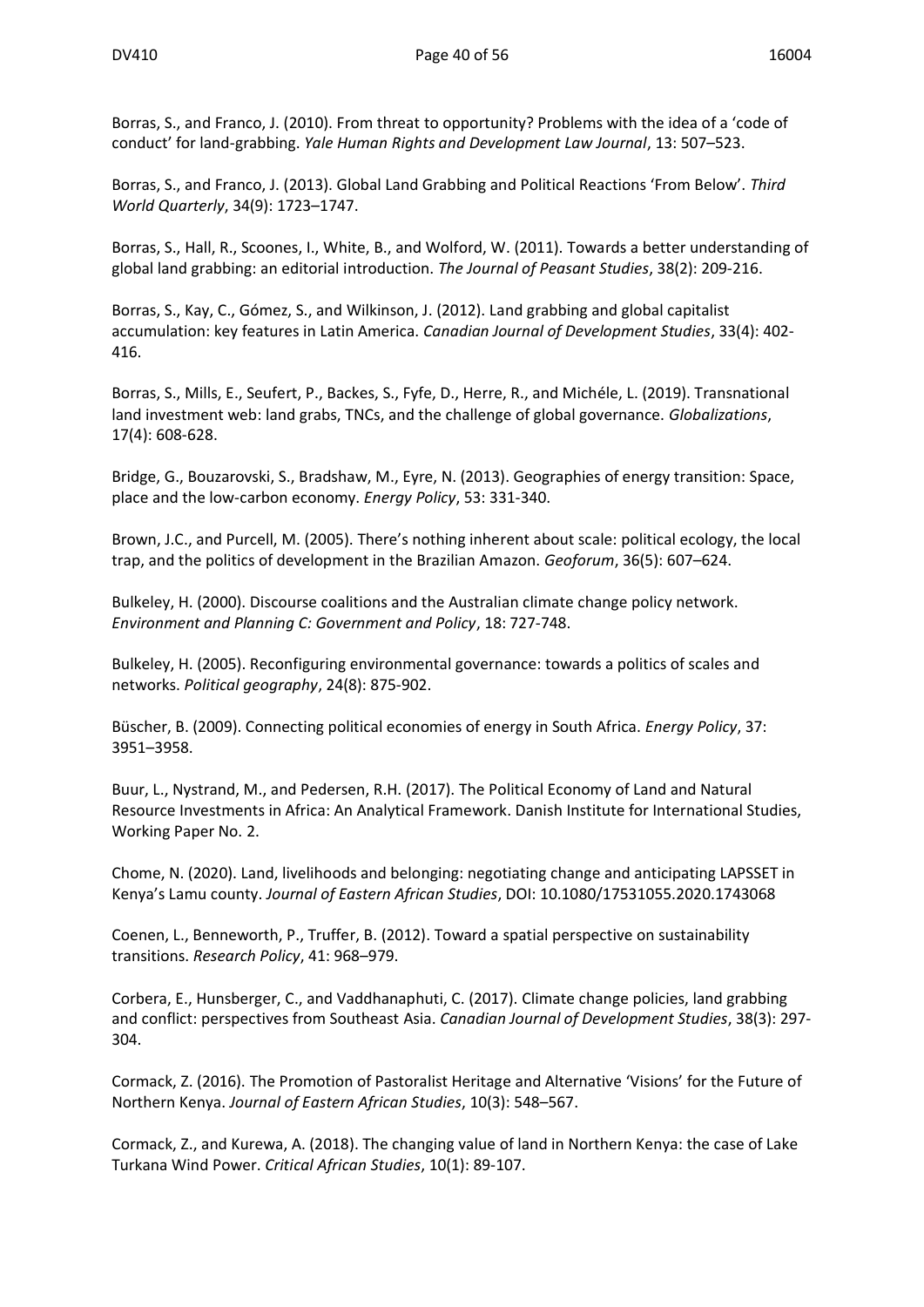Cotula, L. (2013). The International Political Economy of the Global Land Rush: A Critical Appraisal of Trends, Scale, Geography and Drivers. *Journal of Peasant Studies*, 39(3/4): 649-680.

Cotula, L., Oya, C., and Codjoe, E. (2014). Testing Claims about Large Land Deals in Africa: Findings from a Multi-Country Study. *Journal of Development Studies*, 50(7): 903-925.

D'Arcy, M., and Cornell, A. (2016). Devolution and Corruption in Kenya: Everyone's Turn to Eat? *African Affairs*, 115(459): 246–273

DEG. (2019). Green electricity for Kenya. Available at [https://www.deginvest.de/Newsroom/News/News-Details\\_530496-2.html](https://www.deginvest.de/Newsroom/News/News-Details_530496-2.html)

Demeritt, D. (2001). The construction of global warming and the politics of science. *Annals of the Association of American Geographers*, 91(2): 307-337.

Drew, J. (2017). Pastoralism in the shadow of a windfarm: an ethnography of people, places and belonging in northern Kenya. PhD Thesis, University of Sussex.

Drew, J. (2020). Meanings of Place and Struggles for Inclusion in the Lake Turkana Wind Power Project in (eds) Lind, J., Okenwa, D., and Scoones, I., *Land Investment and Politics: Reconfiguring Eastern Africa's Pastoral Drylands*. Suffolk: James Currey: 66-78.

Dryzek, J. S. (2013). *The Politics of the Earth: Environmental Discourses*. 3rd ed. Oxford, UK: Oxford University Press.

Elliott, H. (2016). Planning, Property and Plots at the Gateway to Kenya's New Frontier. *Journal of Eastern African Studies*, 10(3): 511–529.

Enns, C. (2016). The Master's Tools: Voluntary Social and Environmental Standards and the Politics of Legitization in East Africa's Extractive Sector. The Hague: ISS.

European Investment Bank. (n.d). EIB and Lake Turkana Wind Power. Available at <https://www.youtube.com/watch?v=hcWLF1FdNsY>

Fairhead, J., Leach, M., and Scoones, I. (2012). Green Grabbing: a new appropriation of nature? *Journal of Peasant Studies*, 39(2): 237-261.

FinnFund (n.d.). Lake Turkana: Biggest Wind Farm in Africa. Available at <https://www.finnfund.fi/en/investing/investments/case-lake-turkana/>

FinnFund. (2020). Socio-economic Impact of Lake Turkana Wind Power in Marsabit. Available at [https://ltwp.co.ke/newsite/wp-content/uploads/Socio-economic-impact-of-Lake-Turkana-Wind-](https://ltwp.co.ke/newsite/wp-content/uploads/Socio-economic-impact-of-Lake-Turkana-Wind-Power-in-Marsabit.pdf)[Power-in-Marsabit.pdf](https://ltwp.co.ke/newsite/wp-content/uploads/Socio-economic-impact-of-Lake-Turkana-Wind-Power-in-Marsabit.pdf)

Forsyth, T. (2003). *Critical Political Ecology: The Politics of Environmental Science*. London: Taylor & Francis Group.

Fox, J. (1993). *The Politics of Food in Mexico: State Power and Social Mobilisation*. Ithaca, NY: Cornell University Press.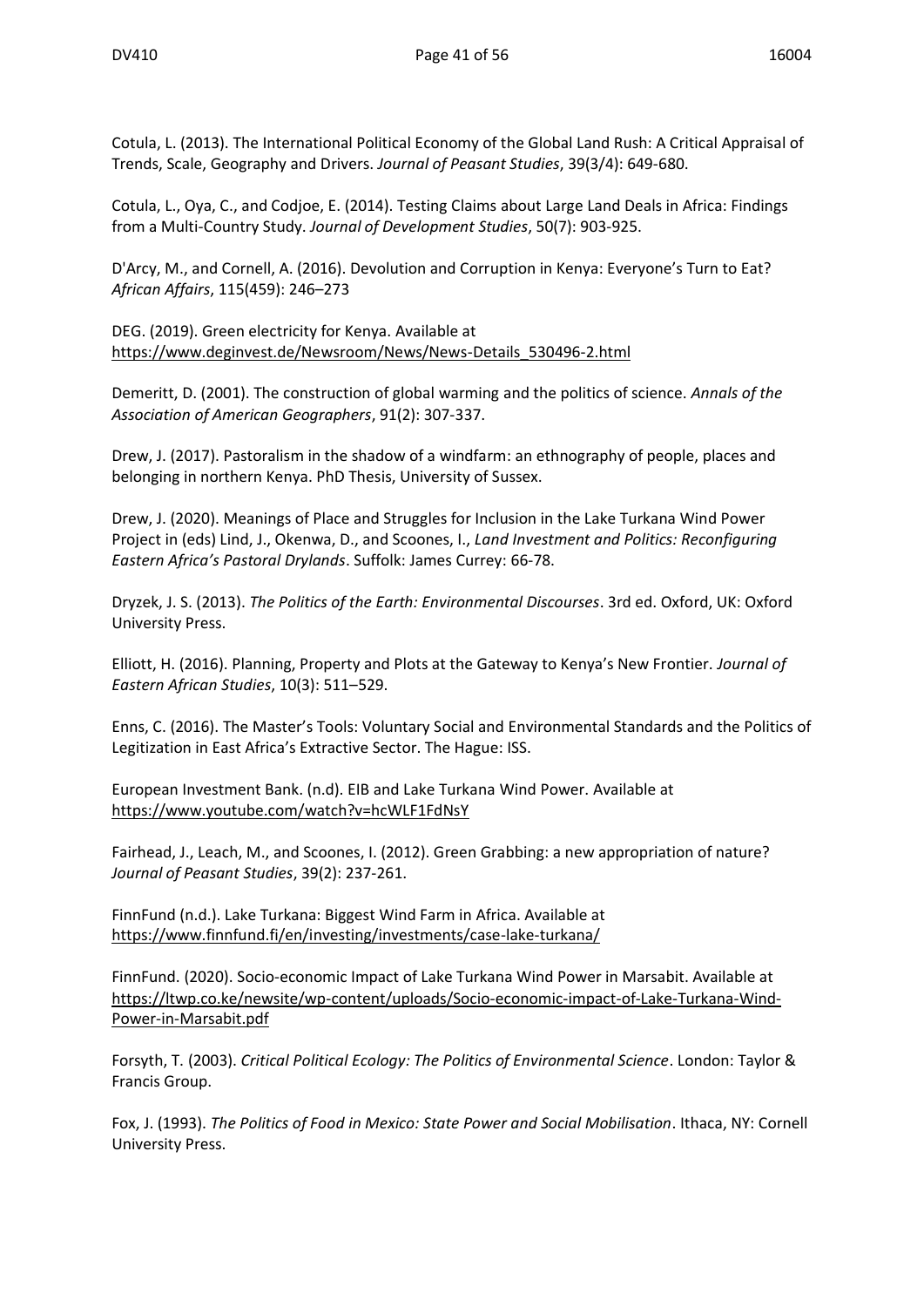Galaty, J. (2014). 'Unused' Land and Unfulfilled Promised: Justifications for Displacing Communities in East Africa. *Nomadic Peoples*, 18(1): 80-93.

Gough, J. (2004). Changing scale as changing class relations: variety and contradiction in the politics of scale. *Political Geography*, 23: 185-211.

Government of the Republic of Kenya (2011). The Least Cost Power Development Plan, 2011-2031. Ministry of Energy and Petroleum, Nairobi.

Government of the Republic of Kenya (2018). National Climate Change Action Plan 2018-2022. Ministry of Environment and Mineral Resources, Nairobi.

Government of the Republic of Kenya. (2010). National Climate Change Response Strategy – 2010. Ministry of Environment and Mineral Resources, Nairobi.

Government of the Republic of Kenya. (2012). Vision 2030 Development Strategy for Northern Kenya and other Arid Lands (2012). Ministry of Development of Northern Kenya and Arid Lands.

Government of the Republic of Kenya. (2013). National Climate Change Action Plan, 2013 -2017. Ministry of Environment and Mineral Resources, Nairobi.

Government of the Republic of Kenya. (2015). Kenya's Intended Nationally Determined Contribution. Ministry of Environment and Mineral Resources, Nairobi.

Government of the Republic of Kenya. (2018). National Climate Change Action Plan, 2018-2022. Ministry of Environment and Mineral Resources, Nairobi.

Greiner, C. (2013). Guns, Land, and Votes: Cattle Rustling and the Politics of Boundary (Re)Making in Northern Kenya. *African Affairs*, 112(447): 216–237.

Greiner, C. (2016). Land-use change, territorial restructuring, and economies of anticipation in dryland Kenya. *Journal of Eastern African Studies*, 10(3): 530-547.

Hajer, M., and Versteeg, W. (2005). A decade of discourse analysis of environmental politics: Achievements, challenges, perspectives. *Journal of Environmental Policy & Planning*, 7(3): 175-184.

Hajer, M.A. (1995). *The politics of environmental discourse: ecological modernization and the policy process*. Oxford: Oxford University Press.

Hall, D., Hirsch, P., and Li, T. (2011). *Powers of Exclusion: Land Dilemmas in Southeast Asia*. Honolulu: University of Hawai Press.

Hall, R. (2011). Land grabbing in Southern Africa: the many faces of the investor land rush. *Review of African Political Economy*, 38(128): 193-214.

Hall, R., Edelman, M., Borras, S., Scoones, I., White, B., and Wolford, W. (2015). Resistance, Acquiescence or Incorporation? An Introduction to Land Grabbing and Political Reactions 'From Below'. *Journal of Peasant Studies*, 42(3-4): 467–488.

Hameiri, S., and Jones, L. (2017). Beyond Hybridity to the Politics of Scale: International Intervention and 'Local' Politics. *Development and Change*, 48(1): 54–77.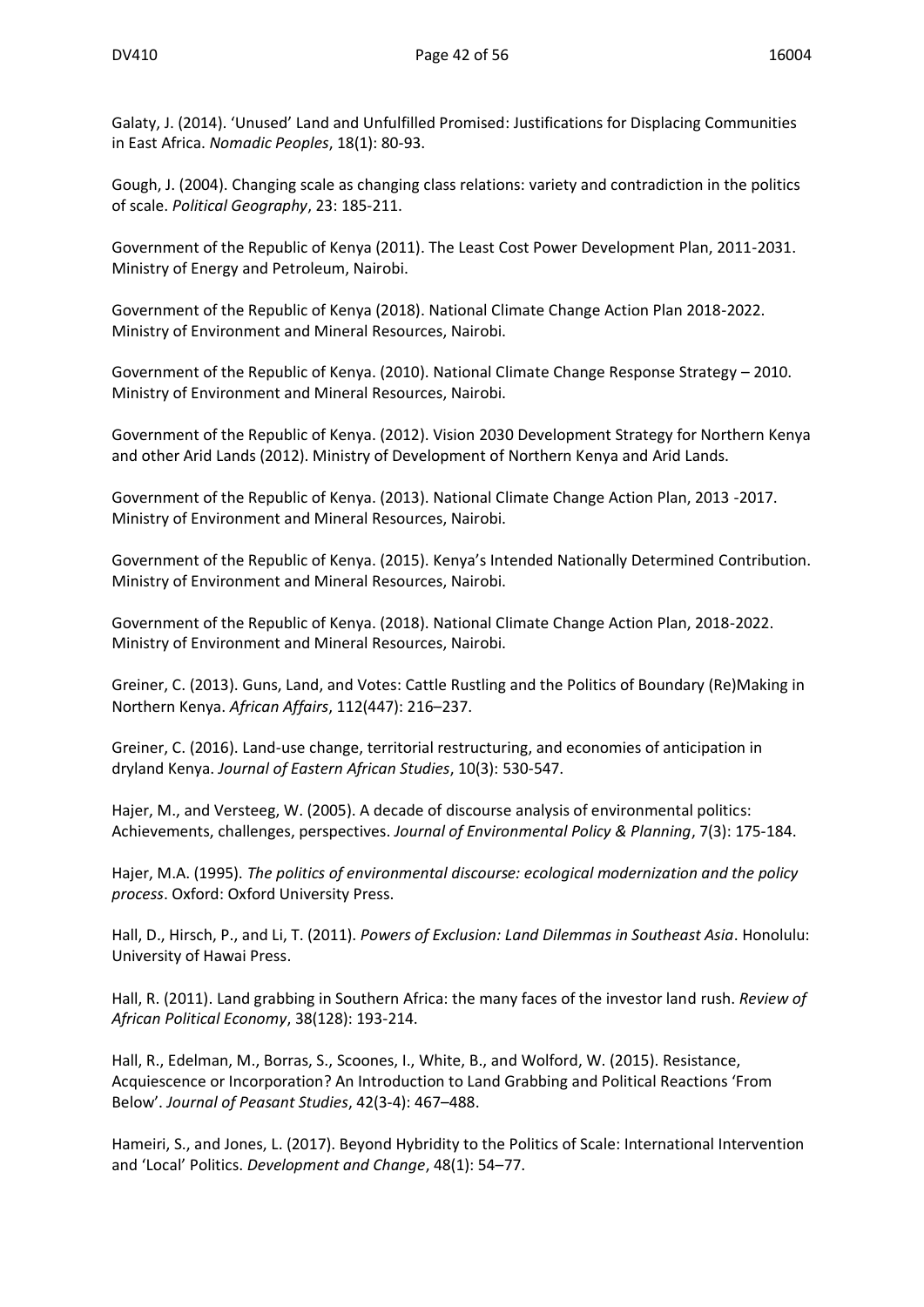Hansen, L. (2006). *Security as Practice: Discourse Analysis and the Bosnian War*. London: Routledge.

Hochstetler, K. (2020*). Political Economies of Energy Transition: Wind and Solar Power in Brazil and South Africa*. Cambridge: Cambridge University Press.

Howe, C. (2011). Logics of the Wind: Development Desires Over Oaxaca. *Anthropology News*, 52(5): 1-16.

Huber, M. (2015). Theorizing Energy Geographies. *Geography Compass*, 10: 1-12.

Hughes, L., and Rogei, D. (2020). Feeling the heat: responses to geothermal development in Kenya's Rift Valley. *Journal of East African Studies*, 14(2): 165-184.

Hunsberger, C., Corbera, E., Borras, S., Franco, J., Woods, K., Work, C., et al. (2017). Climate change mitigation, land grabbing and conflict: towards a landscape-based and collaborative action research agenda. *Canadian Journal of Development Studies*, 38(3): 305-324.

IFU. (2019). Vestas wind turbines close to the equator deliver renewable energy, fresh fish and more teachers. Available at [https://www.ifu.dk/en/news/vestas-wind-turbines-close-to-the-equator](https://www.ifu.dk/en/news/vestas-wind-turbines-close-to-the-equator-deliver-renewable-energy-fresh-fish-and-more-teachers/)[deliver-renewable-energy-fresh-fish-and-more-teachers/](https://www.ifu.dk/en/news/vestas-wind-turbines-close-to-the-equator-deliver-renewable-energy-fresh-fish-and-more-teachers/)

Ireri, B.K. (2018). Discussion Paper on Just Energy Transition in Kenya. Friedrich-Ebert-Stiftung Kenya Office, ISBN. No. 9966 957 812.

Isoaho, K., and Karhunmaa, K. (2019). A critical review of discursive approaches in energy transitions. *Energy Policy*, 128: 930-942.

IWGIA. (2019). *The Impact of Renewable Energy Projects on Indigenous Communities in Kenya*. IWGIA: Denmark.

Kavilu, S. (2021). Land Conflict Are Slowing Kenya's Transition to Clean Energy. *Energy Monitor*, 19th March. Available at [https://energymonitor.ai/policy/just-transition/land-conflicts-are-slowing](https://energymonitor.ai/policy/just-transition/land-conflicts-are-slowing-kenyas-transition-to-clean-energy)[kenyas-transition-to-clean-energy](https://energymonitor.ai/policy/just-transition/land-conflicts-are-slowing-kenyas-transition-to-clean-energy)

Keeley, J., and Scoones, I. (2003). *Understanding environmental policy processes: Cases from Africa*. London, Sterling: VA Earthscan.

Keene, S., Walsh-Dilley, M., Wolford, W., and Geisler, C. (2015). A view from the top: examining elites in large-scale land deals. *Canadian Journal of Development Studies*, 36(2): 131-146.

Klagge, B., and Nweke-Eze, C. (2020). Financing large-scale renewable-energy projects in Kenya: investor types, international connections, and financialization. *Geografiska Annaler: Series B, Human Geography*, 102(1): 61-83.

Kochore, H.H. (2016). The Road to Kenya? Vision, Expectations and Anxieties around New Infrastructure Development in Northern Kenya. *Journal of Eastern African Studies*, 10(3): 494–510.

KP&P Africa. (n.d.). The LTWP Project. Available at [https://www.kppafrica.com/the-lake-turkana](https://www.kppafrica.com/the-lake-turkana-wind-power-project/)[wind-power-project/](https://www.kppafrica.com/the-lake-turkana-wind-power-project/)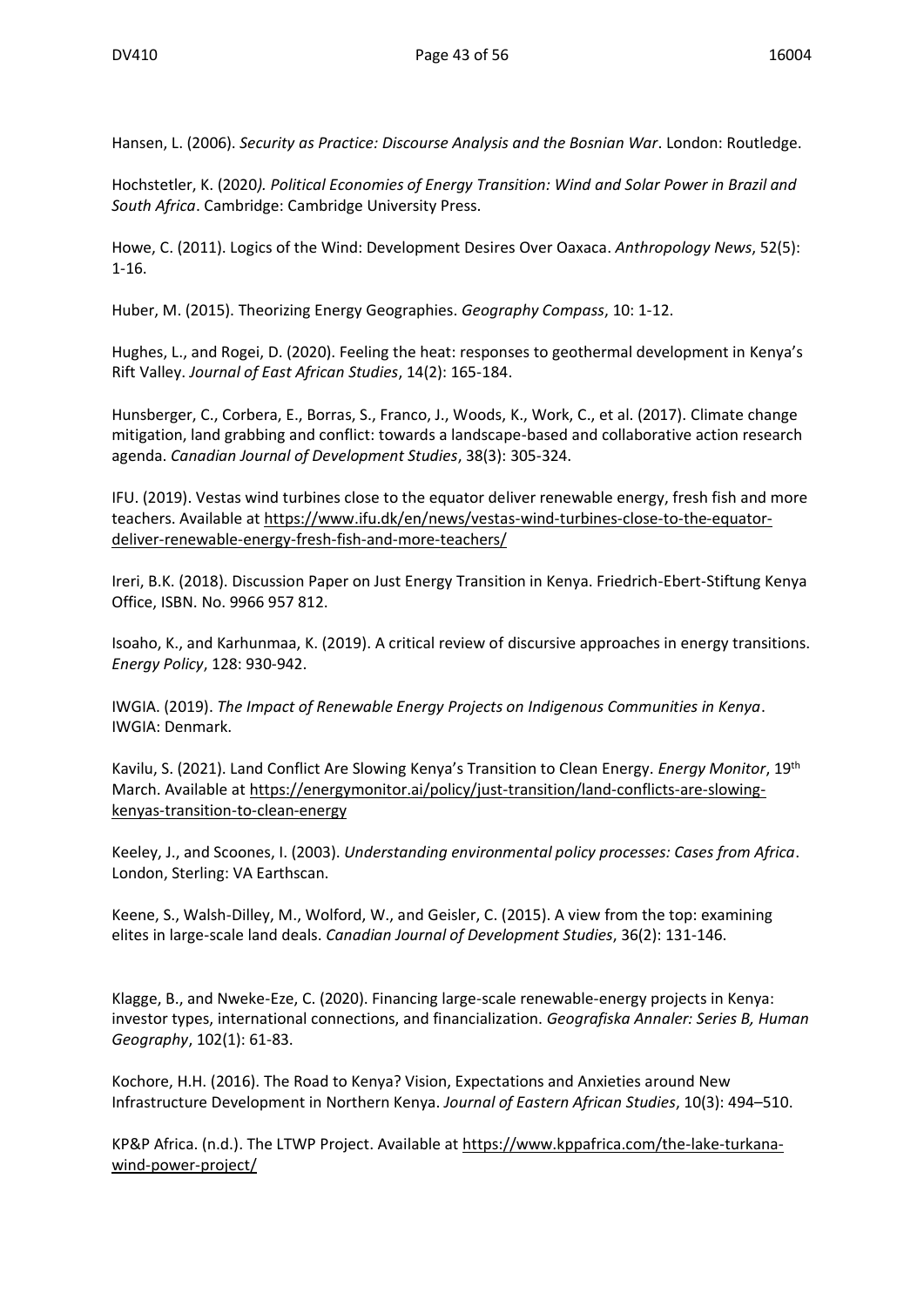Land Matrix (2020). Large-Scale Land Acquisition in Kenya.

Larder, N. (2015). Disrupting the land grabbing narrative through a study of responses to the Malibya project. *Journal of Peasant Studies*, 42(3-4): 607-634.

Lawhon, M., and Patel, Z. (2013). Scalar politics and local sustainability: rethinking governance and justice in an era of political and environmental change. *Environment and Planning C: Government and Policy*, 31: 1048–1062.

Leech, M., Scoones, I., and Stirling, A. (2010). *Dynamic Sustainabilities: Technology, Environment and Social Justice*. London: Earthscan.

Levien, M. (2013). Regimes of Dispossession: From Steel Towns to Special Economic Zones. *Development and Change*, 44(2): 381-407.

Li, T. (2007). Practices of assemblage and community forest management. *Economy and Society, 36*(2): 263-293.

Li, T. (2007). *The Will to Improve: Governmentality, Development, and the Practice of Politics*. Duke University Press.

Li, T. (2014). What is land? Assembling a resource for global investment. *Royal Geography Society*, 39: 589–602.

Lind, J., Okenwa, D., and Scoones, I. (2020). *Land Investment and Politics: Reconfiguring Eastern Africa's Pastoral Drylands*. Suffolk: James Currey.

LTWP. (2008). Environmental Impact Assessment Study Report. Available at <https://old.danwatch.dk/wp-content/uploads/2016/05/First-draft-ESIA-from-ltwp-2008.pdf>

LTWP. (2011). Lake Turkana Wind Power Project, Kenya IFC Performance Standards on Social & Environmental Sustainability. Available at<https://www.eib.org/attachments/registers/53222728.pdf>

LTWP. (2012). Indigenous Peoples' Framework. Available at [https://www3.opic.gov/Environment/EIA/laketurkanawind/120130\\_Indigenous\\_People\\_Policy\\_Fra](https://www3.opic.gov/Environment/EIA/laketurkanawind/120130_Indigenous_People_Policy_Framework_Final_Version.pdf) mework Final Version.pdf

Makki, F. (2014). Development by Dispossession: *Terra Nullius* and the Social-Ecology of New Enclosures in Ethiopia. *Rural Sociology*, 79(1): 79–103.

McCarthy, J. (2015). A socioecological fix to capitalist crisis and climate change? The possibilities and limits of renewable energy. *Environment and Planning*, 47: 2485-2502.

McCarthy, J., and Thatcher, J. (2019). Visualizing new political ecologies: A critical data studies analysis of the World Bank's renewable energy resource mapping initiative. *Geoforum*, 102: 242-254.

McCarthy, J., Vel, J., and Afiff, S. (2012). Trajectories of land acquisition and enclosure: development schemes, virtual land grabs, and green acquisitions in Indonesia's Outer Islands. *The Journal of Peasant Studies*, 39(2): 521-549.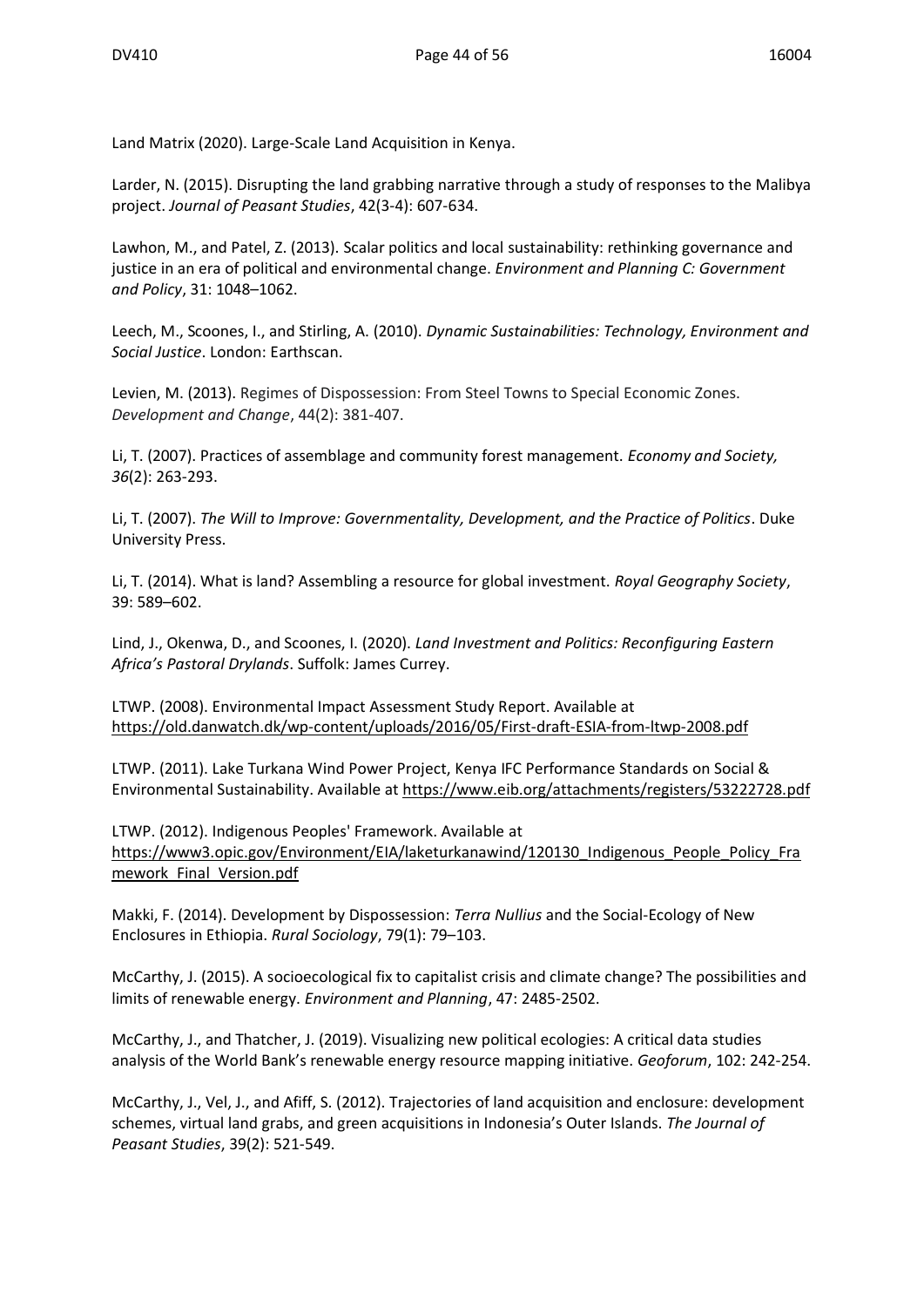McEwan, C. (2017). Spatial processes and politics of renewable energy transition: Land, zones and frictions in South Africa. *Political Geography*, 56: 1-12.

Mosley, J., and Watson, E. (2016). Frontier transformations: development visions, spaces and processes in Northern Kenya and Southern Ethiopia. *Journal of Eastern African Studies*, 10(3): 452- 475.

Nadai, A., and Van der Horst, D. (2010). Landscapes of energies. *Landscape Research*, 35(2): 143-155.

Naess, L.O., Newell, P., Newsham, A., Phillips, J., Quan, J., and Tanner, T. (2015). Climate policy meets national development contexts: Insights from Kenya and Mozambique. *Global Environmental Change*, 35: 534–544.

Nalepa, R.A., and Bauer, D.M. (2012). Marginal lands: The role of remote sensing in constructing landscapes for agrofuel development. *Journal of Peasant Studies*, 39(2): 403–422.

Netherlands Development Finance Company. (2014). FMO invests in Lake Turkana wind project in Kenya. Available at [https://www.fmo.nl/news-detail/bbc47e7f-1790-49f7-a5ad-e7450142ce83/fmo](https://www.fmo.nl/news-detail/bbc47e7f-1790-49f7-a5ad-e7450142ce83/fmo-invests-in-lake-turkana-wind-project-in-kenya)[invests-in-lake-turkana-wind-project-in-kenya](https://www.fmo.nl/news-detail/bbc47e7f-1790-49f7-a5ad-e7450142ce83/fmo-invests-in-lake-turkana-wind-project-in-kenya)

Newell, P., and Mulvaney, D. (2013). The political economy of the 'just transition'. *The Geographical Journal*, 179(2): 132-140.

Newell, P., and Phillips, J. (2016). Neoliberal energy transitions in the South: Kenyan experiences. *Geoforum*, 74: 39-48.

Newell, P., and Taylor, O. (2018). Contested landscapes: the global political economy of climatesmart agriculture. *The Journal of Peasant Studies*, 45(1): 108-129.

Newell, P., Phillips, J., and Pueyo, A. (2014). The Political Economy of Low Carbon Energy in Kenya. IDS Working Paper, No. 445.

Newell, P.J., and Paterson, M. (2010). *Climate Capitalism: Global Warming and the Transformation of the Global Economy*. Cambridge: Cambridge University Press.

Newig, J., and Moss, T. (2017). Scale in environmental governance: moving from concepts and cases to consolidation. *Journal of Environmental Policy & Planning*, 19(5): 473-479.

Norfund. (n.d.). Lake Turkana Wind Power. Available at<https://www.norfund.no/lake-turkana/>

Oji, C., Soumonni, O., and Ojah, K. (2016). Financing Renewable Energy Projects for Sustainable Economic Development in Africa. *Energy Procedia*, 93: 113-119.

Osiolo, H., Pueyo, A., and Gachanja, J. (2017). The Political Economy of Investment in Renewable Energy in Kenya in (eds) Pueyo, A., and Bawakyillenuo, S., *Green Power for Africa: Overcoming the Main Constraints*. IDS Bulletin, 48(5-6): 119-140.

Oya, C. (2013). Methodological reflections on 'land grab' databases and the 'land grab' literature 'rush'. *Journal of Peasant Studies*, 40(3): 503-520.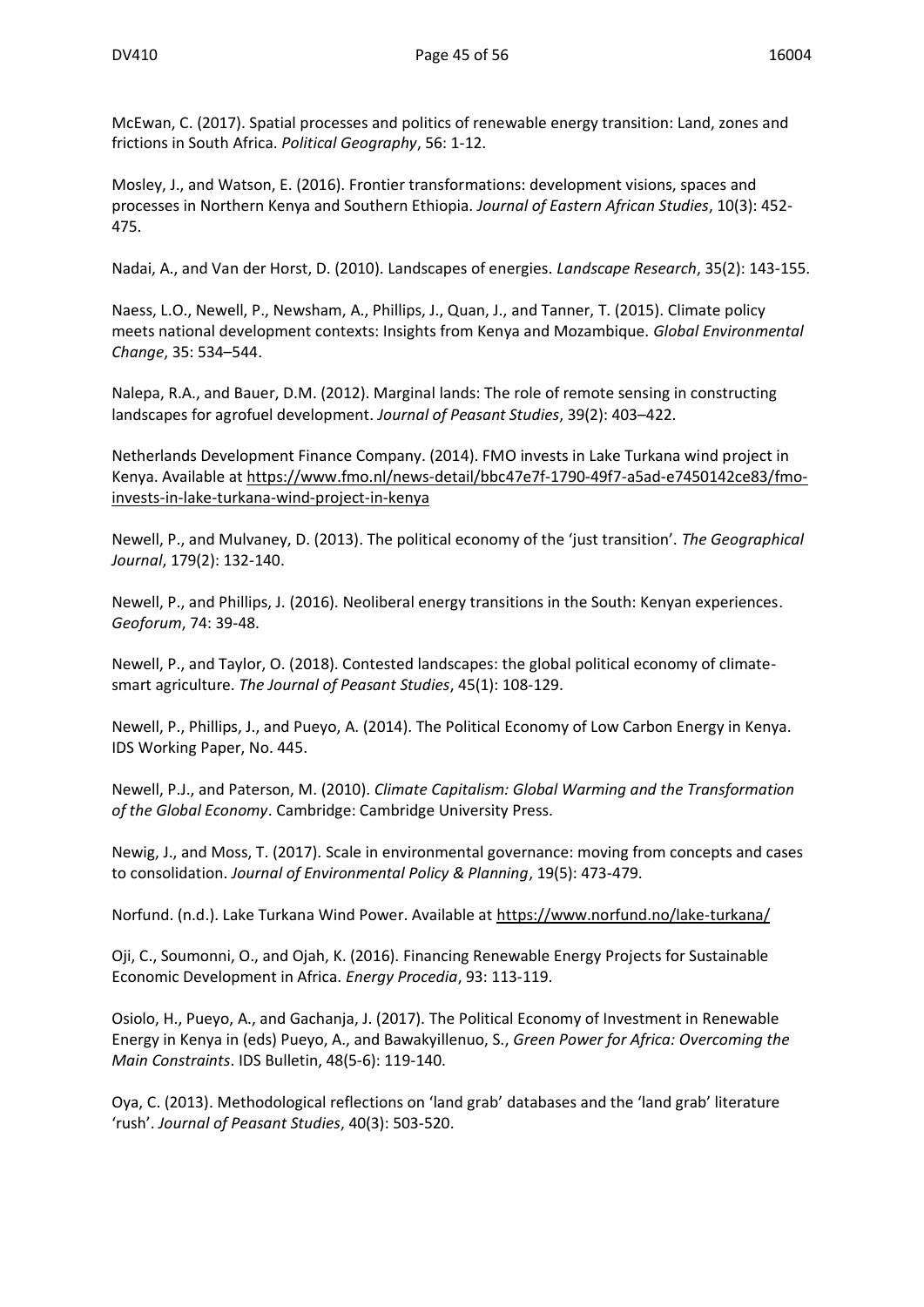Pedersen, R.H., and Buur, L. (2016). Beyond land grabbing: Old morals and new perspectives on contemporary investments. *Geoforum*, 72: 77–81.

Proparco. (2014). Supporting a Kenyan wind farm for cheaper and cleaner power generation. Available at [https://www.proparco.fr/en/carte-des-projets/lake-turkana-](https://www.proparco.fr/en/carte-des-projets/lake-turkana-2013?origin=/en/rechercher?query=Lake+Turkana)[2013?origin=/en/rechercher?query=Lake+Turkana](https://www.proparco.fr/en/carte-des-projets/lake-turkana-2013?origin=/en/rechercher?query=Lake+Turkana)

Republic of Kenya. (2014-2016). Land Case 163: Mohamud Iltarakwa Kochale & 5 others v Lake Turkana Wind Power Ltd & 9 others. Available at<http://kenyalaw.org/caselaw/cases/view/130470>

Rignall, K., and Atia, M. (2017). The global rural: Relational geographies of poverty and uneven development. *Geography Compass*, 11: 1-11.

Rignall, K.E. (2016). Solar power, state power, and the politics of energy transition in pre-Saharan Morocco. *Environment and Planning A*, 48(3): 540–557.

Roberts, C., Geels, F., Lockwood, M., Newell, P., Schmitz, H., Turnheim, B., and Jordan, A. (2018). The politics of accelerating low-carbon transitions: towards a new research agenda. *Energy Research and Social Science*, 44: 304-311.

Schilling, J., Saulich, C., and Engwicht, N. (2018). A local to global perspective on resource governance and conflict. *Conflict, Security & Development*, 18(6): 433-461.

Schilling, J., Akuno, M., Scheffran, J., and Weinzierl, T. (2014). On Raids and Relations: Climate Change, Pastoral Conflict and Adaptation in Northwestern Kenya in (eds) S. Bronkhorst and U. Bob, *Conflict-Sensitive Adaptation to Climate Change in Africa*. Berliner Wissenschaftsverlag: Berlin: 241– 268.

Schilling, J., Locham, R., and Scheffran, J. (2018). A local to global perspective on oil and wind exploitation, resource governance and conflict in Northern Kenya. *Conflict, Security & Development*, 18(6): 571-600.

Schilling, J., Opiyo, F., and Scheffran, J. (2012). Raiding Pastoral Livelihoods: Motives and Effects of Violent Conflict in North-Western Kenya. *Pastoralism*, 2(25): 1–16.

Scoones, I. (2016). The Politics of Sustainability and Development. *Annual Review of Environmental Resources*, 41: 293-319.

Scoones, I., Hall, R., Borras, S., White, B., and Wolford, W. (2013). The politics of evidence: methodologies for understanding the global land rush. *Journal of Peasant Studies*, 40(3): 469-483.

Sena, K. (2015). Renewable Energy Projects and the Rights of Marginalised/Indigenous Communities in Kenya. Copenhagen: International Work Group for Indigenous Affairs (IGWIA).

Sommerville, M., Essex, J., and Le Billon, P. (2014). The "Global Food Crisis" and the Geopolitics of Food Security. *Geopolitics*, 19(2): 239–265.

Sovacool, B., Burke, M., Baker, L., Kotikalapudi, C.K., Wlokas, H. (2017). New frontiers and conceptual frameworks for energy justice. *Energy Policy*, 105: 677–691.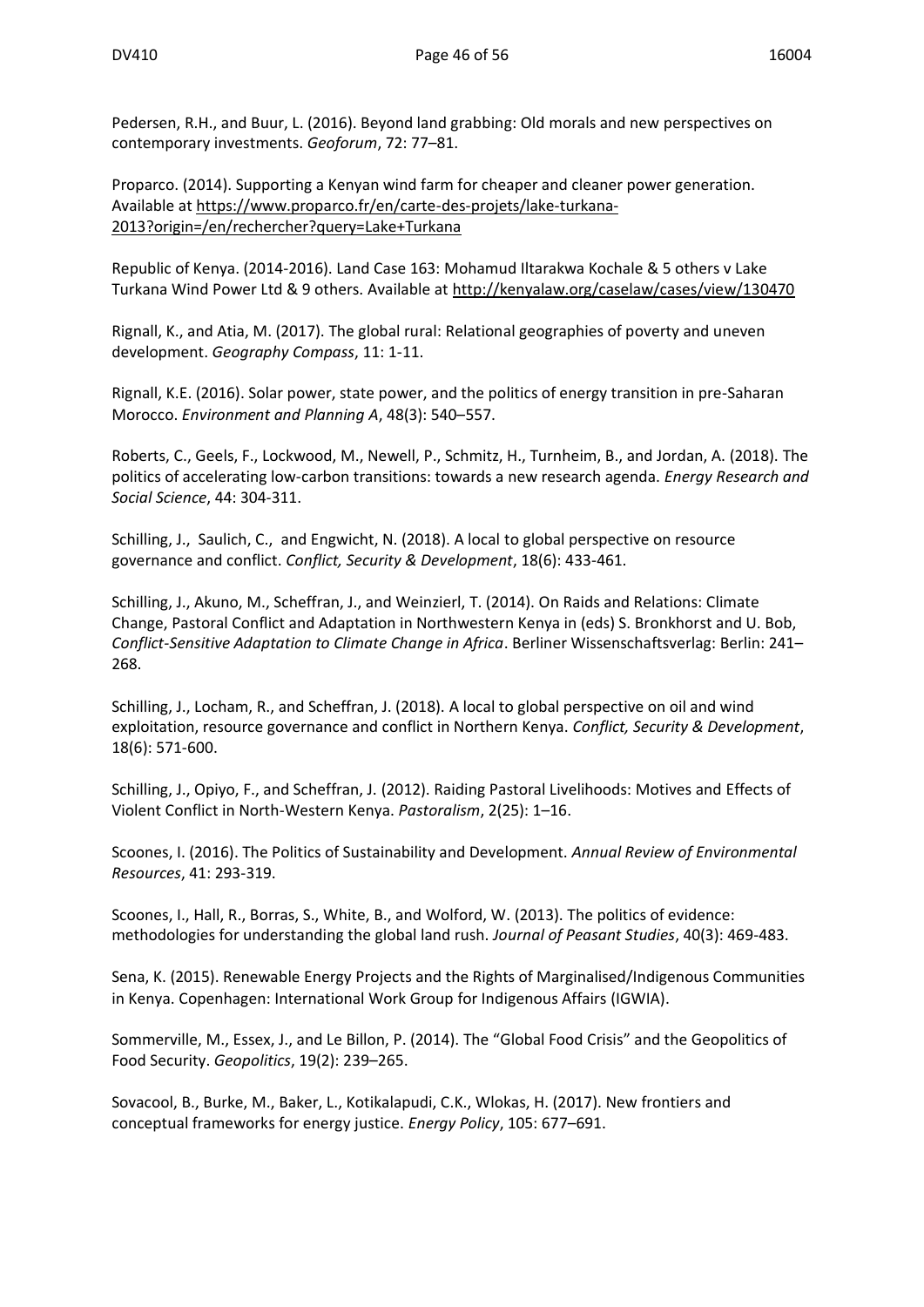Swyngedouw, E .(2013). The non-political politics of climate change. *ACME: An International E-Journal for Critical Geographies*, 12(1): 1–8.

Swyngedouw, E. (1997). Neither Global nor Local: "Glocalisation" and the Politics of Scale in (ed) K. Cox (Ed.) *Spaces of Globalization: Reasserting the Power of the Local.* New York and London: Guilford/Longman.

Swyngedouw, E. (2011)*.* Whose environment? The end of nature, climate change and the process of post-politization. *Ambiente & Sociedade*, XIV(2): 69-87.

Swyngedouw, E. (2013), The non-political politics of climate change. *ACME: An International E-Journal for Critical Geographies*, 12(1): 1–8.

Tanner, T., and Allouche, J. (2011). Towards a New Political Economy of Climate Change and Development. *IDS Bulletin*, 42(3): 1-14.

Towers, G. (2000). Applying the Political Geography of Scale: Grassroots Strategies and Environmental Justice. *Professional Geographer*, 52(1): 23–36.

Tsing, A. (2000). Inside the Economy of Appearances. *Public Culture*, 12(1): 115-144.

Vestas. (2018). Socio-economic study of key impacts from Lake Turkana Wind Power (LTWP): Preliminary Observations on Key Impacts from the LTWP Project and Methodological Considerations for Future Assessments. Available at [https://www.vestas.com/~/media/vestas/about/csr/20180604\\_ltwp%20impact%20assessment.pdf](https://www.vestas.com/~/media/vestas/about/csr/20180604_ltwp%20impact%20assessment.pdf)

Vogler, J. (2005). The European contribution to global environmental governance. *International Affairs*, 81(4): 835-850.

Wily, L.A. (2010). Whose land are you giving away, Mr President? Paper presented at The World Bank Conference on Land Administration. Washington, DC: World Bank.

Wily, L.A. (2011). The Law Is to Blame: The Vulnerable Status of Common Property Rights in Sub-Saharan Africa. *Development and Change*, 42(3): 733–757.

Wolford, W., Borras, S., Hall, R., Scoones, I., and White, B. (2013). Governing global land deals: The role of the state in the rush for land. *Development and Change*, 44(2): 189–210.

Wolmer, W., Keeley, J., Leach, M., Mehta, L., Scoones, I., Waldman, L. (2006). *Understanding policy processes - A review of IDS research on the environment*. Brighton, Knowledge, Technology and Society Team (KNOTS), Institute of Development Studies, Brighton.

Wondimu, T. and Gebresenbet, F. (2018). Resourcing Land, Dynamics of Exclusion and Conflict in Maji, Ethiopia. *Conflict Security & Development*, 18(6): 547–570.

Yenneti, K., Day, R., and Golubchikov, O. (2016). Spatial justice and the land politics of renewables: Dispossessing vulnerable communities through solar energy mega-projects. *Geoforum*, 76: 90-99.

Verschueren J. (2001). Predicaments of Criticism. *Critique of Anthropology*, 21(1): 59-81.

Voller, L., and Christensen, A.B. (2016). A People in the Way of Progress. Danwatch.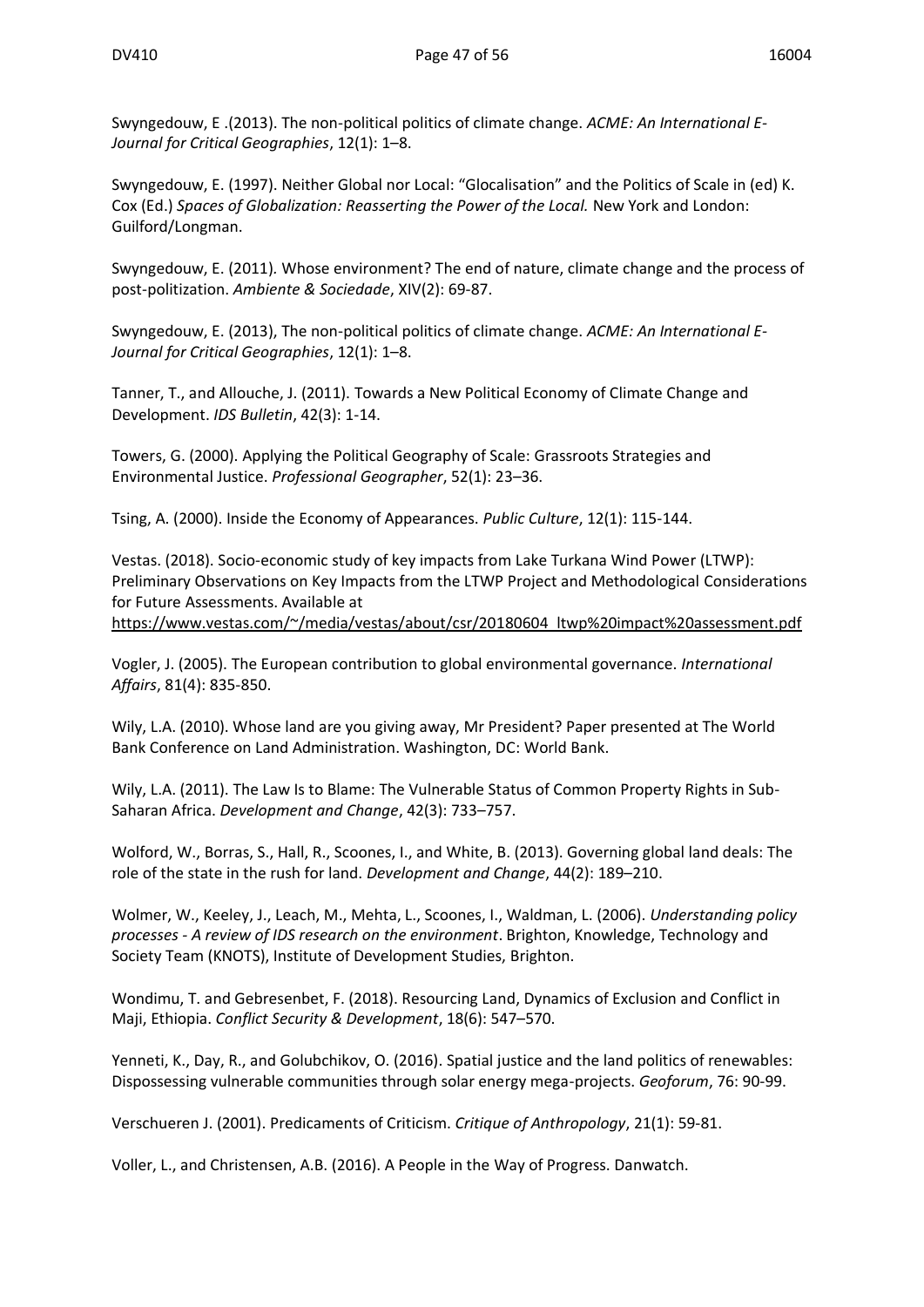## 8. Appendix

#### Coding document:

| Code                     | <b>Source</b>   | <b>Example Text</b>                                                                                                                                                                                                                                                                                                                                                                                                                                                                                                                                                                                               |  |  |
|--------------------------|-----------------|-------------------------------------------------------------------------------------------------------------------------------------------------------------------------------------------------------------------------------------------------------------------------------------------------------------------------------------------------------------------------------------------------------------------------------------------------------------------------------------------------------------------------------------------------------------------------------------------------------------------|--|--|
| Global Appeals           |                 |                                                                                                                                                                                                                                                                                                                                                                                                                                                                                                                                                                                                                   |  |  |
| Kenya as a global leader | Vestas (2018)   | "Kenya has the potential to become one of Africa's<br>great success stories" (Vestas, 2018)                                                                                                                                                                                                                                                                                                                                                                                                                                                                                                                       |  |  |
|                          | FinnFund (n.d.) | "The good news is that Kenya is quickly becoming<br>Africa's leading nation in the use of renewable<br>energy"                                                                                                                                                                                                                                                                                                                                                                                                                                                                                                    |  |  |
|                          | LTWP (n.d.)     | "Kenya is an inspiration to other countries - and a<br>model of how public-private partnerships can work.<br>The more you can fuel Africa in renewables in a<br>business-like way, the more you will have of it."                                                                                                                                                                                                                                                                                                                                                                                                 |  |  |
|                          | MENR (2015)     | "Kenya is determined to continue playing a<br>leadership role in addressing climate change by<br>communicating a fair and ambitious contribution".                                                                                                                                                                                                                                                                                                                                                                                                                                                                |  |  |
|                          | MENR (2013)     | "Demonstrating global leadership - The<br>implementation of low carbon climate resilient<br>development demonstrates Kenya's leadership in<br>the global fight against climate change. The leading-<br>edge work to mainstream the Climate Change<br>Action Plan across national and county government<br>departments through the national planning process<br>is an example for other countries"                                                                                                                                                                                                                 |  |  |
|                          | AfDB (n.d.)     | President Uhuru Kenyatta said, "We again raise the<br>bar for the continent  Kenya is without doubt on<br>course to be a global leader in renewable energy"                                                                                                                                                                                                                                                                                                                                                                                                                                                       |  |  |
|                          | Norfund (n.d.)  | "This project, which is a major game changer in<br>global sustainable renewable energy, portends<br>opportunities and lessons for the country. It places<br>Kenya at the centre and leadership position in as far<br>as clean energy is concerned. In fact, it is a global<br>example of how renewable energy can deliver<br>sustainable, inexpensive energy to the national grid.<br>It is no wonder that it has won recognition and<br>several international accolades in the last few<br>months – voted the African Renewable Energy Deal<br>of the Year by Thomson Reuters and the<br>Infrastructure Journal. |  |  |
| Climate change           | FinnFund (n.d.) | "The way developing countries meet their rapidly<br>growing energy needs will be critical to curbing<br>climate change."                                                                                                                                                                                                                                                                                                                                                                                                                                                                                          |  |  |
|                          | LTWP (n.d.)     | "Africa desperately needs energy and that energy<br>must come from solar, wind, renewables otherwise<br>all the energy needs of Africa will destroy the<br>world"                                                                                                                                                                                                                                                                                                                                                                                                                                                 |  |  |
|                          |                 | "The population in Africa is projected to grow very<br>fast and if Africa should be fuelled by fossil fuels it<br>would be a catastrophe for Africa and for the world.<br>So we need to utilise the sun and the wind which is<br>all over the place in Africa. This dilemma can be<br>addressed with massive investments in green<br>energy - like Lake Turkana wind power which alone                                                                                                                                                                                                                            |  |  |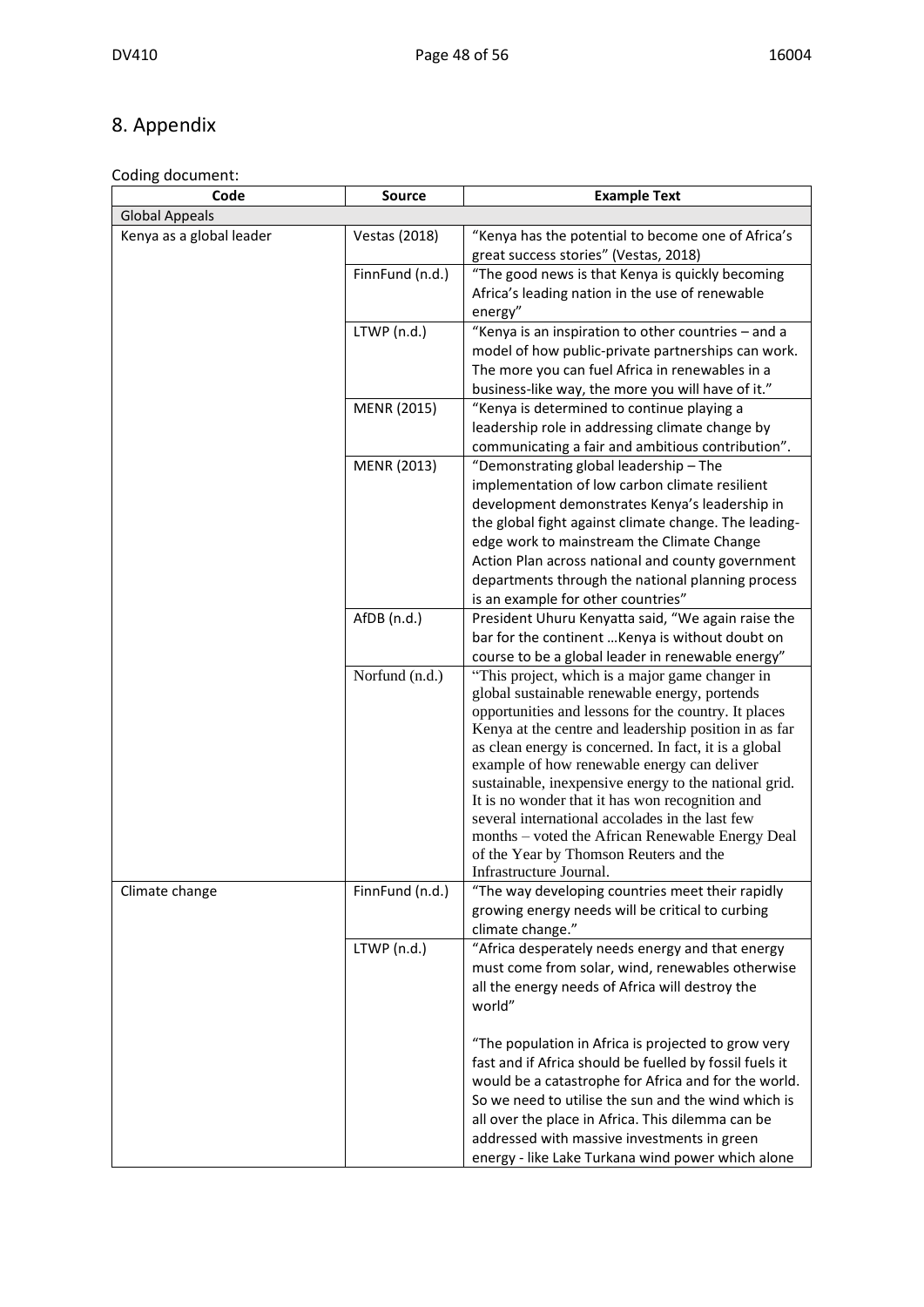|                         |                      | will offset over 700,000 tonnes of CO2 emissions a<br>year."                                                                                                                                                                                                                                                                                                                                                                                                                        |
|-------------------------|----------------------|-------------------------------------------------------------------------------------------------------------------------------------------------------------------------------------------------------------------------------------------------------------------------------------------------------------------------------------------------------------------------------------------------------------------------------------------------------------------------------------|
|                         | EIB (n.d.)           | "The Lake Turkana wind farm is a game changer. It's<br>the biggest in Africa, offsets 700000T of carbon<br>dioxide emissions per year & brings clean &<br>affordable renewable energy in Kenya. With<br>EuropeAid and the European Union Delegation to<br>Kenya, we are proud of projects like these that<br>tackle climate change."                                                                                                                                                |
|                         |                      | "Today climate change is a tangible reality and one<br>of the major challenges of the 21st century. There is<br>a need to devise new, less resource intensive and<br>more resilient development models."                                                                                                                                                                                                                                                                            |
|                         | MENR (2010)          | "Together we can tackle climate change"                                                                                                                                                                                                                                                                                                                                                                                                                                             |
|                         |                      | "It is universally accepted that climate change is one<br>of the greatest challenges facing humanity this<br>century."                                                                                                                                                                                                                                                                                                                                                              |
|                         | MENR (2015)          | "Climate Change is the most serious global<br>challenge of our time"                                                                                                                                                                                                                                                                                                                                                                                                                |
|                         | MENR (2013)          | "Climate change is a global challenge that requires a<br>global response"                                                                                                                                                                                                                                                                                                                                                                                                           |
| <b>National Appeals</b> |                      |                                                                                                                                                                                                                                                                                                                                                                                                                                                                                     |
| Economic benefits       | Norfund (n.d.)       | "Access to renewable energy is a prerequisite for<br>development"                                                                                                                                                                                                                                                                                                                                                                                                                   |
|                         | <b>Vestas (2018)</b> | "Investments in renewable energy are generally<br>expected to deliver on three dimensions which are<br>intrinsically linked to the 2030 Sustainable<br>Development Goals: Climate change mitigation,<br>increased access to affordable and clean energy and<br>economic development and job creation. In this<br>context, wind energy holds significant potential,<br>especially in a developing country context<br>challenged by energy insecurity, poverty and<br>climate change" |
|                         |                      | "Energy Supply & Costs: Based on a rough<br>assessment that LTWP can reduce power outages<br>by 12.5%, it is estimated to generate USD 332<br>million in production, USD 176 million in GDP and<br>54,000 jobs at a national level; Further, a randomly<br>chosen 10% decrease in electricity costs from LTWP<br>will generate USD 228 million in production, USD<br>134 million in GDP and 39,000 jobs."                                                                           |
|                         | AfDB (n.d.)          | "The plant is expected to reduce power shortages<br>by 12.5% and cut the cost of electricity in Kenya by<br>up to 10%. It is proof of Kenya's commitment to<br>pursue clean sources of energy and provides a<br>major boost to the country's international<br>commitments to lower greenhouse gas emissions."                                                                                                                                                                       |
|                         | IFU (2019)           | "The renewable energy from Lake Turkana has<br>resulted in a considerable reduction in the<br>production of oil-based electricity in Kenya. The<br>price of a KWh from the new wind park is around                                                                                                                                                                                                                                                                                  |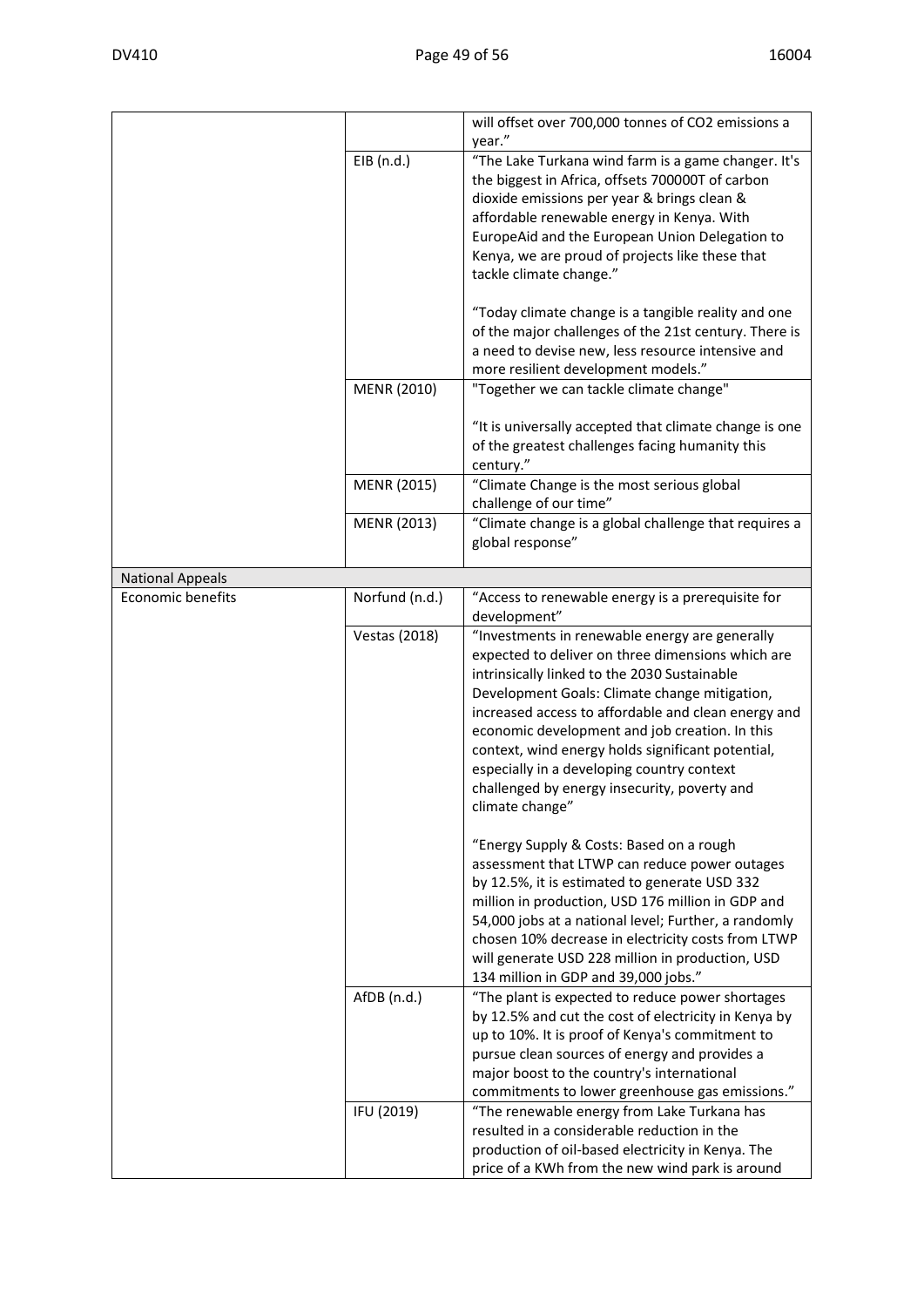|             |             | 0,55 Danish kroner, which is half the price for power                                     |
|-------------|-------------|-------------------------------------------------------------------------------------------|
|             | MENR (2010) | emanating from fossil energy sources."<br>"Climate change also presents opportunities for |
|             |             | developing countries like Kenya, which can avoid                                          |
|             |             | the high-emission path that developed countries                                           |
|             |             | have pursued to attain their present high economic                                        |
|             |             | status. The 'carbon market,' where it is possible to                                      |
|             |             | trade carbon credits, presents an opportunity for                                         |
|             |             | developing countries to raise additional revenues                                         |
|             |             | for GHG emission reducing projects that also                                              |
|             |             | contribute to sustainable development. There are                                          |
|             |             | two types of carbon markets and both are relevant                                         |
|             |             | to Kenya. The two markets are: (i) the Clean                                              |
|             |             | Development Mechanism (CDM) compliance market                                             |
|             |             | under the Kyoto Protocol and (ii) Voluntary Carbon                                        |
|             |             | Markets (VCM), which emerged to fulfil the demand                                         |
|             |             | from organisations and businesses that wish to                                            |
|             |             | offset their carbon emissions voluntarily."                                               |
| Vision 2030 | LTWP (2009) | "The country's long term development agenda as                                            |
|             |             | envisaged in the Vision 2030 identifies energy as                                         |
|             |             | one of the key infrastructural enablers, in making                                        |
|             |             | Kenya competitive in the global arena, the country                                        |
|             |             | urgently requires to fast track development of                                            |
|             |             | renewable energy sources that will not only meet                                          |
|             |             | the set out target/ milestones but also in tandem                                         |
|             |             | with the global trends."                                                                  |
|             |             | "Energy is one of the infrastructural enablers of the                                     |
|             |             | 3 "pillars" of Vision 2030. The level and intensity of                                    |
|             |             | commercial energy use in a country is a key                                               |
|             |             | indicator of the degree of economic growth and                                            |
|             |             | development. Kenya is therefore expected to use                                           |
|             |             | more energy in the commercial sector on the road                                          |
|             |             | to 2030. As incomes increase and urbanization                                             |
|             |             | intensifies, household demand for energy will also                                        |
|             |             | rise. Preparations have been made to meet this                                            |
|             |             | growth in demand for energy under the Vision."                                            |
|             | AfDB (n.d.) | "It is also a Vision 2030 flagship project and will be                                    |
|             |             | transformative in terms of the development impact                                         |
|             |             | in the northern arid areas of Kenya, to the Kenya's                                       |
|             |             | electricity sector, and to the country as a whole. It is                                  |
|             |             | also expected to generate up to US \$150 million                                          |
|             |             | annually in foreign currency savings to Kenya                                             |
|             |             | through fuel displacement costs."                                                         |
|             | FMO (n.d.)  | "It is also a Vision 2030 flagship project and will be                                    |
|             |             | transformative in terms of the development impact                                         |
|             |             | in the northern arid areas of Kenya, to the Kenya's                                       |
|             |             | electricity sector, and to the country as a whole. It is                                  |
|             |             | also expected to generate up to US \$150 million                                          |
|             |             | annually in foreign currency savings to Kenya                                             |
|             |             | through fuel displacement costs."                                                         |
|             | MENR (2015) | "Kenya will ensure enhanced resilience to climate                                         |
|             |             | change towards the attainment of Vision 2030 by                                           |
|             |             | mainstreaming climate change adaptation into the                                          |
|             |             | Medium Term Plans (MTPs) and implementing                                                 |
|             |             | adaptation actions."                                                                      |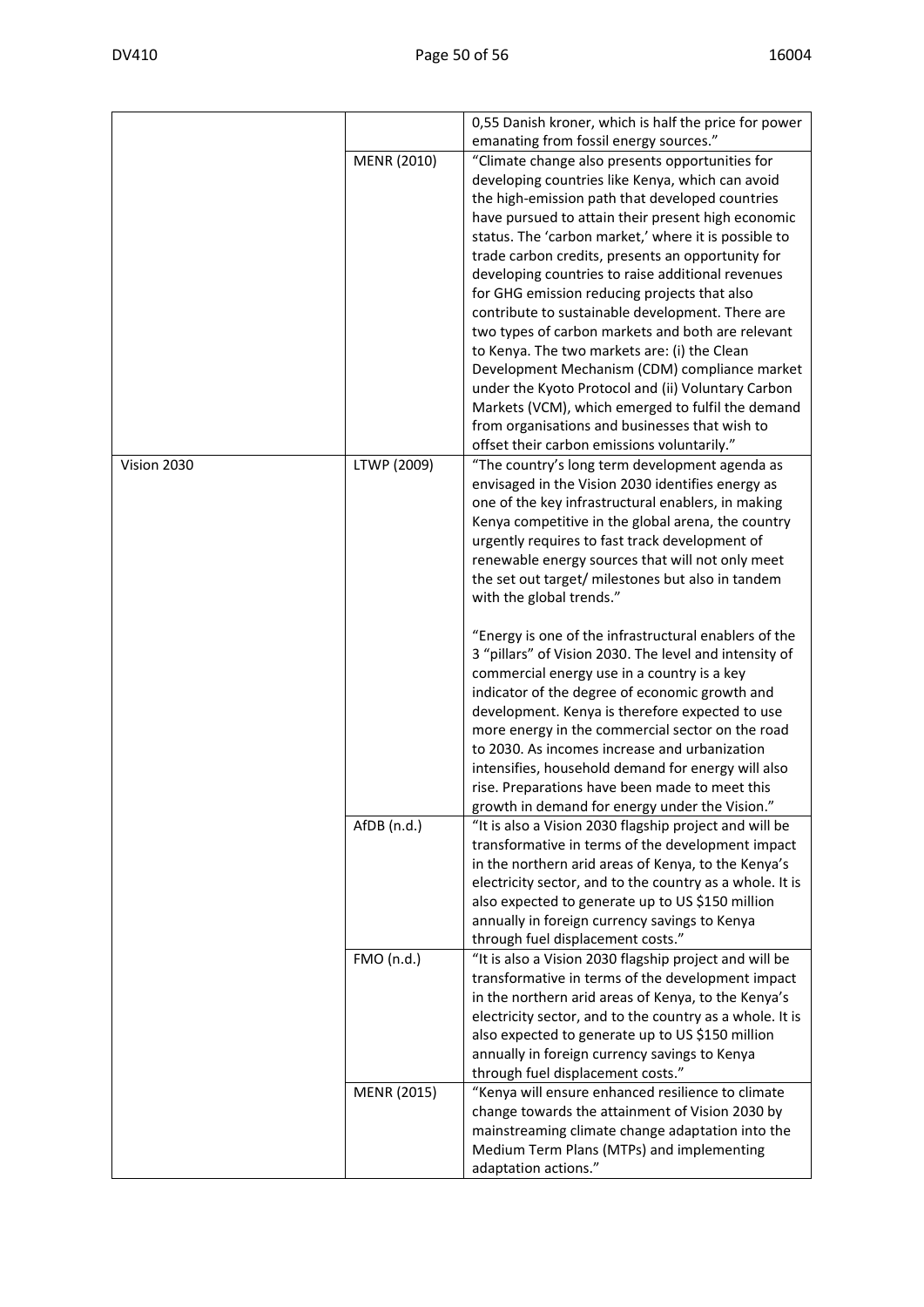|                        | MENR (2013)           | "Achieving long-term sustainable economic growth<br>up to and beyond Vision 2030 in the face of climate<br>change is a primary concern. Kenya is already<br>extremely susceptible to climate-related events and<br>such events pose a serious threat to the socio-<br>economic development of the country. Droughts<br>and floods in particular have devastating<br>consequences on the environment, society and the<br>wider economy. According to the science of climate<br>change, these impacts are likely to continue to<br>affect the country in the future."                                                                                                                                                                    |
|------------------------|-----------------------|----------------------------------------------------------------------------------------------------------------------------------------------------------------------------------------------------------------------------------------------------------------------------------------------------------------------------------------------------------------------------------------------------------------------------------------------------------------------------------------------------------------------------------------------------------------------------------------------------------------------------------------------------------------------------------------------------------------------------------------|
|                        |                       | "Kenya's Climate Change Action Plan will support<br>efforts towards the attainment of Vision 2030 and<br>encourage people-centred sustainable development<br>- ensuring that climate change actions help the<br>country move towards long-term development<br>goals."                                                                                                                                                                                                                                                                                                                                                                                                                                                                  |
|                        | <b>MENR (2017)</b>    | "Renewable energy promises to be the future of the<br>region's energy needs adding that provision of clean<br>and reliable energy would be crucial to the success<br>of Kenya's Vision 2030 energy goals."                                                                                                                                                                                                                                                                                                                                                                                                                                                                                                                             |
|                        |                       | "Expansion of geothermal power plants in Olkaria<br>and Wind power projects in Turkana, are vital in<br>achieving Vision 2030 goal of universal energy"                                                                                                                                                                                                                                                                                                                                                                                                                                                                                                                                                                                |
|                        | Gok (2013)            | "Development projects recommended under Vision<br>2030 will increase demand on Kenya's energy<br>supply. Currently, Kenya's energy costs are higher<br>than those of her competitors. Kenya must,<br>therefore, generate more energy at a lower cost<br>and increase efficiency in energy consumption. The<br>Government is committed to continued institutional<br>reforms in the energy sector, including a strong<br>regulatory framework, encouraging more private<br>generators of power, and separating generation<br>from distribution. New sources of energy will be<br>found through exploitation of geothermal power,<br>coal, renewable energy sources, and connecting<br>Kenya to energy-surplus countries in the region." |
| <b>Energy security</b> | AfDB (n.d.)           | "Turkana's launch proves that we are determined to<br>continue to work relentlessly to close Africa's<br>energy gap. Our efforts will be felt in hundreds of<br>thousands of Kenyan households and beyond"                                                                                                                                                                                                                                                                                                                                                                                                                                                                                                                             |
|                        | KP&P Africa<br>(n.d.) | "The wind farm reduces Kenya's dependency on<br>diesel and heavy fuel power stations and makes an<br>important contribution to Kenya's carbon emission<br>reduction"                                                                                                                                                                                                                                                                                                                                                                                                                                                                                                                                                                   |
|                        | <b>Vestas (2018)</b>  | "In terms of fossil fuels, although oil and gas<br>discoveries are being made in Kenya, it has yet to<br>start extraction and production from its reserves,<br>and therefore entirely relies on imports of both<br>crude and refined oil. As mentioned elsewhere in<br>this report, the principal challenge of Kenya's high                                                                                                                                                                                                                                                                                                                                                                                                            |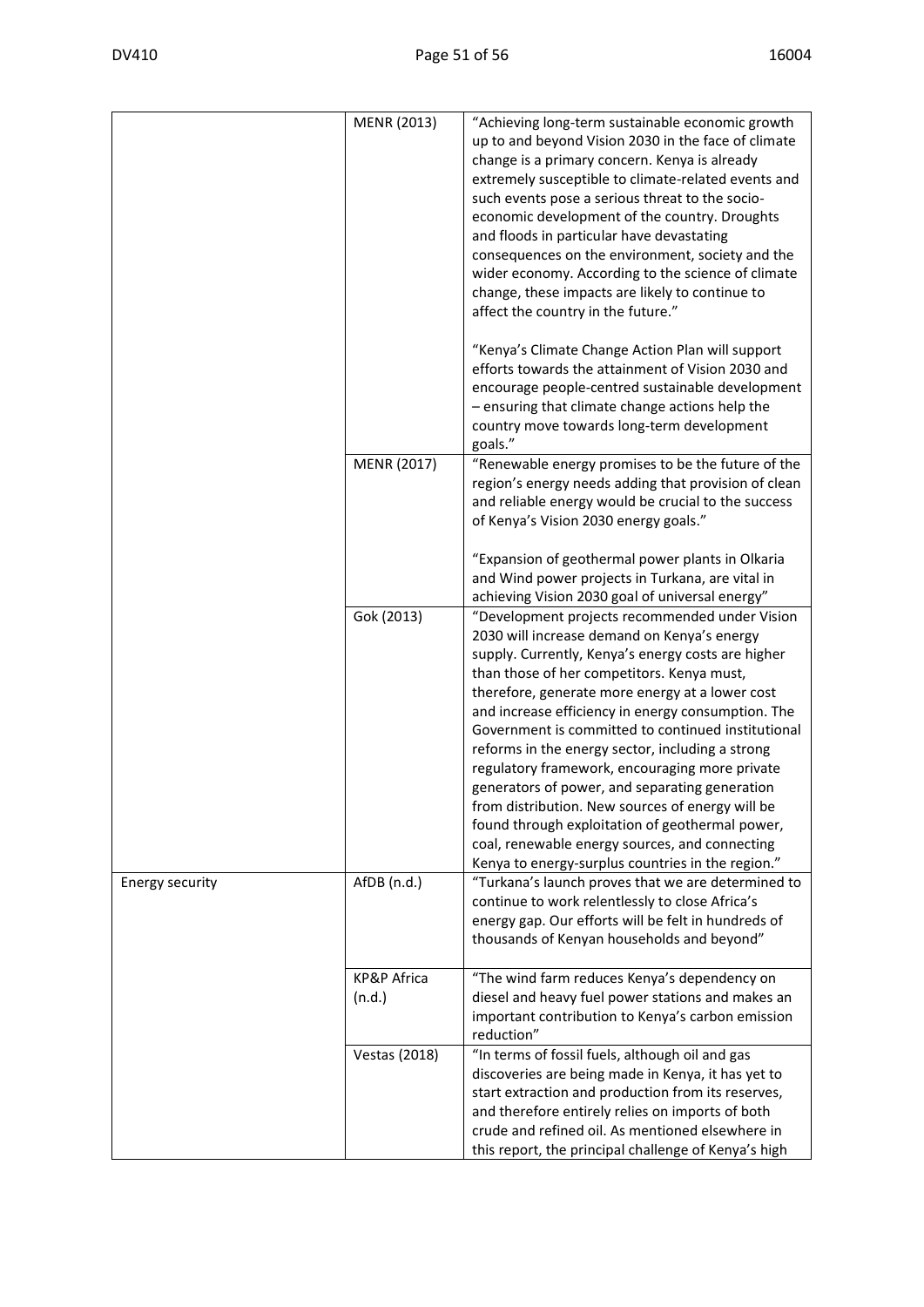|                   |                                  | petroleum consumption is the corresponding<br>vulnerability of the economy to price fluctuations."                                                                                                                                                                                                                                                                                                                   |
|-------------------|----------------------------------|----------------------------------------------------------------------------------------------------------------------------------------------------------------------------------------------------------------------------------------------------------------------------------------------------------------------------------------------------------------------------------------------------------------------|
|                   |                                  | "In the context of Kenya's stated ambition to reduce<br>dependency and consumption of fossil fuels and<br>increase the use of renewable energy sources, wind<br>power is often stated to hold significant promise to<br>Kenya's future development"                                                                                                                                                                  |
|                   | LTWP (2008)                      | "Currently the electricity sector in Kenya only                                                                                                                                                                                                                                                                                                                                                                      |
|                   |                                  | reaches an estimated 10% of the population.<br>Further electricity generation is therefore necessary<br>in order to reach a greater percentage of the<br>population and support economic growth. The<br>situation is aggravated by the fact that 60% of the<br>electric power produced is based on hydropower<br>which has been often unreliable especially during<br>the dry seasons. For example in 1999 and 2002, |
|                   |                                  | severe droughts greatly affected the power                                                                                                                                                                                                                                                                                                                                                                           |
|                   |                                  | production of the hydroelectric dams and nearly<br>brought economic activities to a standstill.                                                                                                                                                                                                                                                                                                                      |
|                   | MEP (2016)                       | "Kenya is committed to development of renewable                                                                                                                                                                                                                                                                                                                                                                      |
|                   |                                  | energy resources, which are abundantly locally<br>available, including geothermal, wind, solar,                                                                                                                                                                                                                                                                                                                      |
|                   |                                  | biomass and biogas. Increased use of the                                                                                                                                                                                                                                                                                                                                                                             |
|                   |                                  | environmentally friendly renewable energy                                                                                                                                                                                                                                                                                                                                                                            |
|                   |                                  | technologies for industrial and domestic use will                                                                                                                                                                                                                                                                                                                                                                    |
|                   |                                  | reduce the dependency on oil-based energy<br>sources, thereby increasing energy security."                                                                                                                                                                                                                                                                                                                           |
| Local Appeals     |                                  |                                                                                                                                                                                                                                                                                                                                                                                                                      |
| Rural development | <b>KP&amp;P Africa</b><br>(n.d.) | "The wind farm offers employment to<br>approximately 340 employees, which largely come<br>from the local, primarily pastoralist, communities"                                                                                                                                                                                                                                                                        |
|                   |                                  | "In addition to that, the project benefits are shared<br>with the local communities through the Winds of                                                                                                                                                                                                                                                                                                             |
|                   |                                  | Change Foundation. Furthermore, the revenues of<br>the sale of the carbon credits generated by the wind<br>farm are for a large part returned to the Kenya<br>Power and Lighting Corporation (KPLC), and are to<br>be invested in development projects in the wider<br>project area"                                                                                                                                 |
|                   | <b>Vestas (2018)</b>             | "Rural Economy: 0-30% price decrease for certain                                                                                                                                                                                                                                                                                                                                                                     |
|                   |                                  |                                                                                                                                                                                                                                                                                                                                                                                                                      |
|                   |                                  | foods at local markets; Growth of fresh fish market<br>with a three-fold net value increase for local<br>fishermen; Direct job creation from LTWP Ltd. and<br>sub-contractors (herein Vestas) of approx. 1,800-<br>1,900 local jobs during construction. 320-350 jobs<br>expected in operation."                                                                                                                     |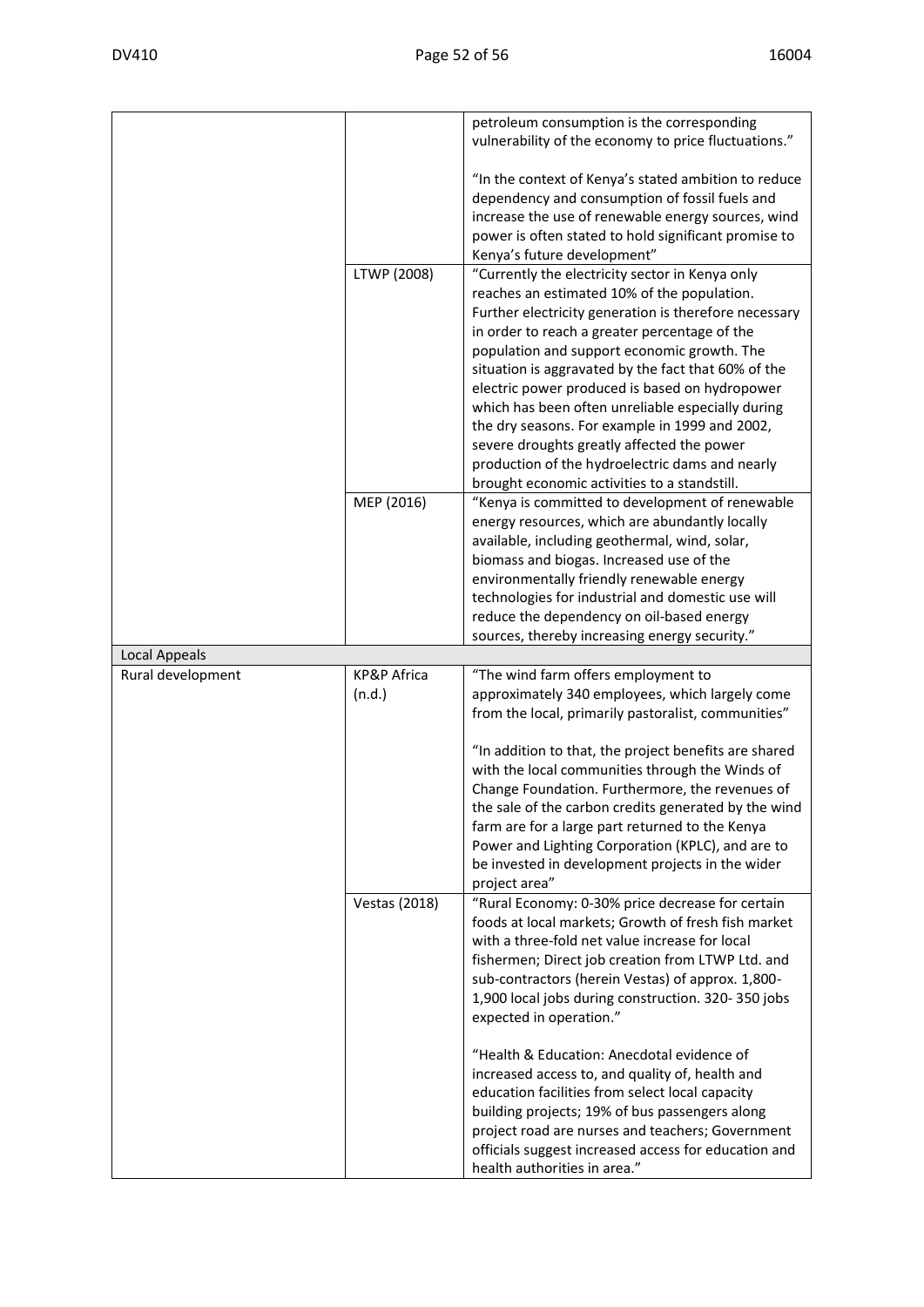|                    | "Governance & Community Cohesion: LTWP access<br>road represents a six-fold increase of the county<br>government's annual budget on infrastructure<br>(2015/16); Increased presence of local government<br>(services and security) observed by communities in<br>project area; Level and source of community<br>conflict relatively stable before/after LTWP project<br>acc. to ACLED conflict data."<br>"Interviews with local government officials during<br>the 2017 field study as well as the ERM interviews<br>conducted with community members in 2016<br>provide a more nuanced picture with the LTWP<br>project generally viewed in favourable terms by<br>local communities, despite the current frustrations<br>associated with the delay in operations.<br>Government officials in the Loyangalani and<br>Laisamis wards noted that there have been several<br>changes in the community as a result of the project,<br>including new diets (fish more commonly eaten,<br>leafy vegetables now available), and an overall |
|--------------------|--------------------------------------------------------------------------------------------------------------------------------------------------------------------------------------------------------------------------------------------------------------------------------------------------------------------------------------------------------------------------------------------------------------------------------------------------------------------------------------------------------------------------------------------------------------------------------------------------------------------------------------------------------------------------------------------------------------------------------------------------------------------------------------------------------------------------------------------------------------------------------------------------------------------------------------------------------------------------------------------------------------------------------------|
|                    | change in cultural habits and understanding."                                                                                                                                                                                                                                                                                                                                                                                                                                                                                                                                                                                                                                                                                                                                                                                                                                                                                                                                                                                        |
| IFU (n.d.)         | "In the programme "Winds of Change", the<br>investors have committed themselves to show<br>social responsibility. So far, more than 20 million<br>Danish kroner have been spent on improving<br>schools, healthcare and water supplies. Many<br>initiatives to prepare the local population have been<br>taken."                                                                                                                                                                                                                                                                                                                                                                                                                                                                                                                                                                                                                                                                                                                     |
|                    | "Approximately 1,800 jobs were created in<br>connection with the construction of the wind park,<br>many of which were jobs performed by local<br>craftsmen. This meant that more locals got full-time<br>jobs with good wages compared to Kenyan<br>standards for one or two years during the<br>construction of the wind park."                                                                                                                                                                                                                                                                                                                                                                                                                                                                                                                                                                                                                                                                                                     |
| FinnFund (n.d.)    | "From own perceptions, communities around the<br>project area feel that LTWP has contributed to<br>enhancing security (the project site used to be<br>referred to as a battlefield between Samburu and<br>Turkana community). The largest department in the<br>LTWP project is security. The project also has 20<br>additional policemen stationed at the site during<br>the day and night. Respondents claim that this has<br>contributed to the reduced cases of cattle rustling,<br>community conflicts and conflicts due to water<br>scarcity, with 30% mentioning that the situation has<br>improved compared to the past, where these cases<br>ranked between 85-89%."                                                                                                                                                                                                                                                                                                                                                         |
| FinnFund<br>(2020) | "The socio-economic impact assessment provides a<br>wealth of compelling evidence showing how LTWP<br>has impacted the local communities, through direct<br>employment and the projects implemented by<br>WoC. Employees at LTWP have been financially                                                                                                                                                                                                                                                                                                                                                                                                                                                                                                                                                                                                                                                                                                                                                                               |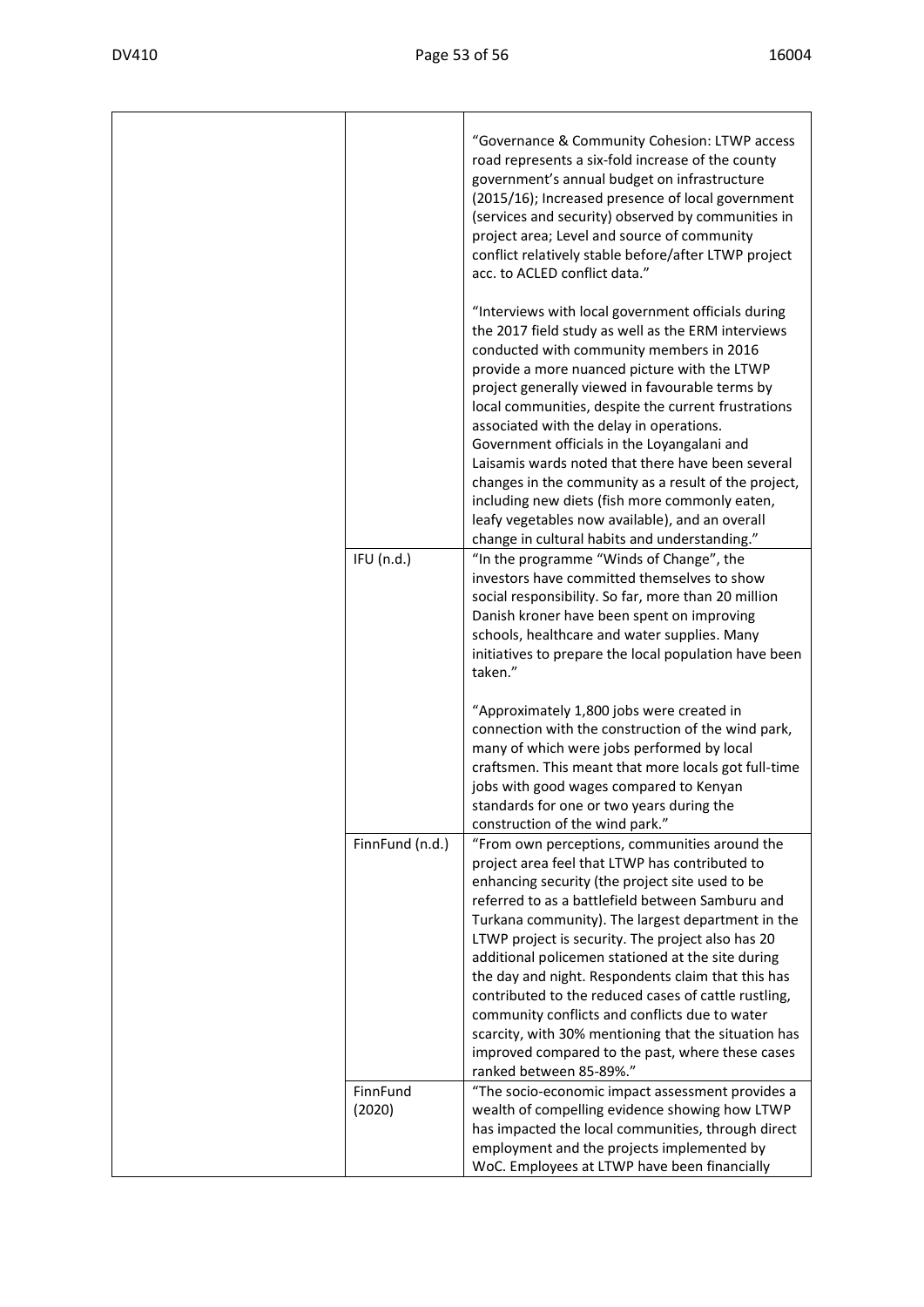|                        |                                  | empowered, with strong financial capabilities that<br>provides them with the self-efficacy and freedom<br>needed to make and exercise money management<br>decisions. In our analysis, employees through the<br>salaries earned at LTWP have made significant<br>improvements to attain higher living standards<br>outcomes evidenced by; the ability to build modern<br>houses (an upgrade from the traditional manyattas),<br>ability to educate their children in better schools<br>(more than half in boarding school), improvements<br>in the household and enhancing the livestock asset<br>base empowering them to achieve higher food<br>security status. 84% of the employees have a higher<br>likelihood of falling above the national poverty line<br>(i.e. only 16% are below the national poverty line as<br>compared to the regional average that stands at<br>76%)." |
|------------------------|----------------------------------|------------------------------------------------------------------------------------------------------------------------------------------------------------------------------------------------------------------------------------------------------------------------------------------------------------------------------------------------------------------------------------------------------------------------------------------------------------------------------------------------------------------------------------------------------------------------------------------------------------------------------------------------------------------------------------------------------------------------------------------------------------------------------------------------------------------------------------------------------------------------------------|
|                        | LTWP (n.d.)                      | "We are appreciating the effort of LTWP Project<br>because our lives have been transformed in many<br>different ways. We are looking forward to support<br>the project and stand with it because the fruits we<br>are getting are much juicy too. The state of peace is<br>positive by now, people are integrating and living<br>together. Our happiness is harmonious existence!"<br>Stephen Nakeno, Sarima Spokesperson.                                                                                                                                                                                                                                                                                                                                                                                                                                                         |
|                        |                                  | "From my point of view as an elder, Lake Turkana<br>Wind Power has been good for the communities<br>living in this area. Most importantly, it has brought<br>us fresh water [] and security." Lochillia Nyangayo,<br>Clan Elder Loiyangalani.                                                                                                                                                                                                                                                                                                                                                                                                                                                                                                                                                                                                                                      |
|                        | <b>MDNKAP</b><br>(2012)          | "Kenya Vision 2030 aspires to be a country that is<br>firmly inter-connected and identifies infrastructure<br>as a key foundation for development. A more<br>robust infrastructure in Northern Kenya and other<br>arid lands will stimulate investment and growth. It<br>will create jobs, reduce poverty, improve terms of<br>trade and lower the cost of doing business. Better<br>infrastructure will improve security, stabilise the<br>region, and strengthen its integration with the rest<br>of the country and neighbouring markets. Take<br>appropriate measures to enhance private sector<br>participation in infrastructure development, such as<br>the provision of incentives in sectors such as<br>housing, renewable energy, transport, and<br>communication."                                                                                                      |
| Uniquely suitable land | <b>MDNKAP</b><br>(2012)          | "Demand for electricity in Kenya is projected to<br>grow at 7% per annum over the next ten years. The<br>natural endowment of renewable energy in the<br>ASALs is a golden opportunity to help meet this<br>demand and build a greener economy. There are<br>also innovative examples of energy projects in the<br>region."                                                                                                                                                                                                                                                                                                                                                                                                                                                                                                                                                        |
|                        | <b>KP&amp;P Africa</b><br>(n.d.) | "Due to its unique location, between Mount Kulal<br>and Mount Nyiru (these mountains effectively<br>serving as a funnel), incoming winds are consistently                                                                                                                                                                                                                                                                                                                                                                                                                                                                                                                                                                                                                                                                                                                          |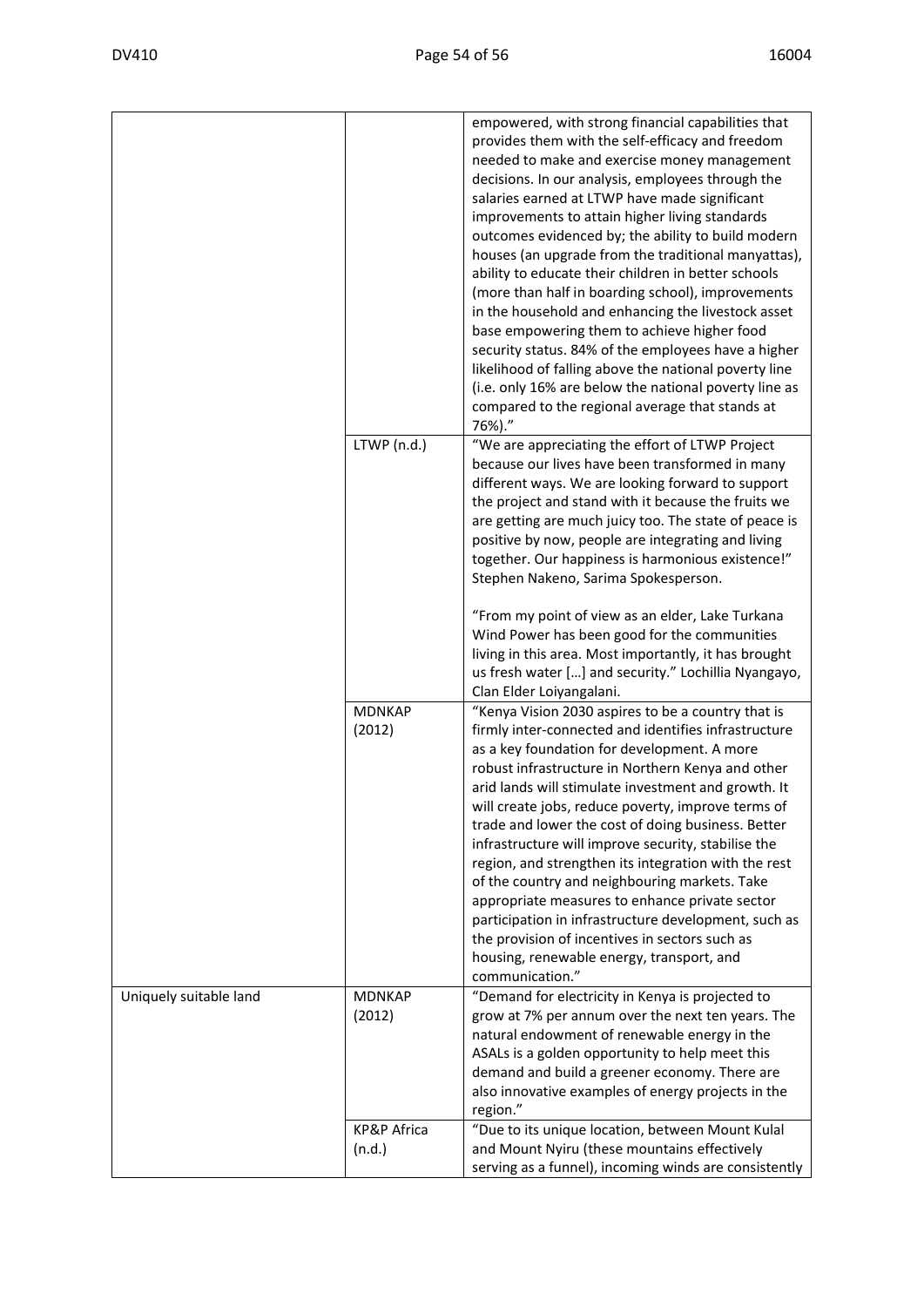|                      | accelerated to average wind speeds in excess of 11                                                           |
|----------------------|--------------------------------------------------------------------------------------------------------------|
|                      | meters per second. By all measures, uniquely high                                                            |
|                      | numbers for a wind project"                                                                                  |
| <b>Vestas (2018)</b> | "The windiest place on earth"                                                                                |
| IFU(n.d.)            | "So, what has freshly caught fish and the fight<br>against illiteracy got to do with a wind park? The        |
|                      | answer, which is literally blowing in the wind, is                                                           |
|                      | found under Kenya's hot sun, close to the equator.                                                           |
|                      | 365 giant wind turbines are working non-stop and                                                             |
|                      | producing renewable energy to the Kenyan national                                                            |
|                      | grid."                                                                                                       |
|                      |                                                                                                              |
|                      | "The wind is constantly blowing. Since last spring,                                                          |
|                      | the 310 MW wind park has produced power at full                                                              |
|                      | speed. An astonishing 150,000 MWh per month.                                                                 |
|                      | The Lake Turkana area has strong and stable winds<br>of 11 s/m on average. In popular terms it means         |
|                      | that the wind turbines are producing electricity 70                                                          |
|                      | per cent of the time. This is almost twice as much as                                                        |
|                      | many of the European onshore wind parks, which                                                               |
|                      | normally produce power 30-40 per cent of the time                                                            |
|                      | due to changing winds."                                                                                      |
| FinnFund (n.d.)      | "Exceptional wind conditions: "The experts taking                                                            |
|                      | the wind measurements on site initially thought                                                              |
|                      | that there was a fault in their equipment because                                                            |
|                      | the winds were so strong and steady," he says. The                                                           |
|                      | study concluded that this was one of the best wind<br>sites in the world. It is a desert valley between tall |
|                      | mountains, swept by exceptionally strong,                                                                    |
|                      | predictable and unidirectional winds. The                                                                    |
|                      | exceptional wind conditions give the wind farm a                                                             |
|                      | competitive edge. The load factor for the turbines                                                           |
|                      | on the Lake Turkana site is 60 percent on average;                                                           |
|                      | this compares very favourably with the European                                                              |
|                      | load factors averaging around 20 percent and                                                                 |
|                      | explains why Lake Turkana can offer a competitive                                                            |
|                      | power price without subsidies normally seen in<br>wind farms in Europe."                                     |
| LTWP (2008)          | "Lake Turkana Wind Power Project has been                                                                    |
|                      | measuring wind speeds and frequency in the project                                                           |
|                      | area for the last 12 months at 40, 60 and 80 metres                                                          |
|                      | altitude. The average wind speed in the project area                                                         |
|                      | has been recorded to be 11 metres per second.                                                                |
|                      | These are among the highest wind speed averages                                                              |
|                      | recorded in the world."                                                                                      |
| LTWP (2009)          | "In 2005, LTWP contracted DEWI, a leading                                                                    |
|                      | international wind energy consulting firm to carry<br>out extensive wind tests using a dedicated wind        |
|                      | measuring station situated in the envisaged wind                                                             |
|                      | farm. Wind speed measurements were recorded                                                                  |
|                      | every ten minutes at heights of 43, 62, 81, and 83                                                           |
|                      | meters above the ground. Wind measurements                                                                   |
|                      | revealed an impressive wind speed of 11 m/s (as                                                              |
|                      | compared with a high average in Europe of 7 m/s)."                                                           |
| FMO (n.d.)           | "LTWP will benefit from an exceptional wind                                                                  |
|                      | resource with average wind speeds of 11.1 m/s."                                                              |